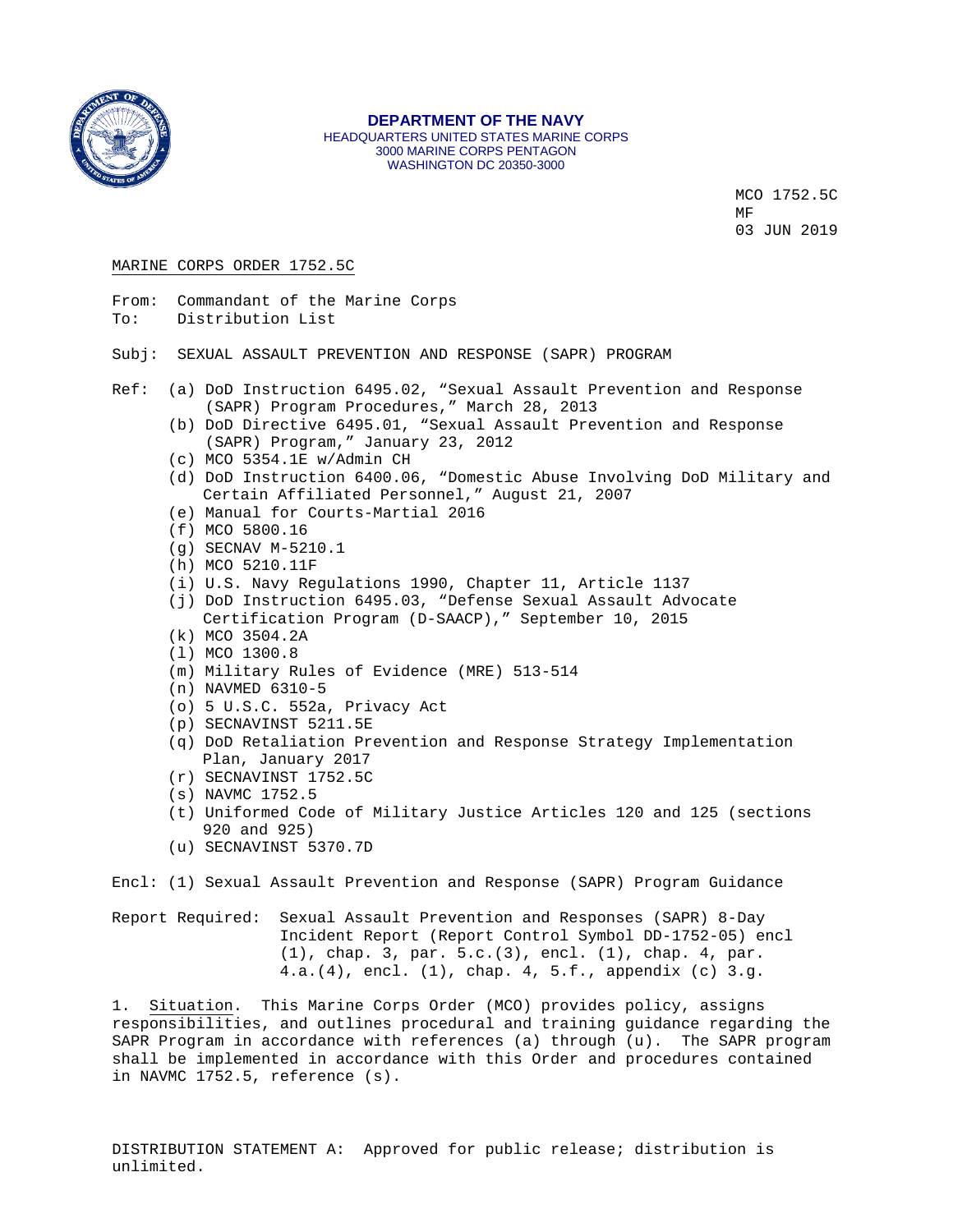## 2. Cancellation. MCO 1752.5B

3. Mission. This Order establishes SAPR Program policy and procedures utilizing a comprehensive approach to preventing sexual assault within our ranks while providing comprehensive prevention and response services to those affected by this crime. The SAPR Program provides training and education to Marines, Sailors, dependents, and eligible civilians in an effort to foster an environment where sexual assault is not tolerated, provides guidance on how to respond and report, and works with key stakeholders to hold offenders accountable. All installation and operational commanders shall be in compliance with the policies and procedures contained in this Order.

## 4. Execution

- a. Commander's Intent and Concept of Operations
	- (1) Commander's Intent

 (a) Sexual assault is a criminal act that erodes unit cohesion and contradicts Marine Corps core values. Every Marine shall be aware of what constitutes sexual assault and the consequences of such behavior. Marines shall possess the tools to safely intervene when witnessing high-risk behaviors that may result in a sexual assault. Through training and education, the SAPR Program provides comprehensive prevention and response services to individuals impacted by this crime and addresses behaviors that can lead to sexual assault.

 (b) SAPR is a commander's program with non-delegable duties that require continuous oversight. This Order defines and assigns responsibilities for sexual assault prevention, response, and accountability.

(2) Concept of Operations

 (a) The terms "Sexual Assault Response Coordinator (SARC)" and "SAPR Victim Advocate (VA)," as defined by and in accordance with reference (a), shall be used as standard terms throughout the DoD to facilitate communications and transparency regarding SAPR capacity. Additional definitions applicable to this Order are defined in Appendix A.

 (b) For the purpose of this Order, commanders are defined as board-screened, board-slated, Commandant of the Marine Corps-approved O5s and above.

(c) Victims are defined by and in accordance with reference (a).

 (d) All Marines shall treat a person who is a victim of sexual assault impartially, with dignity, and without prejudice. Marines shall ensure victims of sexual assault are treated in a manner that empowers the victims to determine their own support and resource needs.

 (e) Victims have two methods of reporting sexual assaults: Restricted and Unrestricted, as detailed in Appendix A, Chapter 1.

 (f) Unrestricted Reporting of sexual assaults allows for the provision of victim services and to pursue offender accountability, as appropriate.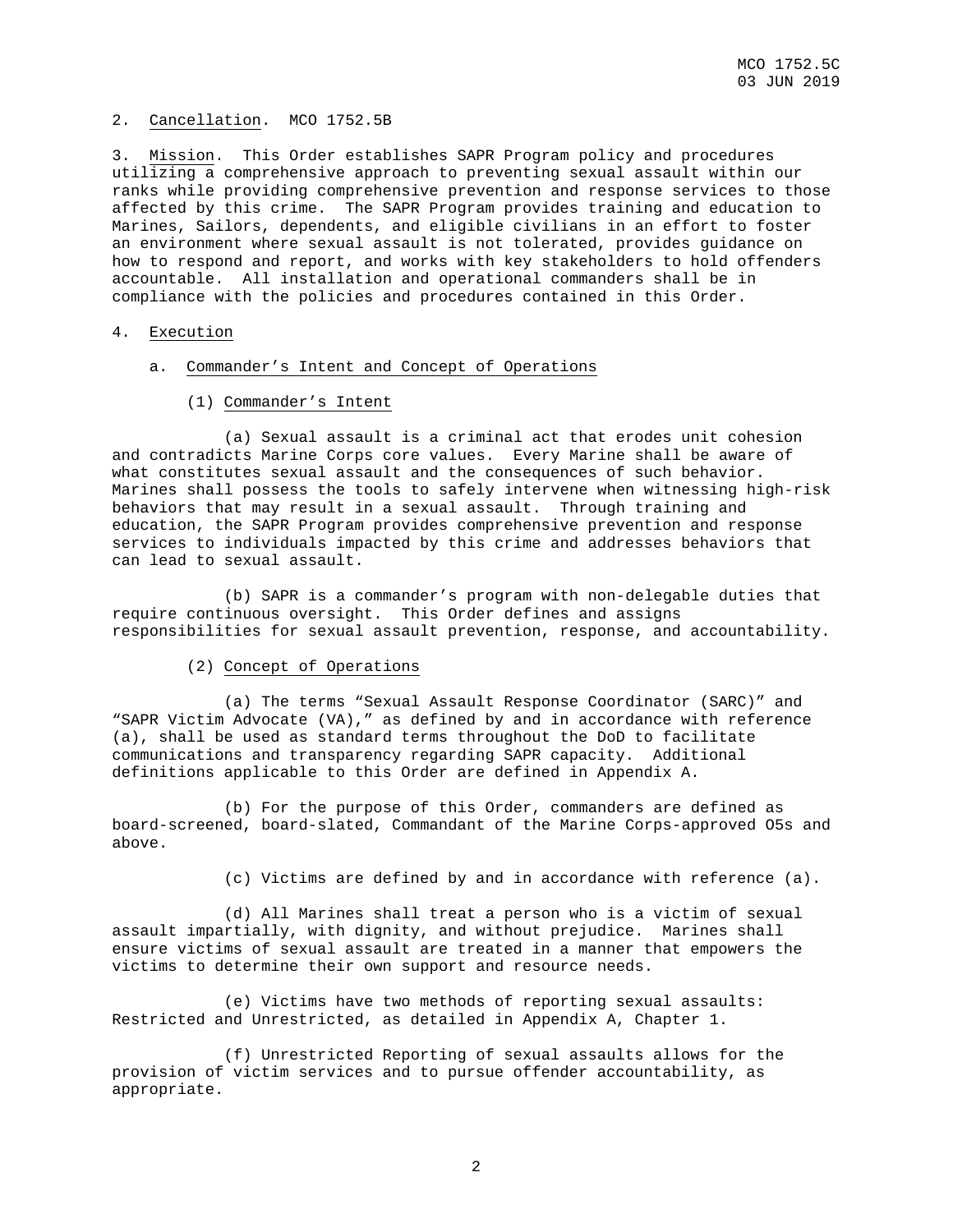(g) Victims may decline to participate in the SAPR Program and in a Military Criminal Investigative Organization (MCIO) investigation at any time.

## b. Subordinate Element Missions

 (1) The Deputy Commandant for Manpower and Reserve Affairs (DC M&RA) shall:

(a) Establish a SAPR Program per reference (a).

 (b) Ensure the SAPR Program is funded and resourced appropriately.

(c) Ensure that the Business and Support Services Division:

 1. Serves as the focal point for coordinating all Human Resource functions for civilian SAPR personnel.

 2. Provides appropriate training and support to commanders or other designated operational supervisors on Marine Corps Community Services (MCCS) human resources functions to include, but not limited to, hiring and annual evaluation protocols.

 3. Establishes the formal Marine and Family Programs (MF) process to review actions of commanders, SAPR personnel, and supporting MCCS personnel alleged to be out of compliance with policy and standards, including incidents involving SAPR personnel.

 (d) Facilitate coordination with the Marine Corps Religious Programs (REL) Office to ensure all chaplains assigned to Marine Corps units comply with the contents of this Order and receive annual SAPR training, as outlined in reference (a).

 (e) Facilitate coordination with the MF Strategic Communications Team to ensure awareness of the efforts taken to prevent and respond to sexual assault.

 (f) Assess and support the SAPR Program to ensure applicable requirements of quality assurance, inspections, managers' internal control program, and certification and credentialing are met.

 (g) Review this Order annually to ensure it is necessary, current, and consistent with statutory authority.

 (2) The Deputy Commandant for Plans, Policies, and Operations (DC PP&O) shall:

 (a) Coordinate with MF SAPR and the Commanding General, Marine Corps Combat Development Command (CG MCCDC), to establish and maintain measures (e.g., Memoranda of Agreement [MOA] or Understanding [MOU]) to facilitate the timely exchange of information between the other Services and the Marine Corps on sexual assault cases involving Marines that occur on non-Department of the Navy (DON) installations.

 (b) Ensure all law enforcement personnel comply with annual training standards in accordance with reference (a).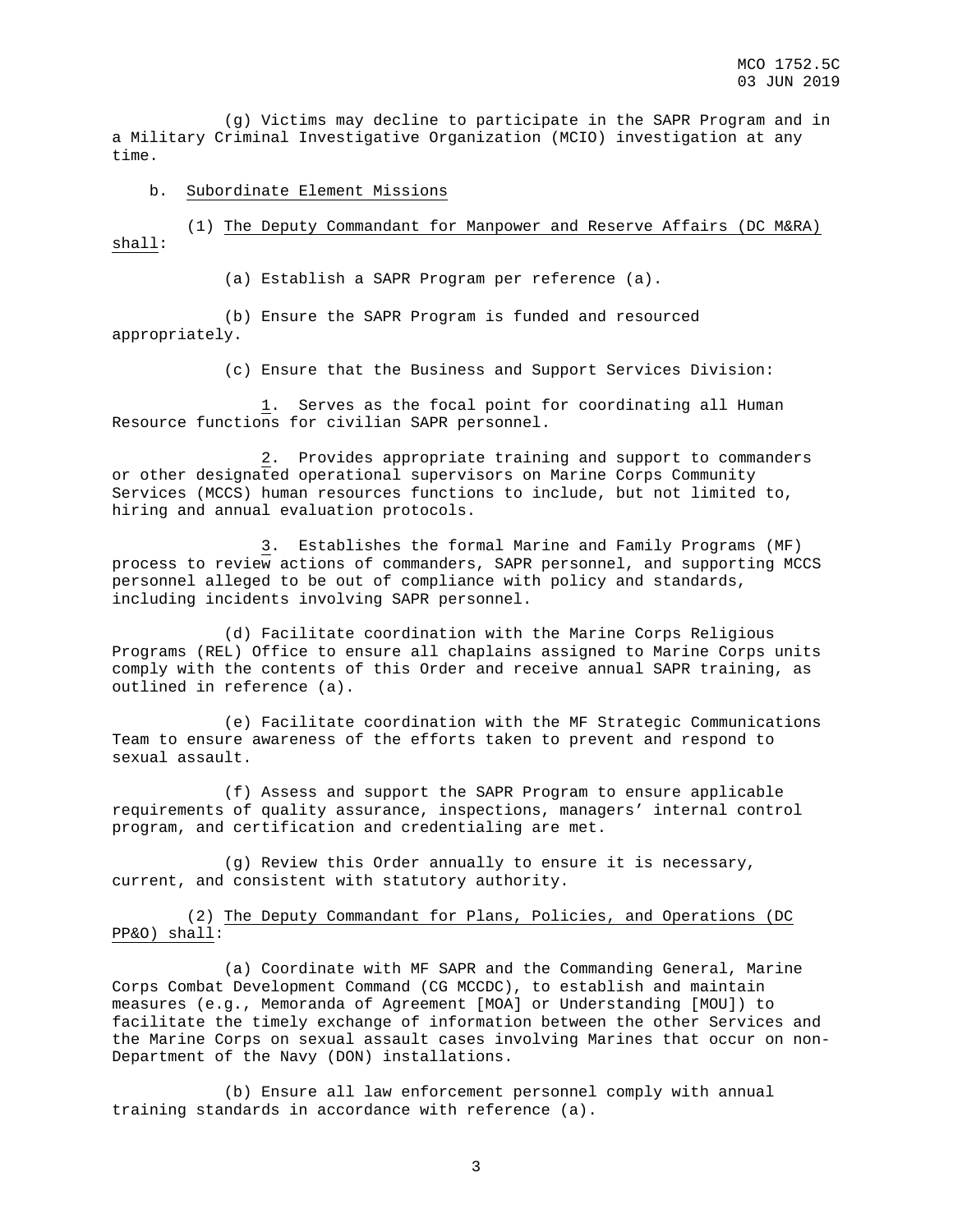(3) The Deputy Commandant for Installations and Logistics (DC I&L) shall:

 (a) Coordinate with MF SAPR and security representatives to improve security, lighting, and accessibility on Marine Corps installations where feasible. Particular emphasis shall be placed on street lighting; barracks, berthing, and housing safety; and base security.

 (b) Participate in the Sexual Assault Advisory Group (SAAG), as required by MF SAPR.

 (4) The Commanding General, Marine Corps Combat Development Command (CG MCCDC), in coordination with Marine and Family Programs Sexual Assault Prevention and Response (MF SAPR), shall:

 (a) Update, as needed, the Marine Corps Common Skills Manual sexual assault curriculum to incorporate sexual assault awareness and prevention training.

 (b) Ensure Training and Education Command (TECOM) provides all SAPR training standards and programs of instruction throughout the entrylevel training and Professional Military Education (PME) schools**.** Training shall meet the requirements outlined in reference (a) and include bystander intervention techniques.

 (c) Establish a pre-deployment curriculum as required per reference (a). Curriculum shall provide Marine units with knowledge on customs, norms, and religious practices of specific foreign countries and coalition partners, especially with regard to inter-gender relations.

 (5) Staff Judge Advocate to the Commandant of the Marine Corps (SJA to CMC), in coordination with Marine and Family Programs Sexual Assault Prevention and Response (MF SAPR), shall:

 (a) Develop and implement annual SAPR training requirements for Staff Judge Advocates (SJA), trial counsel, and defense counsel as directed in reference (a).

 (b) Establish requirements for the reporting of each sexual assault case disposition by submitting a Navy Personnel (NAVPERS) 1751/2, United States Marine Corps (USMC) Sexual Assault Disposition Report (SADR), to Naval Criminal Investigative Service (NCIS) for inclusion in reports of investigation and to the Judge Advocate Division (JAD) for input into the Defense Sexual Assault Incident Database (DSAID).

 (c) Ensure installation Victim and Witness Assistance Program (VWAP) representatives, Victim and Witness Liaison Officers (VWLO), and Victim and Witness Assistance Coordinators (VWAC) address special concerns and issues surrounding sexual assault victims.

 (6) The Commander for Marine Corps Installations Command (MCICOM) and their respective installations shall:

 (a) Ensure the installation SAPR Program comprises an integrated SAPR response that includes SARCs; SAPR VAs; and medical, legal, and investigative resources.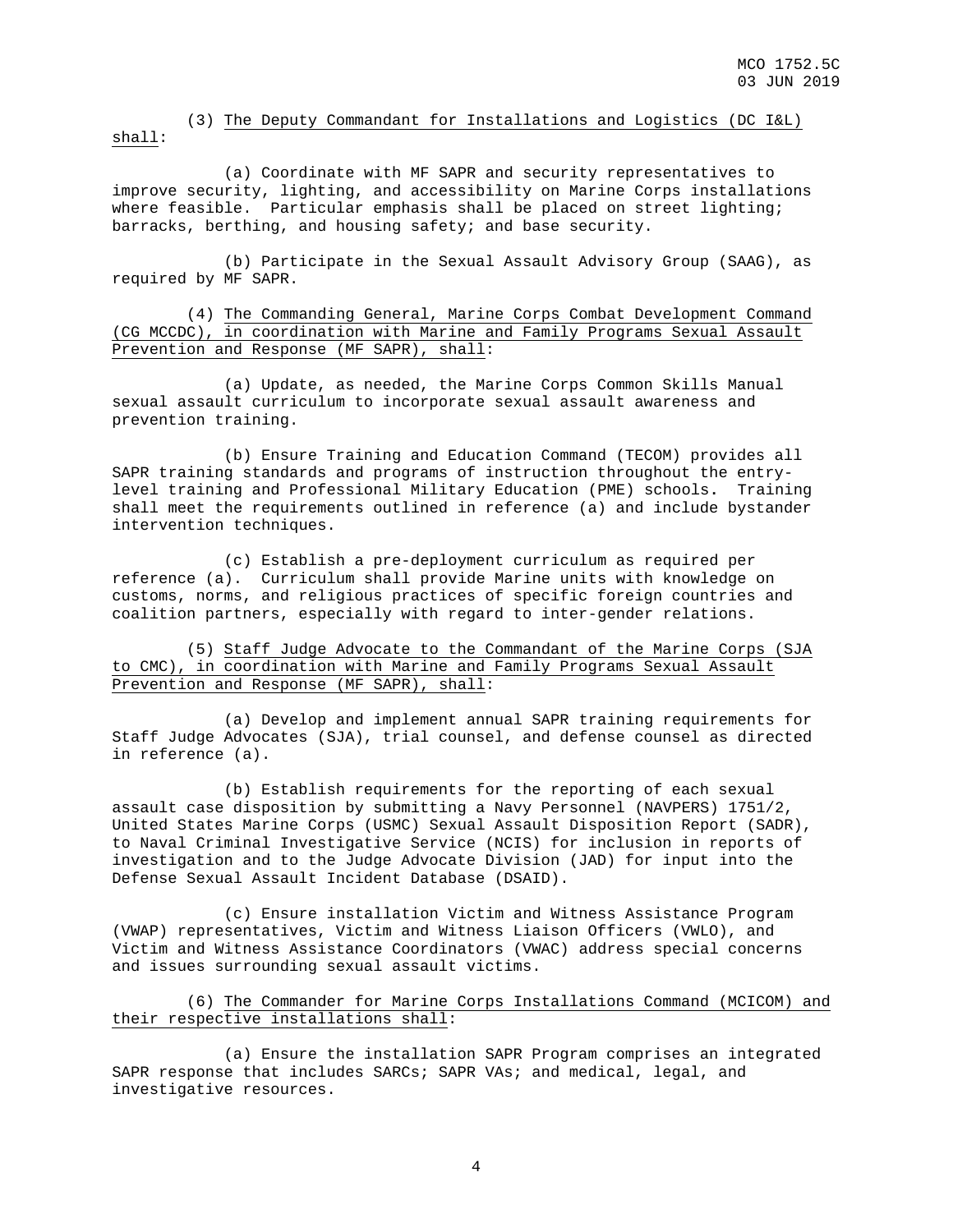(b) Provide support and oversight of all hiring actions for installation SARCs, in coordination with the supporting MCCS Human Resources Office (HRO) and MF SAPR.

 (c) Provide appropriate funding and resources to installation and tenant command SAPR Programs authorized to appoint civilian SARCs.

 1. Civilian command SARCs are administratively sponsored by the host MCCS when located aboard Marine Corps installations.

 2. The host MCCS shall coordinate with the tenant command budget Point of Contact (POC) to ensure adequate funding is available for approved spending plans, and to facilitate the execution of allocated MCCS funds when applicable.

 (d) Provide SAPR support to operating forces and tenant commands on installations. Conduct appropriate coordination and communication between the installation SARC and supported commands on a regular basis.

 (7) The Commander for Training and Education Command (TECOM), Marine Forces Reserve (MARFORRES), and Marine Corps Recruiting Command (MCRC) shall:

(a) Provide appropriate funding to the SAPR Program.

 (b) Provide SAPR support to geographically remote units, locations, and schools.

 1. MCRC shall ensure each region, district, and recruiting station appoints a minimum of one SAPR VA.

 2. MARFORRES shall ensure each Inspector-Instructor or Site Support Staff on every MARFORRES site appoints a minimum of one SAPR VA.

 3. TECOM shall ensure geographically remote schools and formal learning centers appoint a minimum of two SAPR VAs.

 (c) Provide support and oversight of all hiring actions for SARCs in their area of responsibility (AOR) in coordination with the supporting MCCS HRO and MF SAPR.

 (d) Ensure the installation SAPR Program comprises an integrated SAPR response that includes SARCs; SAPR VAs; and medical, legal, and investigative resources.

 c. Coordinating Instructions. This Order is not intended to and does not create any entitlement, cause of action, or defense in favor of any person who fails to provide a victim the assistance outlined in this Order. No limitations are hereby placed on the lawful prerogatives of the Marine Corps or its' officials.

## 5. Administration and Logistics

### a. Administration

 (1) Records Management. Records created based upon this Order shall be managed according to National Archives and Records Administration approved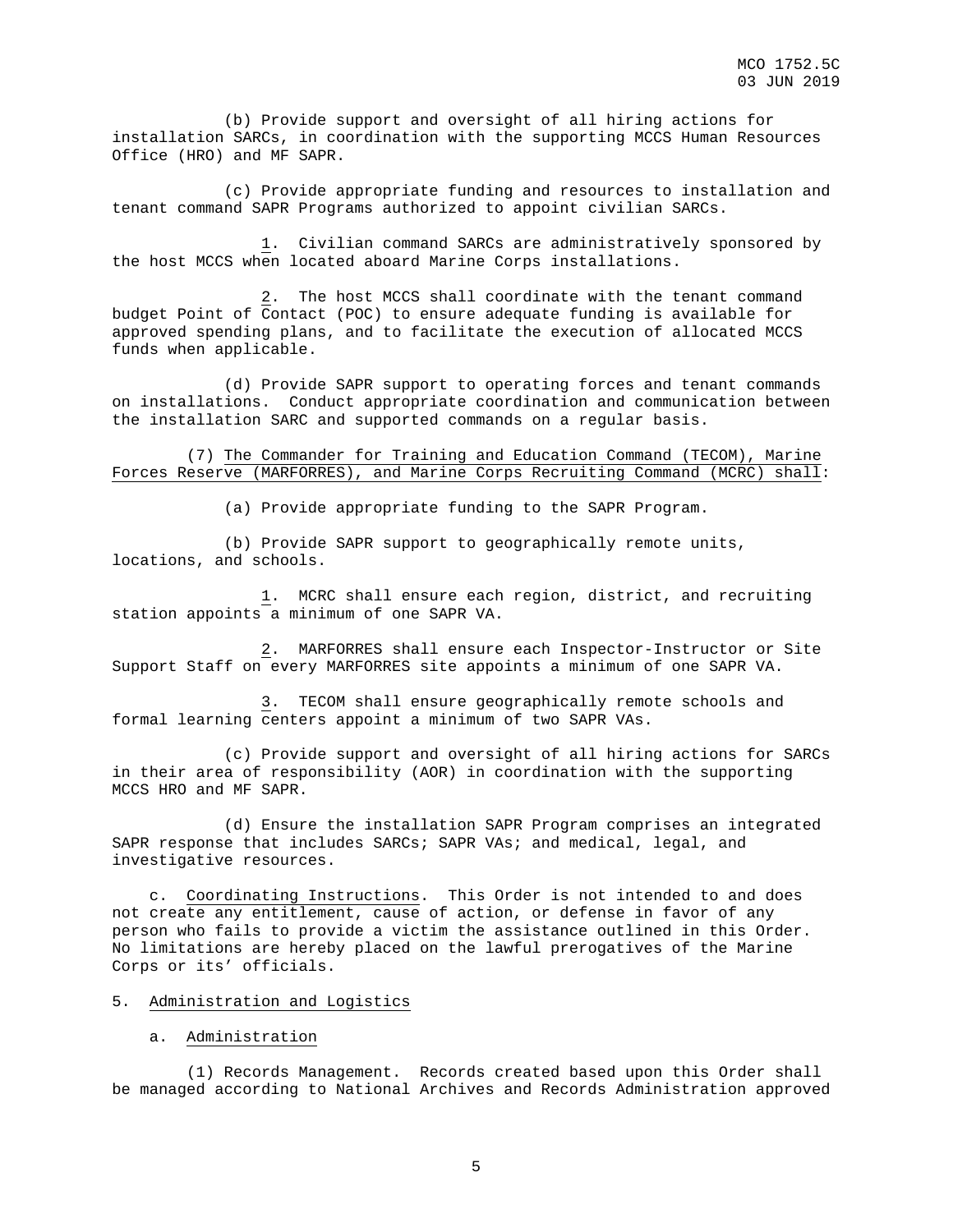dispositions per references (i) and (j) to ensure proper maintenance, use, accessibility, and preservation, regardless of format or medium.

 (a) Per reference (a), all DD 2910s and DD 2911s shall be retained for 50 years, regardless of whether Service members filed Restricted or Unrestricted Reports.

 (b) A checklist for Marine Corps records management protocols is located on the SAPR Workspaces site.

 (2) Privacy Act. Any misuse or unauthorized disclosure of Personally Identifiable Information (PII) may result in both civil and criminal penalties. The Department of the Navy (DON) recognizes that the privacy of an individual is a personal and fundamental right that shall be respected and protected. DON's need to collect, use, maintain, or disseminate PII about individuals for purposes of discharging its' statutory responsibilities shall be balanced against the individual's right to be protected against unwarranted invasion of privacy. All collection, use, maintenance, or dissemination of PII shall be in accordance with the Privacy Act of 1974, as amended (reference (o)) and implemented per reference (p).

 b. Logistics. Logistical requirements in execution of local SAPR Programs are a command responsibility. Expenditures shall be assigned to Cost Account Code MABD in the Standard Accounting, Budget, and Reporting System for appropriated funds and to Cost Center 6105 in the Financial Management System for non-appropriated funds.

- 6. Command and Signal
	- a. Command. This Order applies to the Marine Corps Total Force.
	- b. Signal. This Order is effective the date signed.

Ferr

M. A. ROCCO Deputy Commandant for Manpower and Reserve Affairs

Distribution: PCN 10202560300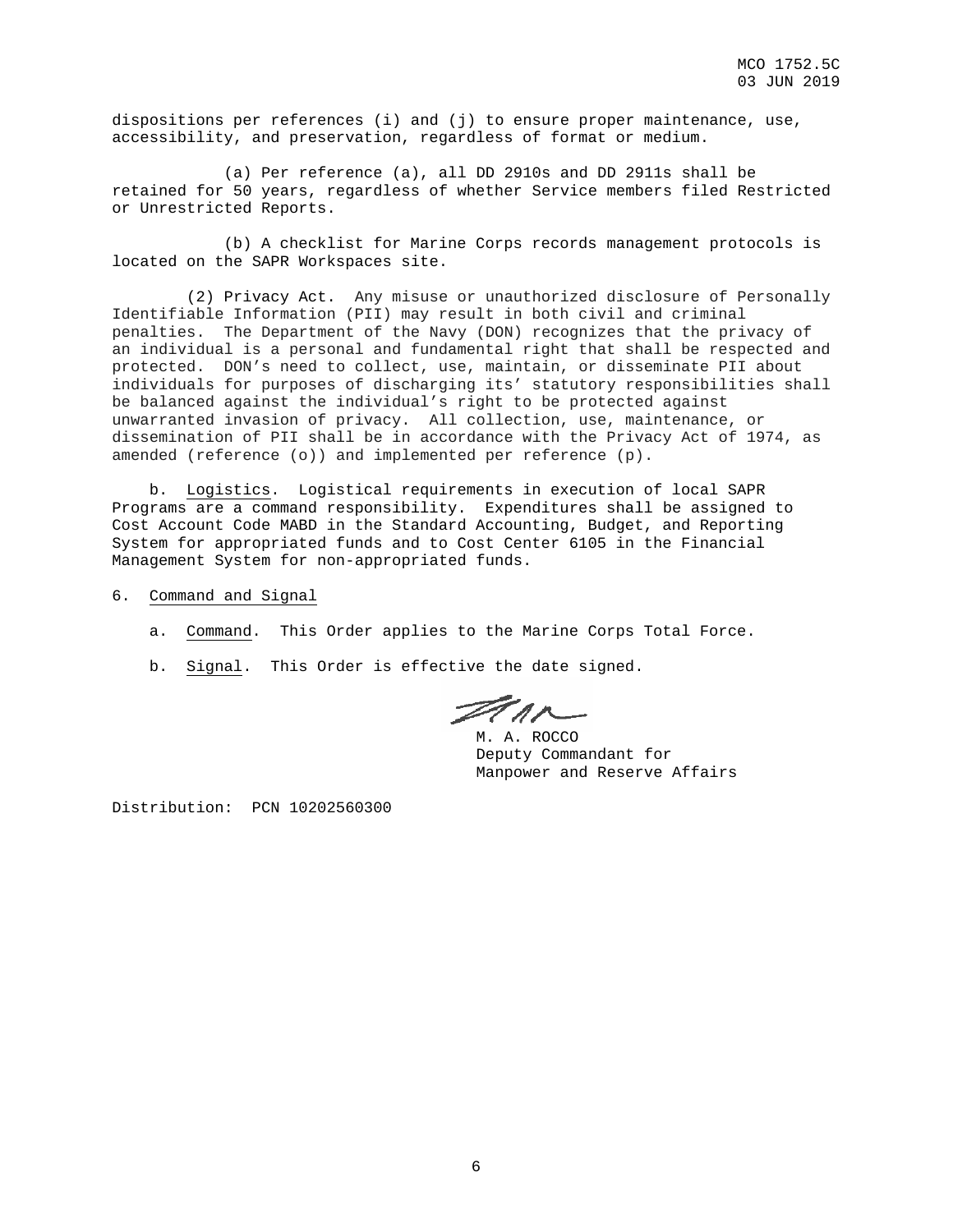## **TABLE OF CONTENTS**

| <b>IDENTIFICATION</b> | <b>TITLE</b>                                                   | <b>PAGE</b>        |
|-----------------------|----------------------------------------------------------------|--------------------|
| Chapter 1             | SEXUAL ASSAULT REPORTING OPTIONS AND CONFIDENTIALITY<br>POLICY | $1 - 1$            |
| $1$ .                 | Purpose                                                        | $1 - 1$            |
| 2.                    | Sexual Assault Reporting Options                               | $1 - 1$            |
| 3.                    | Confidentiality                                                | $1 - 1$            |
| 4.                    | Confidentiality Exceptions                                     | $1 - 2$            |
| 5.                    | Exception Applicability                                        | $1 - 3$            |
| б.                    | Disclosure Limits                                              | $1 - 3$<br>$1 - 3$ |
| $7$ .<br>8.           | Improper Disclosure<br>Disclosure of Collateral Misconduct     | $1 - 3$            |
| 9.                    | Independent Investigations                                     | $1 - 4$            |
| 10.                   | Victim Disclosure to Another Person                            | $1 - 5$            |
|                       |                                                                |                    |
| Chapter 2             | HEADQUARTERS MARINE CORPS MF SAPR RESPONSIBILITIES             | $2 - 1$            |
| 1.                    | Purpose                                                        | $2 - 1$            |
| 2.                    | Administrative Responsibilities                                | $2 - 1$            |
| 3.                    | MF SAPR Organization                                           | $2 - 1$            |
| 4.                    | Liaison Responsibilities                                       | $2 - 1$            |
| 5.                    | Training and Education Responsibilities                        | $2 - 2$            |
| б.                    | Service Agreements                                             | $2 - 2$            |
| $7$ .                 | 24/7 Sexual Assault Support Line                               | $2 - 2$            |
| $\bf 8$ .             | Resources                                                      | $2 - 3$            |
| 9.                    | Credentialing, Suspension, and Revocation Processes            | $2 - 3$            |
| Chapter 3             | COMMANDER'S RESPONSIBILITIES WITHIN THE SAPR PROGRAM           | $3 - 1$            |
| 1.                    | Purpose                                                        | $3 - 1$            |
| 2.                    | General Officers/Flag Officers (GO/FO) and General             |                    |
|                       | Courts-Martial Convening Authorities (GCMCA)                   | $3 - 1$            |
| 3.                    | Installation Commanders                                        | $3 - 1$            |
| 4.                    | 0-6-Level Commanders                                           | $3 - 2$            |
| 5.                    | Commanding Generals and Commanders                             | $3 - 2$            |
| б.                    | Collateral Misconduct                                          | $3 - 8$            |
| $7$ .                 | Expedited Transfers                                            | $3 - 8$            |
| 8.                    | Training and Education Responsibilities                        | $3 - 8$            |
| 9.                    | Reservist Line of Duty (LOD) Determination                     | $3 - 9$            |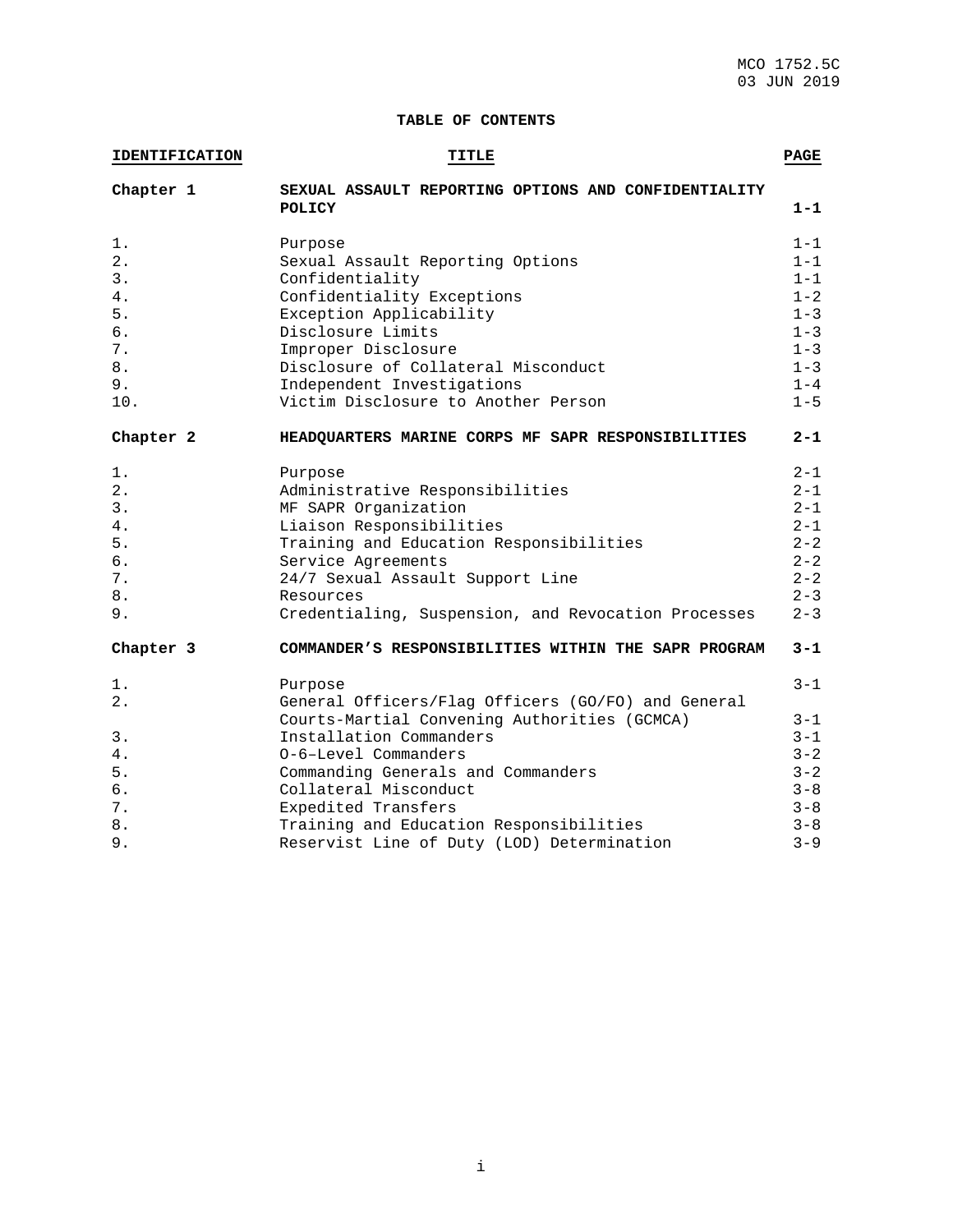## **TABLE OF CONTENTS**

| <b>IDENTIFICATION</b> | TITLE                                            |         |
|-----------------------|--------------------------------------------------|---------|
| Chapter 4             | SEXUAL ASSAULT RESPONSE COORDINATORS (SARC)      | $4 - 1$ |
| 1.                    | Purpose                                          | $4 - 1$ |
| 2.                    | Training Requirements                            | $4 - 1$ |
| 3.                    | Selection Guidance                               | $4 - 1$ |
| 4.                    | Administrative Responsibilities                  | $4 - 2$ |
| 5.                    | Program Operation                                | $4 - 5$ |
| б.                    | Confidentiality Responsibilities                 | $4 - 8$ |
| 7.                    | Reporting                                        | $4 - 8$ |
| 8.                    | DSAID Responsibilities                           | $4 - 9$ |
| 9.                    | Case Transfers                                   | $4 - 9$ |
| Chapter 5             | SAPR VICTIM ADVOCATES (VA)                       | $5 - 1$ |
| 1.                    | Purpose                                          | $5 - 1$ |
| 2.                    | Training Requirements                            | $5 - 1$ |
| 3.                    | Selection Guidance                               | $5 - 1$ |
| 4.                    | Administrative Responsibilities                  | $5 - 2$ |
| 5.                    | Program Operation                                | $5 - 2$ |
| б.                    | Confidentiality Responsibilities                 | $5 - 3$ |
| 7.                    | Reporting Options                                | $5 - 4$ |
| 8.                    | Advocacy                                         | $5 - 4$ |
| 9.                    | Training and Education Responsibilities          | $5 - 5$ |
| 10.                   | Deployed Environment                             | $5 - 6$ |
| 11.                   | Limitations                                      | $5 - 6$ |
| Chapter 6             | CASE MANAGEMENT GROUP (CMG)                      | $6 - 1$ |
| 1.                    | Purpose                                          | $6 - 1$ |
| 2.                    | Required Members                                 | $6 - 1$ |
| 3.                    | CMG Operation                                    | $6 - 1$ |
| 4.                    | High-Risk Response Team (HRRT)                   | $6 - 3$ |
| 5.                    | Sexual Assault Response Team (SART)              | $6 - 3$ |
| Chapter 7             | DEFENSE SEXUAL ASSAULT INCIDENT DATABASE (DSAID) | $7 - 1$ |
| 1.                    | Purpose                                          | $7 - 1$ |
| 2.                    | Procedures                                       | $7 - 1$ |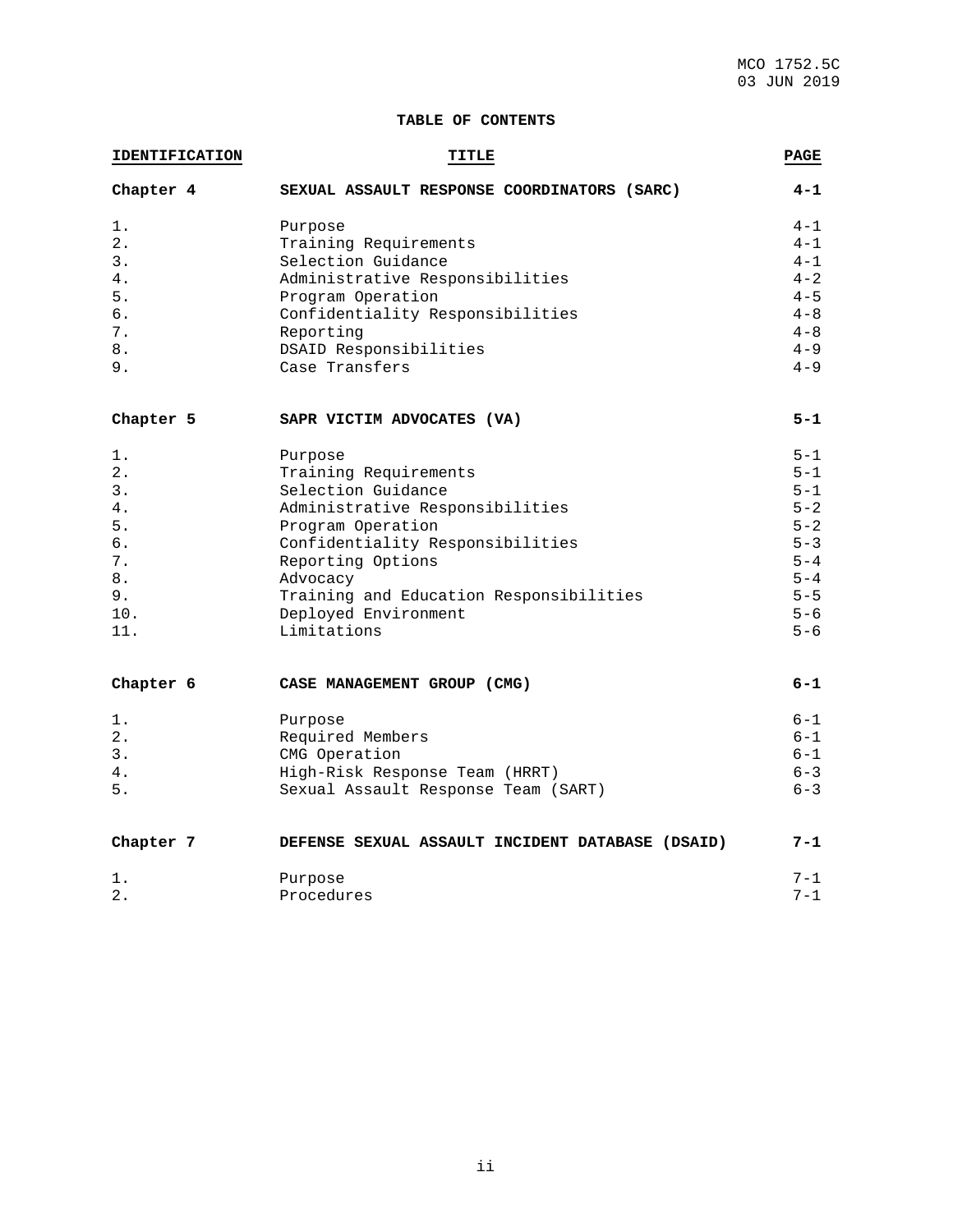## **TABLE OF CONTENTS**

| <b>IDENTIFICATION</b> | <b>TITLE</b>                                         | PAGE    |
|-----------------------|------------------------------------------------------|---------|
| Chapter 8             | GUIDANCE FOR ALL MARINES                             | $8 - 1$ |
| $1$ .                 | Purpose                                              | $8 - 1$ |
| 2.                    | Prevention and Awareness Responsibilities            | $8 - 1$ |
| 3.                    | Training Requirements                                | $8 - 1$ |
| 4.                    | Reporting Requirements                               | $8 - 1$ |
| 5.                    | What to Do If You Have Been Sexually Assaulted       | $8 - 1$ |
| б.                    | Reporting Overview for Victims                       | $8 - 2$ |
| 7.                    | If an Individual You Supervise is Sexually Assaulted | $8 - 2$ |
| 8.                    | Be an Active Bystander                               | $8 - 3$ |
| 9.                    | Resources                                            | $8 - 3$ |
| Chapter 9             | TRAINING REQUIREMENTS                                | $9 - 1$ |
| $1$ .                 | Purpose                                              | $9 - 1$ |
| 2.                    | Required Training                                    | $9 - 1$ |
| 3.                    | Required SAPR Personnel Training                     | $9 - 2$ |
| Appendix A            | Definitions                                          | $A-1$   |
| Appendix B            | Eligibility                                          | $B-1$   |
| Appendix C            | Commander's Protocol for Prevention and Response     | $C-1$   |
| Appendix D            | Disposition and Separation Authority                 | $D-1$   |
| Appendix E            | SAPR Websites and Forms                              | $E-1$   |
| Appendix F            | Glossary of Terms                                    | $F-1$   |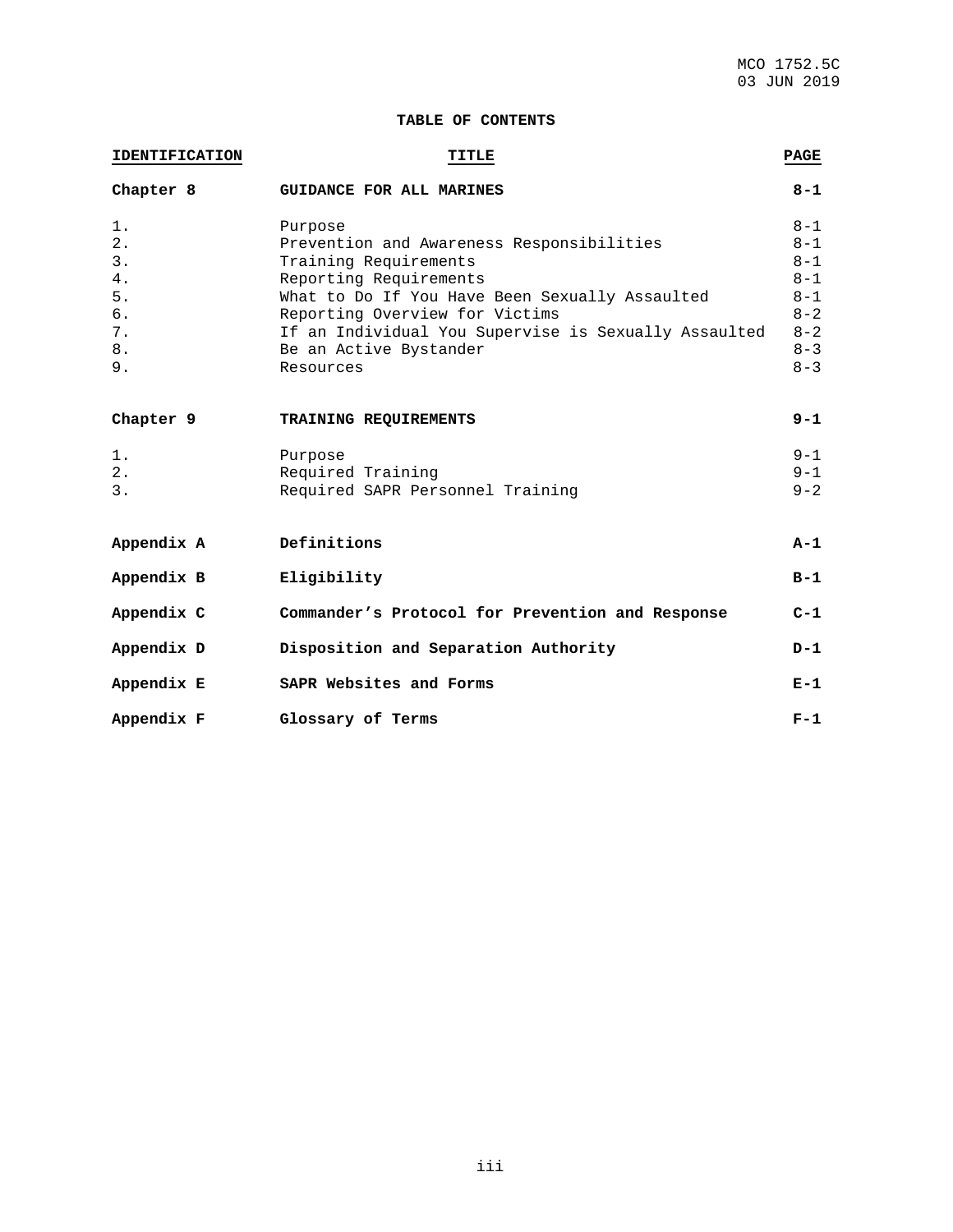## Chapter 1

#### Sexual Assault Reporting Options and Confidentiality Policy

1. Purpose. To define and establish procedures for Unrestricted and Restricted Reporting, confidentiality, and the exceptions. In accordance with reference (b), Service members and their dependents who are 18 years of age or older and have been sexually assaulted have two reporting options: Unrestricted or Restricted.

#### 2. Sexual Assault Reporting Options

 a. An Unrestricted Report is made by the victim's election to file via the DD 2910, Victim Reporting Preference Statement (VRPS). When an Unrestricted Report is elected, the report cannot be converted to a Restricted Report. The DoD definition of Unrestricted Reporting is provided in Appendix A of this Order. An Unrestricted Reporting flowchart is located on the SAPR Leadership Toolkit and SAPR Workspace sites.

 (1) An official report may also be initiated by an MCIO when an adult sexual assault investigation has been opened.

 (2) A Restricted Report is not an option if an MCIO has initiated an investigation and created a case number, there is no Restricted Report on file, and the SARC is notified.

 b. Restricted Reporting affords victims the option to make a confidential report to authorized individuals. A Restricted Report is only available if a victim elects the Restricted Report option, via the DD 2910, to a person granted confidentiality under this Order or by statute, to include SARCs and SAPR VAs. If there is an ongoing independent investigation, the sexual assault victim shall no longer have the option of Restricted Reporting when the MCIO informs the SARC of the notification and the victim has not already elected Restricted Reporting.

 (1) Disclosure of a sexual assault incident to others, with the exception of chaplains, Victim's Legal Counsel (VLC), and healthcare personnel (to include licensed clinical counselors)\* MAY eliminate the Restricted Reporting option. \**Note: Some state and local laws require healthcare personnel to disclose sexual assault incidents to law enforcement.*

 (2) Only installation commands will be notified of Restricted Reports, without any PII, and only for the purpose of enhancing preventative measures, training, education, and trend analysis in accordance with reference (a).

 (3) A victim may elect to convert his or her Restricted Report to an Unrestricted Report at any time. Both the victim and SARC or SAPR VA shall sign the DD 2910 to document the conversion to an Unrestricted Report.

 (4) The DoD definition of Restricted Reporting is included in Appendix A, and a Restricted Reporting flowchart is located on the SAPR Leadership Toolkit and SAPR Workspace sites.

3. Confidentiality. This term refers to confidential communications for all Restricted and Unrestricted Reports of sexual assault. Confidential communications are verbal, written, or electronic communications, which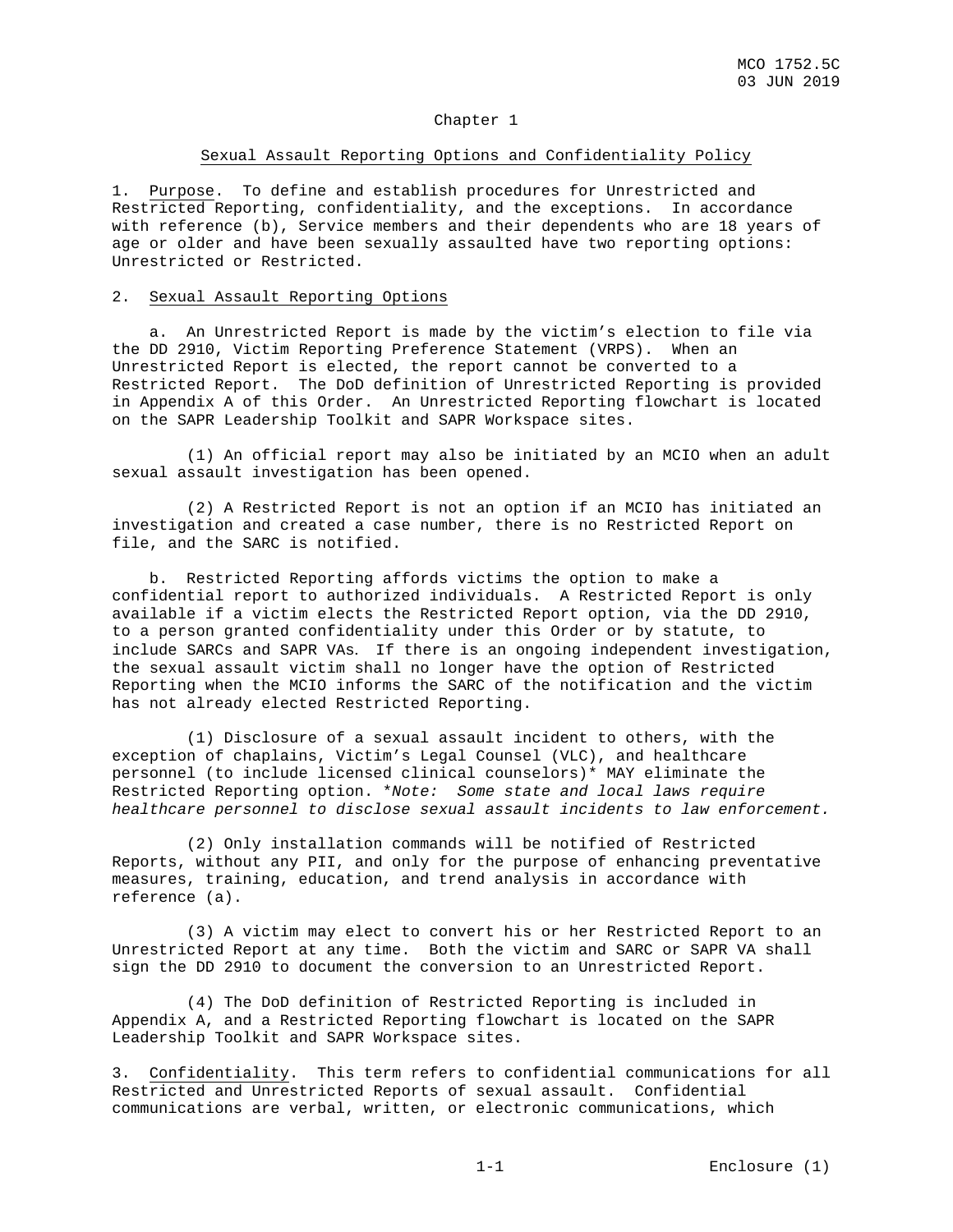include PII, by a victim to a SARC, SAPR VA, or healthcare personnel, as defined in Appendix A. Only a SARC or SAPR VA may receive an Unrestricted or Restricted Report. Healthcare personnel shall assist the victim with contacting a SARC or SAPR VA to make the initial report.

 a. In cases where a victim elects Restricted Reporting, the SARC, assigned SAPR VA, and/or healthcare personnel may not disclose confidential communications or Sexual Assault Forensic Exam (SAFE) Kit information to any law enforcement agency or command authority, EXCEPT as provided under confidentiality exceptions.

 b. When an independent investigation has been initiated through disclosure of a sexual assault by a third party, the SARC, SAPR VA, and/or healthcare personnel may NOT disclose confidential communication.

 c. If a victim approaches a SARC, SAPR VA, or healthcare provider and discloses that he or she has been sexually assaulted, but elects not to sign a DD 2910, no report is filed. The SARC, SAPR VA, or healthcare provider (with few state exceptions) is under no obligation or duty to inform investigators or commanders about this communication and shall not produce any forms or disclose any information surrounding the communication. Disclosures may only be made in accordance with exceptions to the Military Rule of Evidence 514 or 513 privilege (see reference (l)), as applicable.

 d. A statement made by a victim to a chaplain is privileged and may not be disclosed by the chaplain except in limited cases recognized in federal and military law. This rule is not subject to the exceptions of Restricted Reporting or confidentiality stated in DoD and Marine Corps policy. The chaplain can facilitate access to the SAPR Program to assist a victim to elect a reporting option. However, a chaplain cannot accept a Restricted or Unrestricted Report.

 e. In the course of otherwise protected communications with a VLC, a victim may indicate his or her wish to file a Restricted Report. The VLC, with the victim's consent, shall facilitate contact with a SARC or SAPR VA. A VLC cannot accept a Restricted or Unrestricted Report.

 f. All communications to determine eligibility would be deemed covered communications. If non-eligibility is established, SAPR personnel shall immediately begin a warm hand-off, as defined in Appendix A, and referral to the applicable program.

4. Confidentiality Exceptions. There are established exceptions to the confidentiality policy. All parties involved in an incident of sexual assault shall maintain the integrity of the confidentiality policy, except in those instances described below. Victims shall be informed of these exceptions to confidentiality before the victim signs the DD 2910, or as soon as is practical. Under Restricted Reporting, a waiver of the prohibition on disclosing confidential communications applies in any of the following circumstances:

a. Disclosure is authorized by the victim in writing.

 b. Disclosure to command officials or law enforcement is necessary to prevent or lessen a serious and imminent threat to the health or safety of the victim or another. In accordance with Chapter 6 of this Order, a High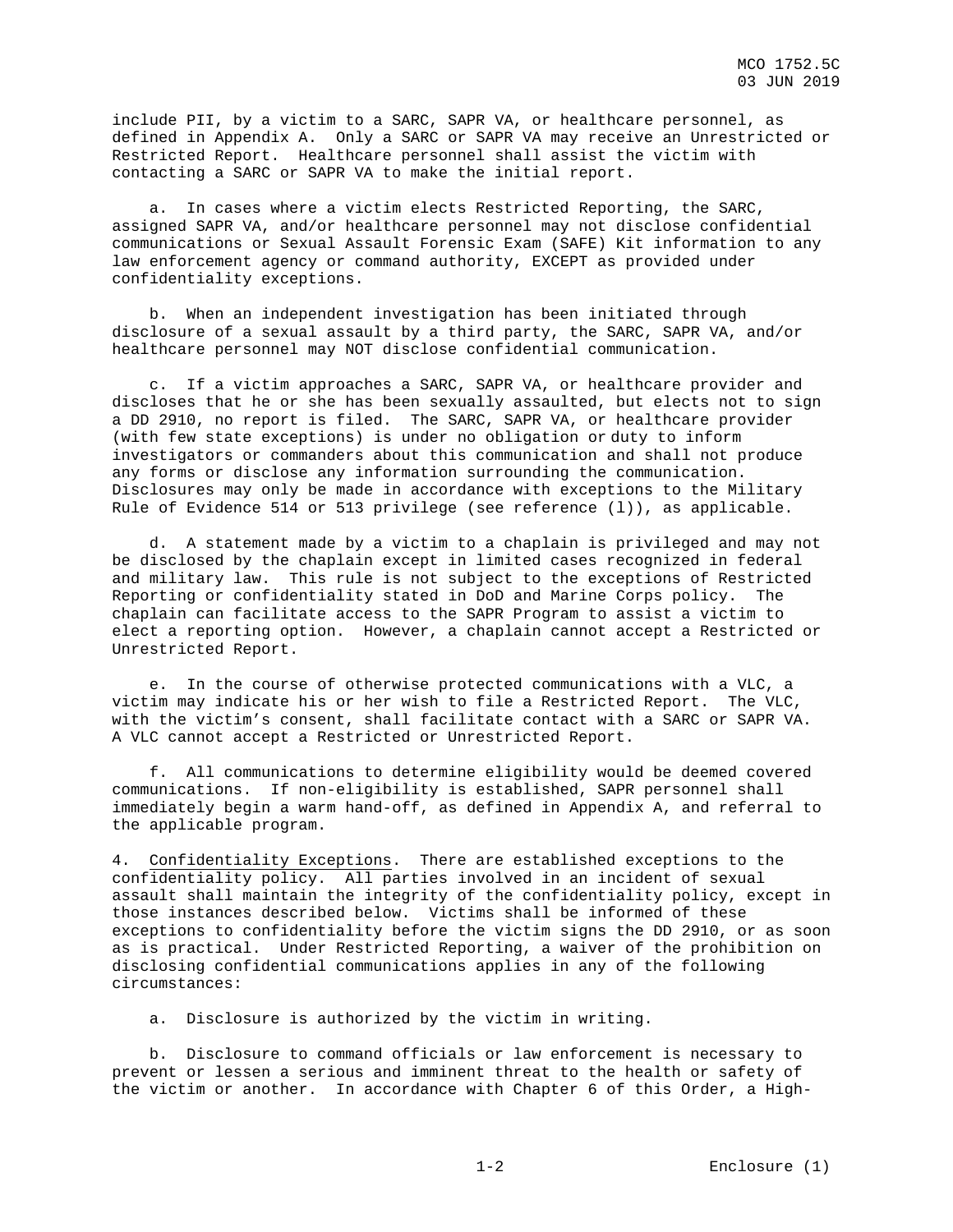Risk Response Team (HRRT) shall stand-up if the victim is assessed to be in a high-risk situation.

 c. Disclosure by healthcare personnel to Disability Retirement Boards and officials is required in support of fitness for duty or disability retirement determinations. The disclosure shall be limited to only that information necessary to process these determinations. Disclosure of a Restricted Report under these circumstances does not change the nature of the victim's Restricted Report, nor does it create an obligation for reporting to law enforcement or the command for investigation.

 d. SARCs, SAPR VAs, and/or healthcare personnel may disclose specifically requested information to those individuals with an official need-to-know or as required, for the supervision of direct victim services. Official need-to-know, for the purpose of SAPR, would be the command team (e.g. Commanding Officer (CO), Executive Officer (XO), Sergeant Major (SgtMaj), and the SARC.) Additional need-to-know may be extended to other personnel as required. Consult with the SARC to assist in the determination of additional personnel.

 e. Disclosure to military or civilian courts when ordered by an authorized military official (e.g., a duly authorized subpoena in a UCMJ case, federal or state judge, or as required by federal or state law).

 f. Disclosure of suspected and alleged child abuse shall immediately be made to the installation Family Advocacy Program (FAP) and Child Protective Services (CPS).

 g. Disclosure of a sexual assault perpetrated by an intimate partner is defined in reference (d) as a current or former spouse; a person with whom the abuser shares a child in common (not to include a current pregnancy); or a current or former intimate partner with whom the abuser shares or has shared a common domicile is considered sexual abuse and is immediately referred to FAP. Disclosure of sexual assault by an intimate partner shall be deemed a domestic violence case and shall be immediately referred to FAP.

5. Exception Applicability. The SARC shall evaluate the information provided and determine whether an exception may apply. The SARC shall consult with the supporting installation or command SJA, using non-PII, to make the appropriate determination before applying an exception, unless immediate danger is assessed. In accordance with Chapter 6 of this Order, if an exception is applied for serious or imminent threat, the HRRT is required.

6. Disclosure Limits. Disclosure of confidential information, including those made under the authority of the exceptions to confidentiality, shall be limited to information necessary to satisfy the purpose of the exception. Unless the victim authorizes the disclosure in writing, no further disclosure shall be made.

7. Improper Disclosure. If a SARC, SAPR VA, or healthcare provider makes an unauthorized disclosure of a confidential communication, disciplinary action under the UCMJ, administrative action, and/or suspension or revocation of Defense Sexual Assault Advocate Certification Program (D-SAACP) certification may occur. No additional confidential communications may be disclosed unless the victim authorizes that disclosure in writing or another exception herein applies. Unauthorized disclosure has no impact on the status of a Restricted Report.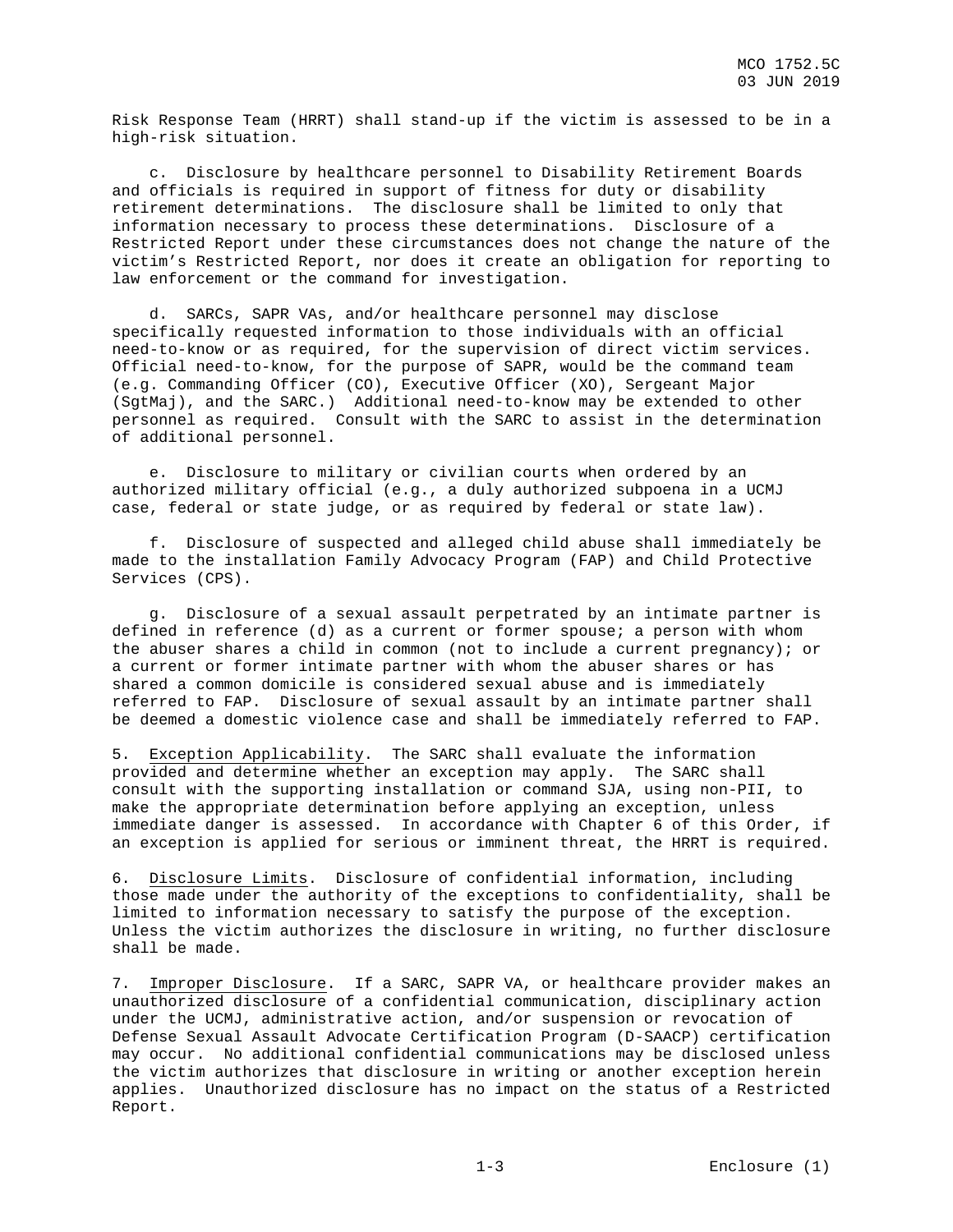8. Disclosure of Collateral Misconduct. When disclosed by the victim, to the SARC and/or SAPR VA, collateral misconduct related to the sexual assault committed by the victim is considered confidential communications and shall not be disclosed unless confidentiality exceptions apply. This does not include offenses committed at an earlier or later time unrelated to the sexual assault incident.

9. Independent Investigations. Independent investigations are not initiated by the victim. If information about a sexual assault comes to a commander's attention, from a source other than a victim who has elected Restricted Reporting or where no election has been made by the victim, that commander shall report the matter to an MCIO, and an official (independent) investigation may be initiated based on that independently acquired information.

 a. Neither the commander, nor law enforcement officials may initiate investigations based on information provided by the SARC in connection with a Restricted Report. The non-PII provided by the SARC, under the Restricted Reporting option, is intended to give the Installation Commander information pertaining to the number and types of sexual assaults occurring on or near the installation. The Installation Commander may use the information to enhance prevention measures, expand education and training, and evaluate unit climate and culture as contributing factors. The information shall not be used in a manner likely to disclose, reveal, or enable discovery of the individuals being protected.

 b. If information about a sexual assault comes to a commander's attention from a source other than a SARC, the commander shall immediately report the matter to an MCIO, and an official investigation may be initiated based on that independently acquired information.

 (1) If there is an ongoing independent investigation, the sexual assault victim shall no longer have the option of a Restricted Report if both of the following conditions apply:

 (a) Law enforcement informs the SARC and/or commander of the official investigation, and the SARC and/or commander then informs the victim of the ongoing official investigation.

 (b) The victim has not already signed a DD 2910, formally electing a Restricted Report.

 (2) If an independent investigation is initiated because of a thirdparty report, the identified victim has the following options:

 (a) If an independent investigation begins AFTER the victim has formally elected the Restricted Report, the victim may maintain the Restricted Report. The investigation shall have no impact on the victim's Restricted Report, and the victim's communications and SAFE Kit shall remain confidential to the extent authorized by law.

 (b) If the victim has a Restricted Report prior to the start of an independent investigation, the victim may convert the report to Unrestricted.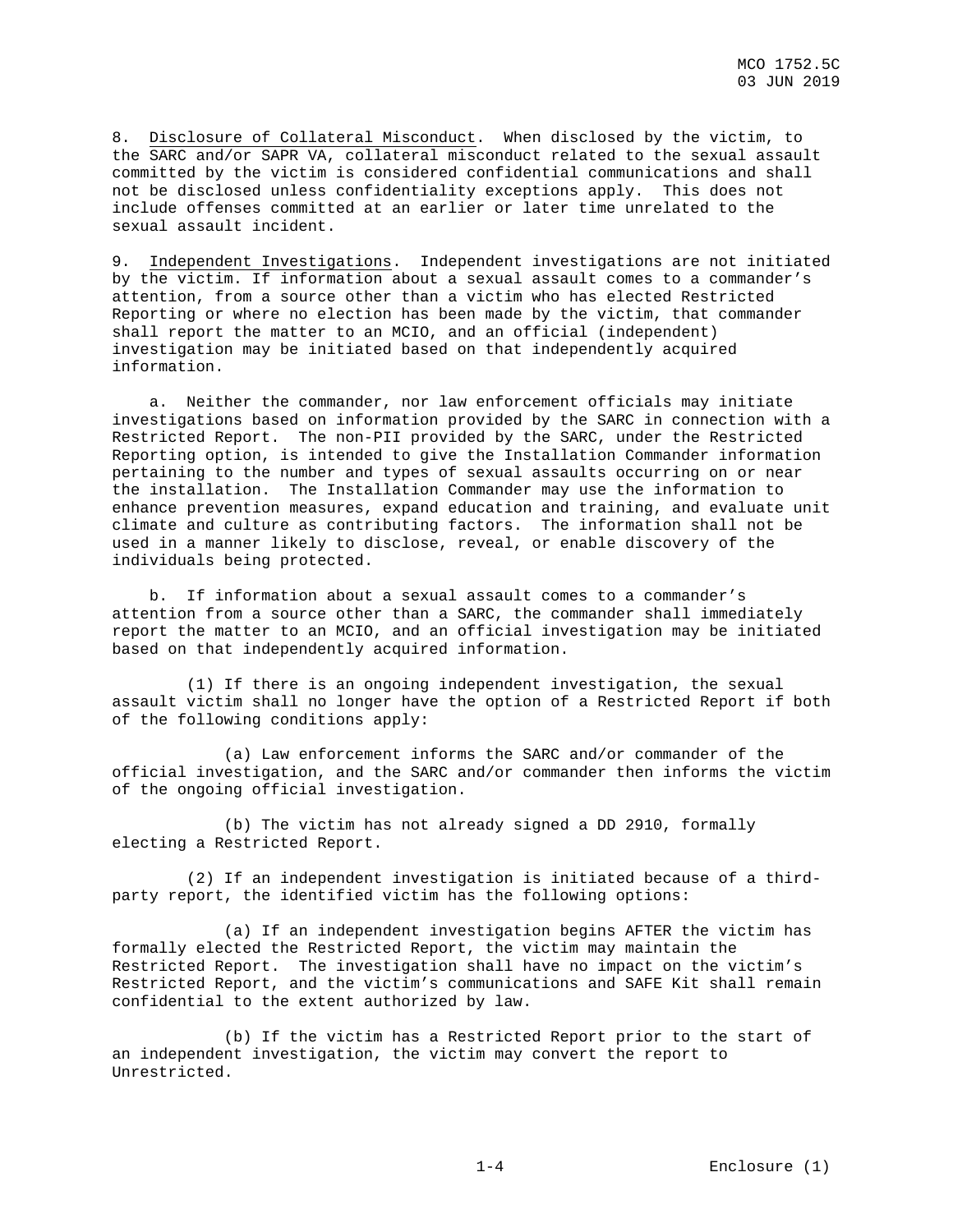(c) If the victim has no report at the onset of the independent investigation, the victim may only elect to file an Unrestricted Report.

 (3) Although the victim has the option to not sign a DD 2910 and to not participate in the investigation, all communications between the victim and the SARC and/or SAPR VA shall remain confidential.

10. Victim Disclosure to Another Person. In establishing the Restricted Reporting option, DoD recognizes that a victim may tell someone (e.g., roommate, friend, family member) that a sexual assault has occurred before considering whether to file a Restricted or Unrestricted Report.

 a. A victim's communication with another person (e.g., roommate, friend, family member) does not, in and of itself, prevent the victim from later electing to make a Restricted Report. Restricted Reporting is confidential, not anonymous, reporting. If the person to whom the victim confided the information is NOT in the victim's direct reporting chain of command/supervisor nor in law enforcement, there is no legal obligation for that individual to report to the command or law enforcement.

 b. If the person to whom the victim confided the information (e.g., roommate, friend, family member) is in the victim's chain of command or a law enforcement officer, there can be no Restricted Report and the information shall be reported to the command and appropriate MCIO.

 c. Communications between the victim and a person other than the SARC, SAPR VA, chaplain, VLC, and/or healthcare personnel are NOT confidential and do not receive the protections of Restricted Reporting.

 d. Marines are mandated to report incidents of sexual assault that **come under their observation (e.g., witness a sexual assault)** in accordance with reference (i).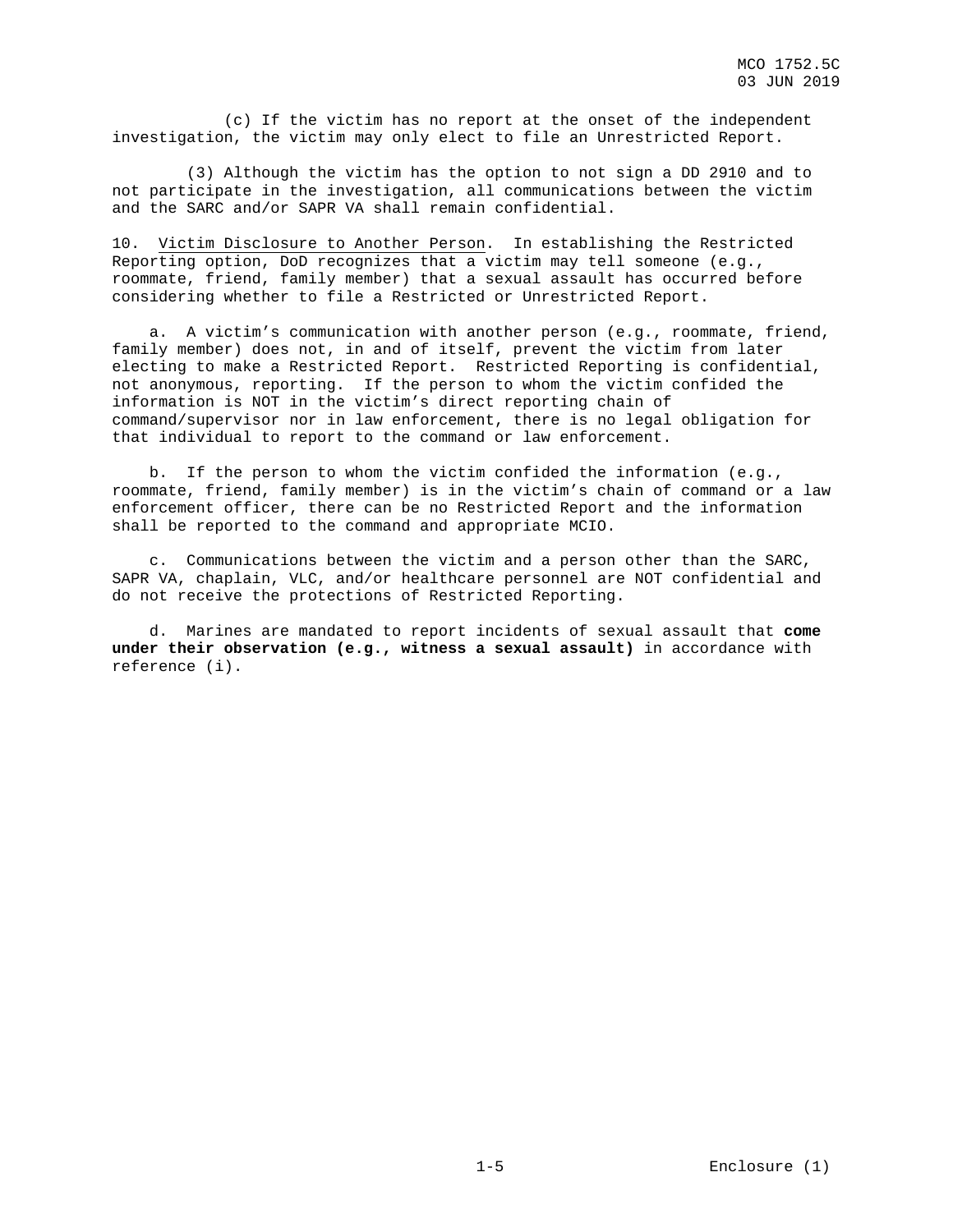#### Chapter 2

## Headquarters Marine Corps Marine and Family Programs Sexual Assault Prevention and Response (MF SAPR), Responsibilities

1. Purpose. To establish policy, guidance, and areas of responsibility for SAPR Program implementation.

#### 2. Administrative Responsibilities. MF SAPR shall:

a. Maintain a master roster of all Marine Corps SARCs.

 b. Establish and implement procedures for current SAPR VA rosters within DSAID.

3. Marine and Family Programs Sexual Assault Prevention and Response (MF SAPR), Organization. To ensure efficient implementation and support throughout the Fleet Marine Force (FMF), MF SAPR shall execute the following tasks that directly affect SAPR day-to-day operations:

a. Perform Inspector General (IG) inspections, training, and site visits, and provide policy guidance.

 b. Provide follow-up action plans for programs deemed non-mission capable, and/or programs found to be out of compliance with policies and protocols, per MF guidance.

 c. Provide data analysis, ensure proper utilization of DSAID, and create standard reports to track trend analysis data, in accordance with reference (a).

 d. Coordinate and manage day-to-day operations and all recurring tasks within SAPR to include administrative operations, expedited transfers, and budget management.

e. Measure performance and effectiveness of the SAPR Program.

 f. Provide strategic vision and advice on enhancing SAPR Program effectiveness, including victim care and bystander intervention.

 g. Operationalize the HQMC SAPR practices and policies to accomplish SAPR Program objectives and goals with a focus on SAPR training, victim care, and quality assurance.

4. Liaison Responsibilities. MF SAPR shall:

 a. Act as liaison and Marine Corps representative with internal and external agencies on sexual assault policy and training matters.

b. Coordinate with stakeholders to facilitate SAPR Programs and efforts.

 c. Coordinate with Manpower Management (MM), Reserve Affairs Management (RAM), and/or other service equivalents to facilitate approved requests for the expedited transfer of victims of sexual assault.

 d. Establish a SAPR Initiative Committee (SIC). SIC members provide feedback to MF SAPR from the FMF at both tenant and installation commands.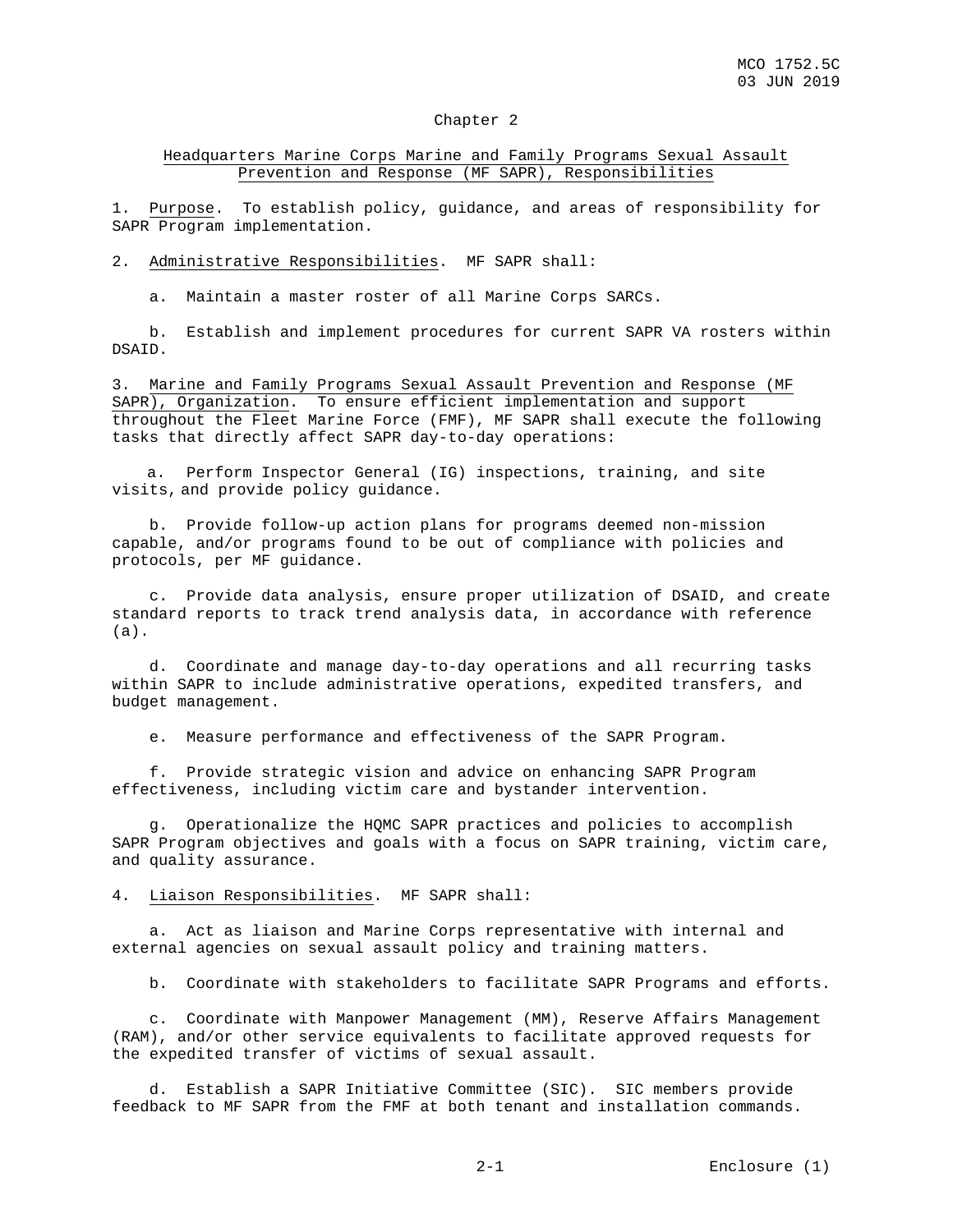The SIC shall be held at a minimum annually to facilitate a consistent approach to advocacy, prevention, training, policy, and quality assurance; develop collaborative solutions; and share best practices. The results of the SIC will provide information to be shared during the Sexual Assault Advisory Group (SAAG).

 e. Establish a multidisciplinary SAAG, composed of key stakeholders, to include NCIS, FAP, REL, PP&O, MPE, TECOM, the Navy Bureau of Medicine and Surgery, JAD, and Health Services. Meetings/ teleconferences shall be held at a minimum annually, and as required. The SAAG shall establish collaborative relationships facilitating a consistent Service approach to identify gaps and systemic issues; develop collaborative solutions; and share best practices.

 (1) If HQMC designates its authorized SARC billet to be a member of the SIC, commands shall ensure that a representative knowledgeable on the execution of the SAPR Program, within the AOR, attends the SIC.

 (2) Refer to the SAPR Leadership Toolkit or the SAPR Workspace for a roster of regular members and additional objectives of the SIC.

 f. Facilitate fleet engagements and site visits to foster relationships with the FMF in order to ensure proper SAPR Program implementation.

#### 5. Training and Education Responsibilities. MF SAPR shall:

 a. Coordinate with the CG MCCDC to develop training standards on sexual assault awareness and prevention consistent with the requirements of this Order and reference (a), and to ensure development of training curricula to be incorporated into the Marine Corps Common Skills Manual.

 b. Provide support to SARCs with annual training requirements, PME, command team training, and SARC and SAPR VA training.

6. Service Agreements. MF SAPR shall coordinate with DC PP&O to establish and maintain measures (MOAs or other inter-Service agreements) that facilitate the timely exchange of information between other Services and the Marine Corps regarding sexual assault cases involving Marines serving on non-Marine Corps installations.

7. 24/7 Sexual Assault Support Line. MF SAPR shall ensure proper on-call coverage of the installation 24/7 Sexual Assault Support Line by credentialed and appointed SARCs and SAPR VAs. The 24/7 Sexual Assault Support Line provides immediate victim support, a callback response within 15 minutes, and a two-hour in-person response time from the time of the initial phone call.

 a. SARCs and SAPR VAs shall be used to meet this requirement. SARCs shall coordinate with commanders to ensure that on-call coverage shall not create conflicts or unintentionally neglect the victim's ability to obtain immediate advocacy services from the SARC or SAPR VA.

 b. MF SAPR shall ensure official command and installation websites include the 24/7 Sexual Assault Support Line phone number and the DoD Safe Helpline contact information on their respective homepages, as well as a link to reporting and resources information within three clicks from those same homepages.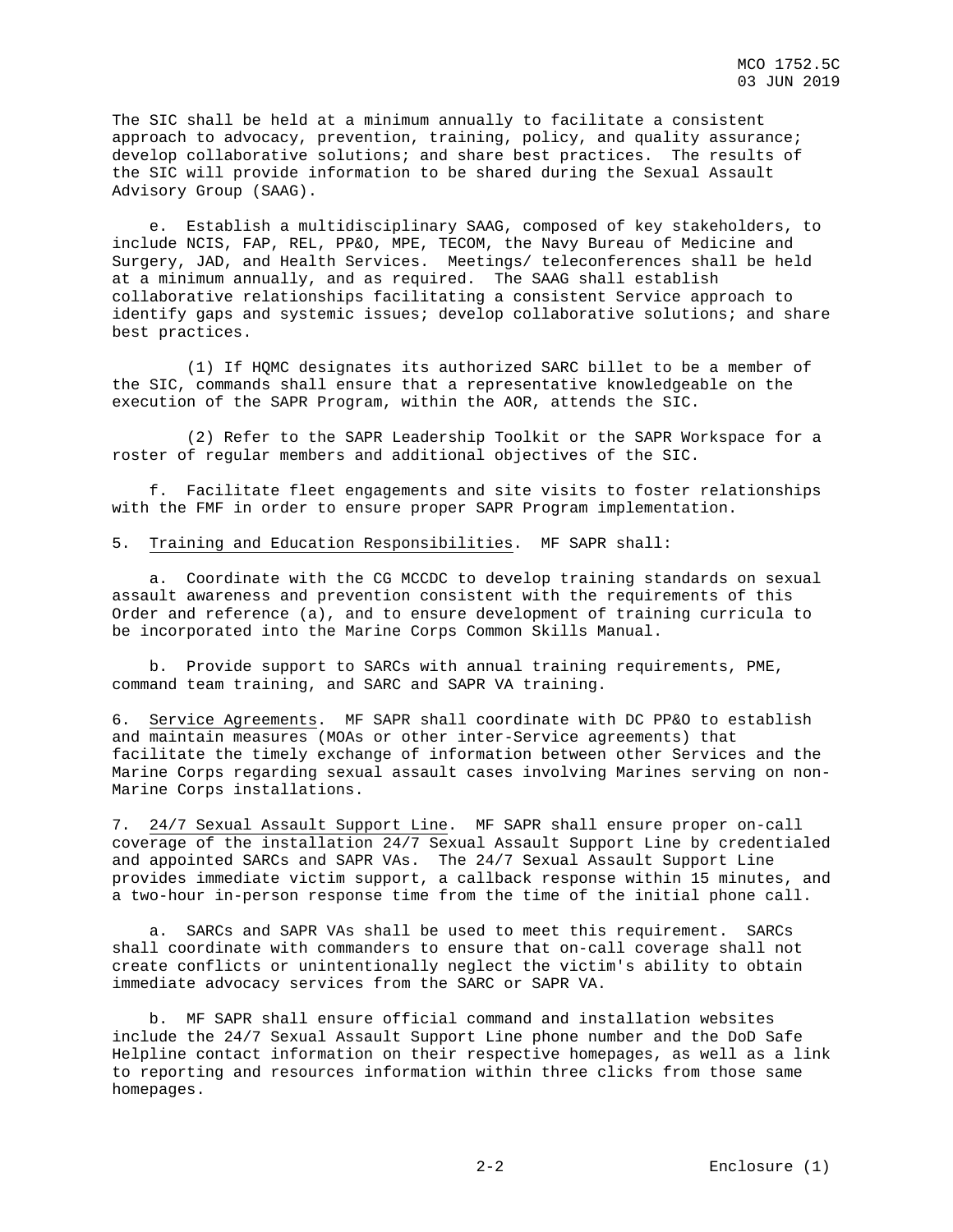c. MF SAPR shall conduct audits of all installation 24/7 Sexual Assault Support Lines. Installations that fail audits shall be notified and required to provide written corrective actions within five days of notification date.

8. Resources. MF SAPR shall ensure SARCs distribute information about installation and community-based victim support resources throughout their command's AOR. The SAPR Workspace site contains victim-related resources.

9. Credentialing, Revocation, and Suspension. MF SAPR shall establish a formal protocol to require immediate notification of any certified SARC or SAPR VA who has been accused of a violation, named in a complaint, or is the subject of an investigation, in accordance with reference (j).

 a. MF SAPR shall monitor the ensuing actions, and reserves the right to intervene to protect the integrity of the SAPR Program, after consultation with MF Legal Counsel and servicing HRO, as applicable.

b. Required credentialing procedures are located within reference (s).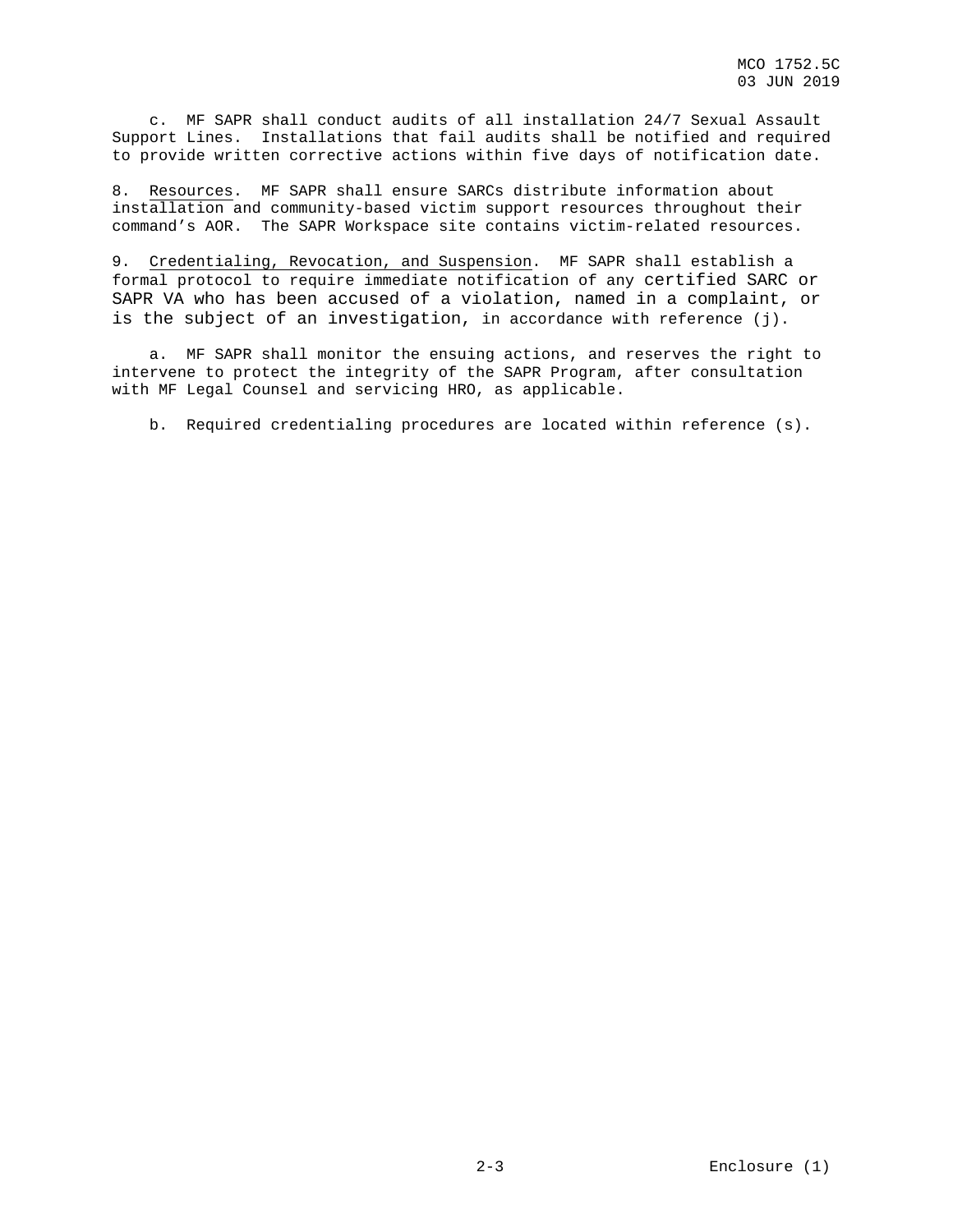### Chapter 3

#### Commander's Responsibilities within the SAPR Program

1. Purpose. To provide commander's with the guidance to execute the SAPR program at all levels. Leadership is the key to sexual assault awareness, prevention, and response. Commanders create an environment that discourages sexual assault, but encourages reporting of sexual assault incidents when they occur.

## 2. General Officers/Flag Officers (GO/FO) and General Courts-Martial Convening Authorities (GCMCA) shall:

 a. Utilizing the template provided on the SAPR Workspace, appoint in writing a Marine Forces (MARFOR), installation, and/or command SARC. Appointments shall occur after all SAPR-related training is complete and personnel are certified by D-SAACP. Chapter 4 of this Order details selection criteria and SARC responsibilities. Selection criteria are also located on the SAPR Leadership Toolkit and SAPR Workspace sites.

 b. Notify MF SAPR of pending SAPR personnel changes in the appointed SARC billet via email at [SMB.Manpower.SAPR@usmc.mil.](mailto:SMB.Manpower.SAPR@usmc.mil) Include the termination date in the notification and send a copy of the notification to the supporting MARFOR SARC, if applicable.

 (1) For an authorized civilian SARC, this will initiate MF SAPR's oversight of the hiring action to replace the civilian SARC.

 (2) For all others, this will alert MF SAPR of the pending change in personnel.

## 3. Installation Commanders shall:

 a. Utilizing the template provided on the SAPR Workspace, appoint in writing an installation SARC. Installation SARCs shall be full-time civilian employees (NAF-4 or above, using the appropriate Standardized Position Description (SPD) provided by HQMC HRO). Appointments shall ONLY occur after all SAPR-related training is complete and personnel are certified.

 (1) Designate the installation SARC as a Special Staff Officer, and permit the SARC to have direct access to the Installation Commander per reference (a).

 (2) Provide operational oversight of the SAPR Program and SAPR personnel, to include the installation SARC(s).

 (3) Designate a POC for SAPR personnel administrative support. If there is no installation-level Behavioral Health Branch, the Installation Commander shall identify to whom the installation SARC shall administratively report.

 (a) The administrative POC shall support the commander for all administrative matters related to the installation SARC. Per reference (a), the commander shall evaluate the SARC's performance.

 (b) The administrative POC shall not impede the SARCs direct contact and access to the installation commander and the immediate commander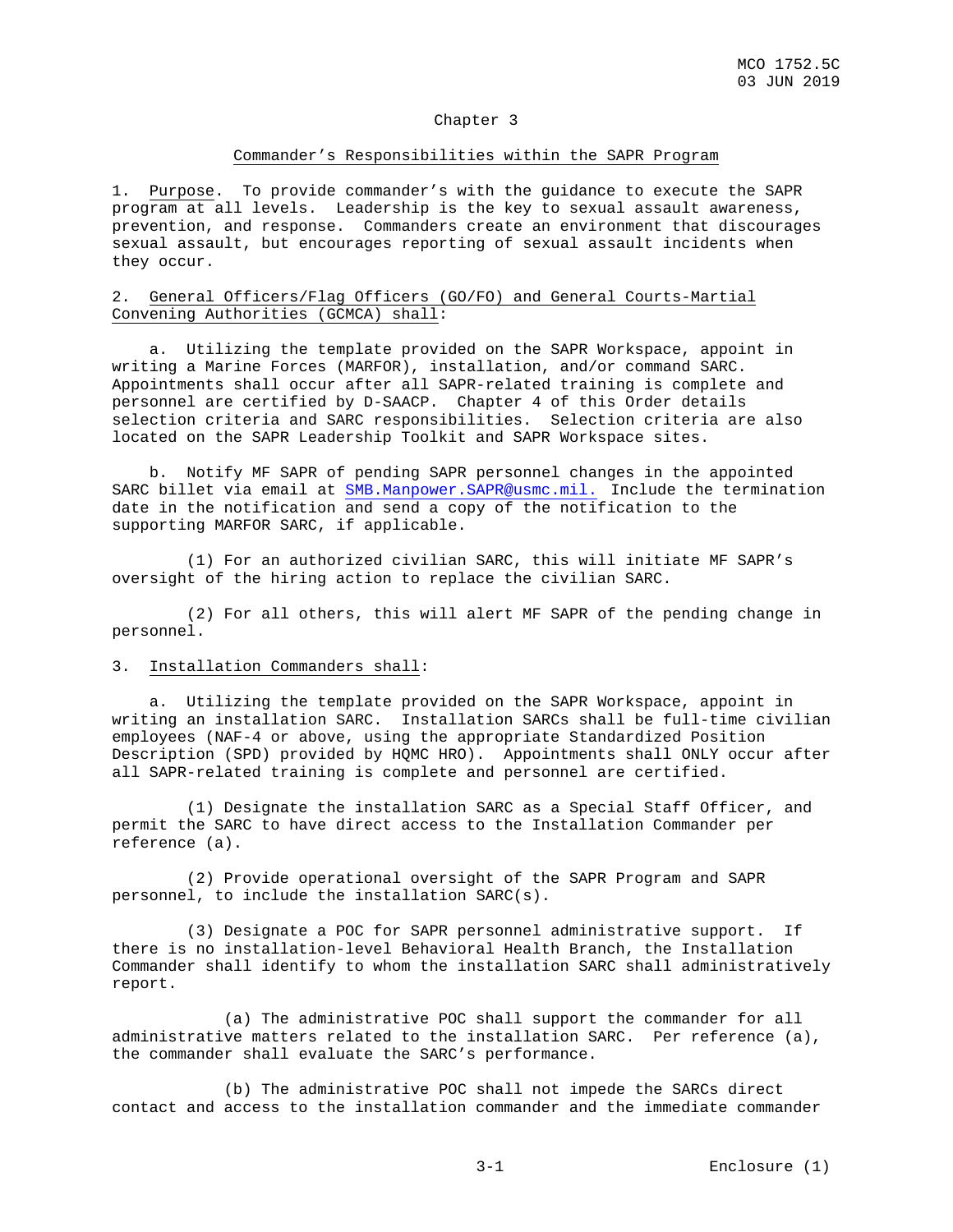of the Service member victim and alleged Service member offender, nor does it create a need-to-know.

 (c) The administrative POC shall not be given oversight of or access to sensitive SAPR data, to include Case Management Group (CMG) meetings, unless attendance is associated with his/her primary duties (e.g., a counselor supporting a victim with an active case).

 (4) If authorized more than one installation SARC, designate a Lead SARC in writing.

 (a) The Lead SARC shall not have supervisory authority over any other SARC.

 (b) The Lead SARC shall be the primary POC for the command and shall co-chair the CMG.

 (c) Both installation SARCs shall be recognized as peers with roles and responsibilities outlined in the local Order/Standard Operating Procedure (SOP).

 b. Utilizing the template provided on the SAPR Workspace, appoint in writing a SAPR VA. Installation SAPR VAs shall be full-time civilian employees (NAF-4 or above, using the appropriate SPD provided by MF SAPR). Collateral duty installation SAPR VAs shall receive prior written approval from MF SAPR. Appointments shall ONLY occur after all SAPR-related training is complete and personnel are credentialed.

 c. Email MF SAPR, via [SMB.Manpower.SAPR@usmc.mil,](mailto:SMB.Manpower.SAPR@usmc.mil) and MCICOM SARC when notified of a pending change in the appointed SARC or SAPR VA billet. MF SAPR shall coordinate with MCICOM to provide oversight of the hiring action to replace civilian SARCs or SAPR VAs.

 d. Chair the monthly Installation CMG and Sexual Assault Response Team (SART). This is non-delegable below the Deputy Installation Commander.

 e. Ensure proper on-call coverage of the installation 24/7 Sexual Assault Support Line by credentialed and appointed SARCs and SAPR VAs.

 (1) The 24/7 Sexual Assault Support Line shall provide immediate victim support, a callback response within 15-minutes, and a 2-hour in person response time from the time of the initial phone call.

 (2) To facilitate adequate staffing, installation commanders are authorized to coordinate with tenant commanders to provide certified and credentialed SAPR VAs to participate and support the installation 24/7 Sexual Assault Support Line.

4. O-6–Level Commanders are authorized to appoint a collateral duty command SARC as necessary. All O6-level commanders not co-located with the Higher Headquarters (HHQ) SARC, or with geographically dispersed subordinate units, shall appoint a collateral duty SARC. Collateral duty SARCs shall meet all training and certification criteria as outlined in Chapter 4 of this Order.

5. All Commanding Generals (CG) and Commanders shall:

a. Administrative Responsibilities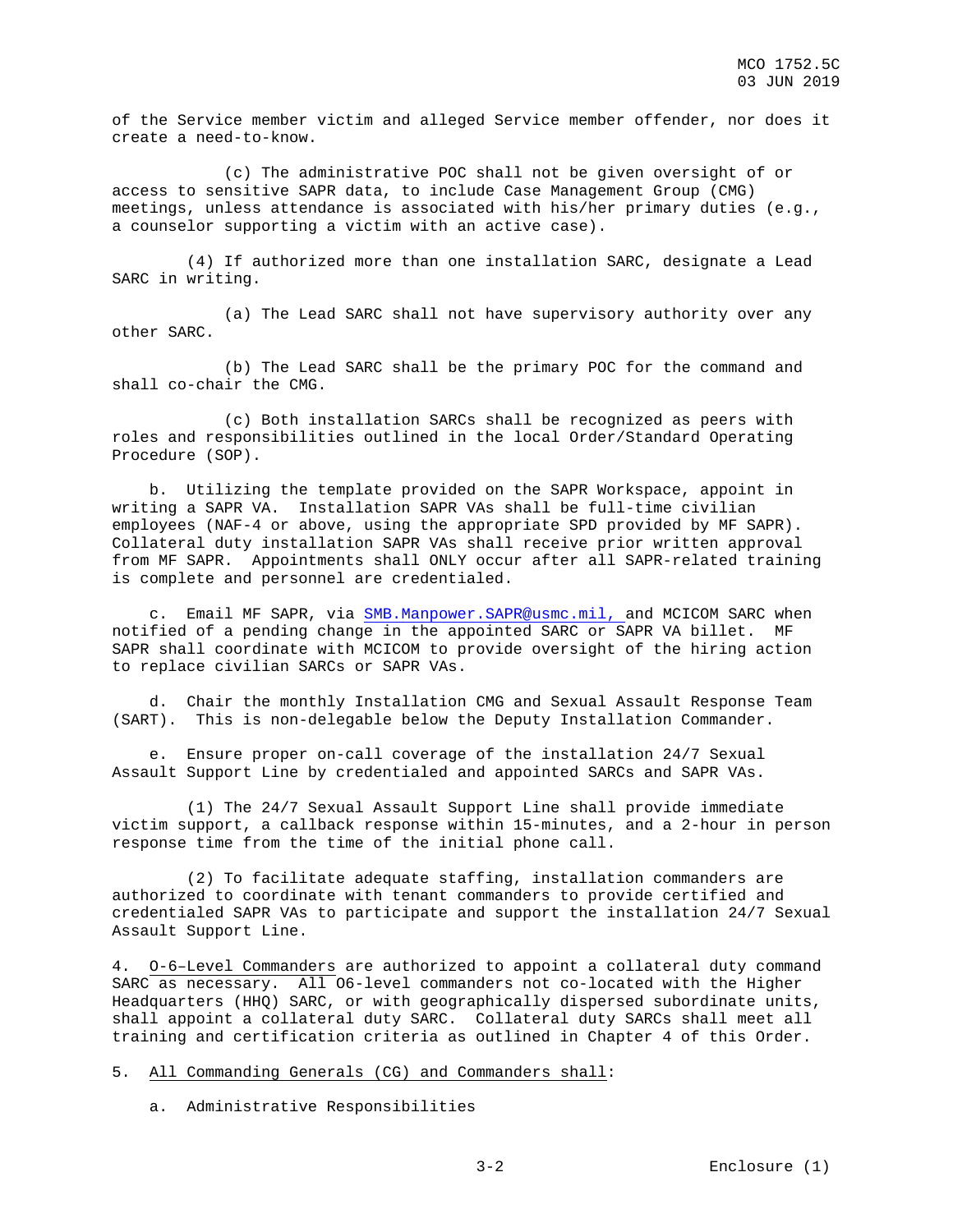(1) Maintain a current copy of SARC and SAPR VA appointment letters for all supporting personnel.

 (2) Maintain a copy of all training certifications and credentialing for currently appointed SARCs and SAPR VAs.

 (3) Maintain a copy of page 10, "Supervisor and Commander Statement of Understanding," of the D-SAACP application package for all currently appointed SAPR VAs.

 (4) Provide adequate staffing and logistical support (e.g., office space, computer access, and telephone lines, to include cell phones), as well as the reimbursement of incidental expenses (e.g., mileage and parking fees) to ensure civilian SARCs and SAPR VAs can provide advocacy services required for victim support.

 (5) Evaluate SARC performance of SAPR procedures and program implementation, in accordance with MF SAPR guidance. For civilian SARCs, the appointing commander, at a minimum, shall be the reviewer on all performance evaluations. SARCs serve as a Subject Matter Expert (SME), trainer, and program coordinator. Chapter 4 outlines SARC duties.

 (6) Notify MF SAPR within 24 hours of having knowledge of a situation where a certified SARC or SAPR VA has been accused of a violation, named in a complaint, or is the subject of an investigation of any of the following:

(a) Violation of items listed in reference (t), or

 (b) Violation of items listed in reference (c), enclosure 3, section 4.

 (c) Required procedures for contingency plans, reporting requirements, investigations, and revocation or reinstatement protocols are located within reference (s).

b. Program Operation. All CGs and COs shall:

 (1) Establish and sign an Order/SOP for SAPR functions within their respective commands. The SOP shall include protections for SARCs, SAPR VAs, and victims against coercion; discrimination; and/or reprisal related to the execution of SAPR duties; and procedures for filing reports of sexual assault incidents.

 (a) At a minimum, these Orders/SOPs shall define SAPR responsibilities within the commander's AOR, to include units/Marines not colocated with the commander; identify local resources for all locations; identify MOUs and/or Inter-Service Sister Agreements (ISSAs), as applicable; and implement commander protocols for response, prevention, reporting, advocacy, and training.

 (b) If the higher headquarters Order/SOP executes all identified areas and the subordinate CG/CO command is located in the geographically areas supported by the same resources, then adoption of the HHQ SOP is sufficient.

(c) A sample Order/SOP is located on the SAPR Workspace.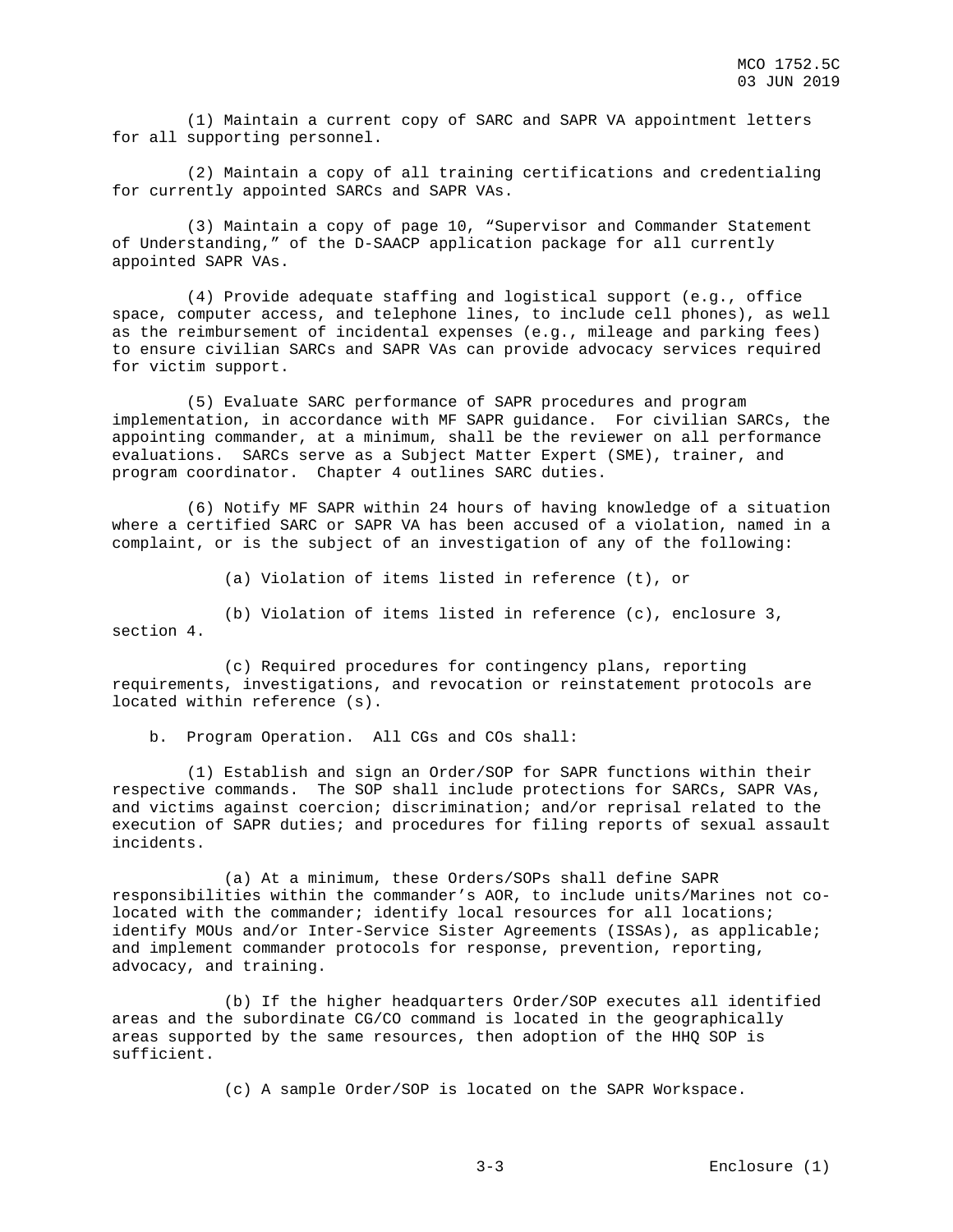(2) Publish a command policy statement, within 90 days of assuming command, regarding sexual assault awareness and prevention that supports SAPR program objectives. Policy statements shall emphasize that sexual assault is a crime and not compatible with Marine Corps core values. Policy statements will also stress the importance of cultivating respectful climates and prevention-focused leadership, as well as highlight reporting options.

 (a) Ensure a copy of the command's policy statement on sexual assault prevention and awareness is posted in the command's common and high traffic areas.

(b) A sample policy statement is posted on the SAPR Workspace.

 (3) Ensure that at least two SAPR VAs are appointed at each battalion, squadron, or equivalent level command. Commanders are encouraged to appoint more than two SAPR VAs if possible. The responsibilities of SAPR VAs are outlined in Chapter 5 of this Order, and selection criteria are located on the SAPR Leadership Toolkit and SAPR Workspace sites.

 (a) Subordinate units not co-located with their HHQ shall have their own appointed SAPR VAs. In coordination with the supporting SARC, the command shall publish a SAPR Order/SOP identifying supporting SAPR personnel and reporting procedures, victim response procedures, appropriate local resources, and training requirements. When located on or near a Sister service installation, an MOU for SAPR services shall be established as applicable.

 (b) Marine Corps Embassy Security Group shall ensure each region appoints a minimum of one SAPR VA.

 (4) Ensure sexual assault support and services are provided to personnel in garrison and deployed environments, as defined in reference (b). Coordinate with Sister services when not located on a Marine Corps installation or in a remote location.

 (a) Consider sexual assault prevention and risk reduction measures (e.g., camp layout, lighting, billeting, noise, etc.) in deployed site planning and set-up.

 (b) Establish sexual assault response and reporting capabilities and protocols for recurring training exercises, and include guidance. Protocols shall include, but not be limited to, a commander's checklist, reporting and response protocols, and resources. Provide information on SAPR protocols to exercise participants as part of all training workups and to key stakeholders, as appropriate.

 (5) Implement the "Commander's Protocol for Prevention and Response." See Appendix B for guidance.

 (6) Foster a command environment that encourages the reporting of sexual assaults without fear of retaliation, reprisal, ostracism, or maltreatment.

 (7) Ensure photographs and contact information for the SARCs and SAPR VAs are posted in the unit's common areas in accordance with policy, along with reporting options, the 24/7 Sexual Assault Support Line phone number, and the DoD Safe Helpline contact information.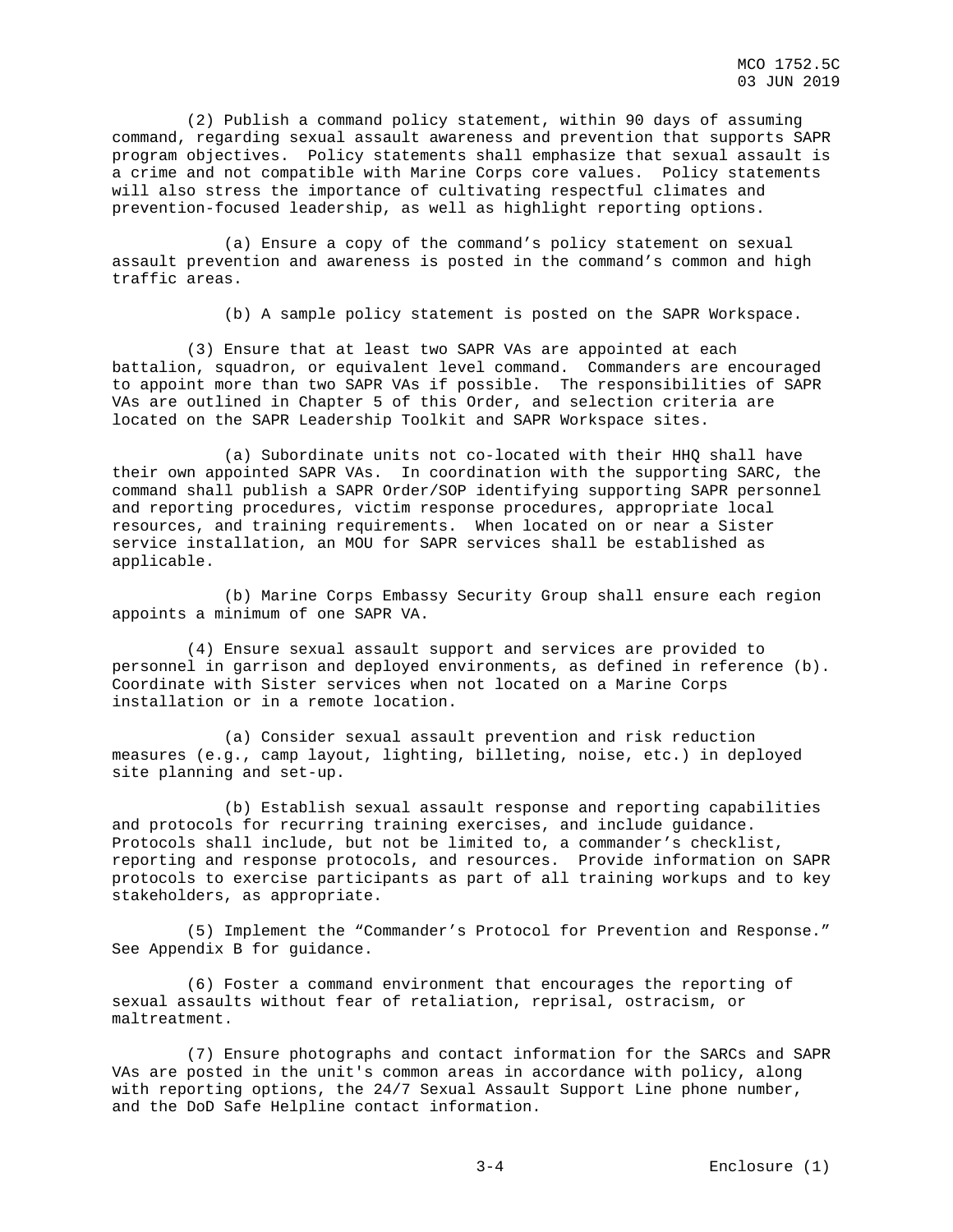(a) Information regarding victim support services, points of contact, and resources posted via mass communication (e.g., command.mil website, Gear Locker, and social media sites) shall be kept current and accurate.

 (b) Installation and command websites shall display the 24/7 Sexual Assault Support Line phone number, current SARC contact information, and DoD Safe Helpline contact information.

 (8) Ensure that SAPR VAs are included on the check-in/check-out sheet, notated with proper documentation, and are participating in the unit's new-join brief if applicable. A SARC can provide this support, should the SAPR VAs be unavailable.

c. Reporting Requirements

 (1) Ensure that all Unrestricted Reports and allegations of sexual assault are immediately reported to NCIS or the supporting MCIO per reference (a). This includes those assaults disclosed directly by victims or by third parties.

 (a) Ensure that the Installation Commander is informed within 24 hours of all allegations and Unrestricted Reports of sexual assault.

 (b) Ensure the senior commander of victims who file Unrestricted Reports is notified within 24 hours of the report being filed.

 (c) Commanders shall not conduct independent command inquiries or investigations of alleged sexual assaults.

 (2) Immediately submit an Operations Event/Incident Report (OPREP-3) Serious Incident Report (SIR), in accordance with reference (k), for all Unrestricted Reports and allegations of sexual assault, to include prior-toservice incidents, incidents involving civilian victims and Marine offenders, and reports converted from Restricted to Unrestricted. For tracking purposes, notify the supporting SARC of the date and time submitted. An OPREP-3/SIR is not required for Restricted Reports of sexual assault.

 (3) In accordance with reference (a), complete a Sexual Assault Incident Report, hereafter referred to as the "SAPR 8-Day Incident Report" (RCS DD-1752-05). The SAPR 8-Day Incident Report serves as a commander checklist for all initial requirements that shall be completed within the first eight calendar days following an Unrestricted Report of adult sexual assault involving a Service member. The report focuses on victim care and command response. The format utilized for the 8-Day Incident Report is available on the SAPR Gear Locker site.

 (a) SAPR 8-Day Incident Reports shall be completed for victims of sexual assault who are Active Duty Service members and/or reserve members who file Unrestricted Reports.

 (b) SAPR 8-Day Incident Reports shall be completed for cases where an independent investigation has been initiated by an MCIO that involves either a Service member victim **or** a Service member subject.

 (c) The victim's immediate commander prepares and submits the SAPR 8-Day Incident Report if the victim is a Service member. If the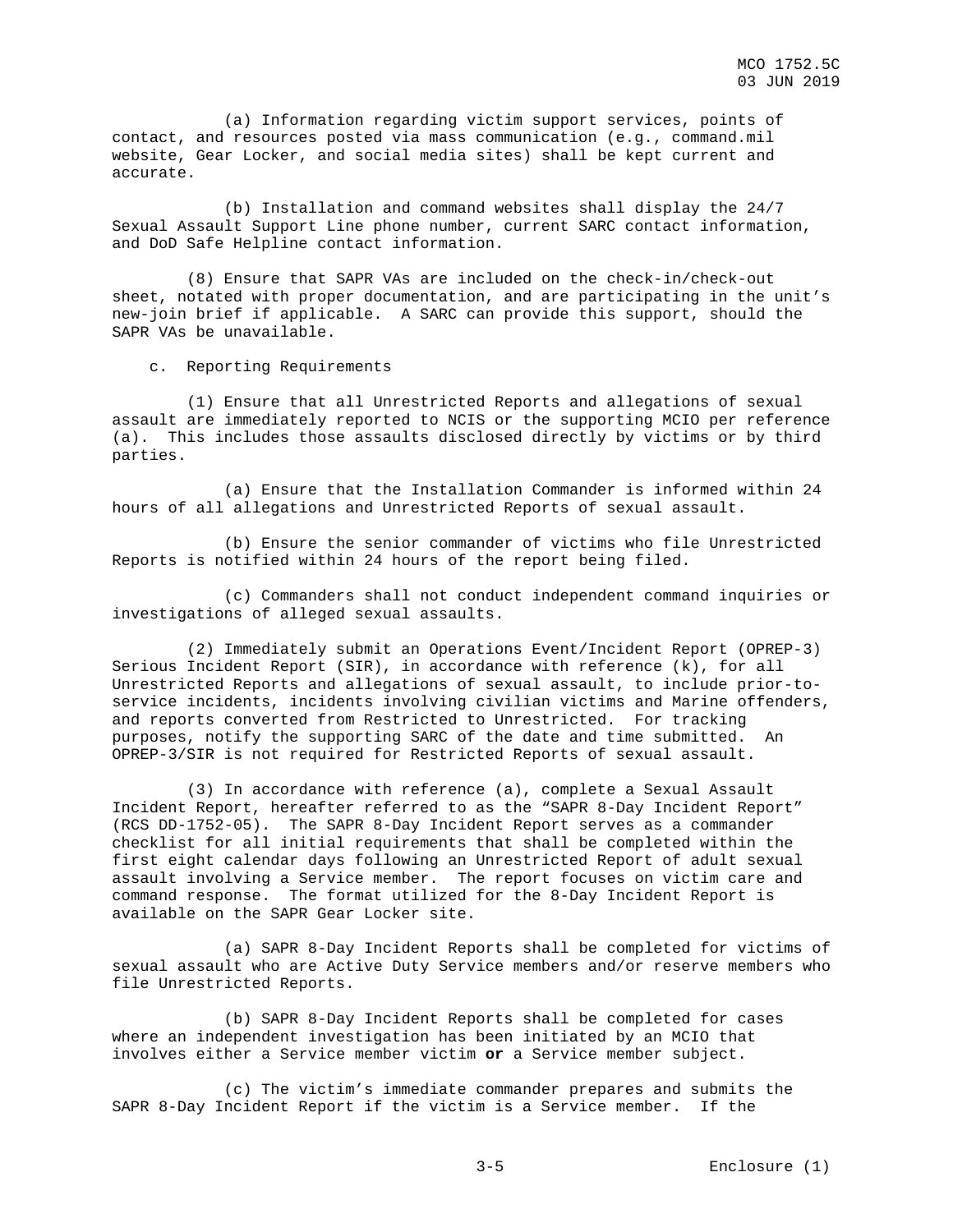immediate commander is the subject, the next higher commander prepares and submits the SAPR 8-Day Incident Report.

 (d) The subject's immediate commander prepares and submits an abbreviated SAPR 8-Day Incident Report if the victim is an adult non-Service member. The abbreviated SAPR 8-Day Incident Report contains available incident data and investigation information, with the understanding that some information may not be available.

 (e) The victim's supporting SARC is responsible for providing victim advocacy referral information and the DSAID number. The SARC shall assist the commander in completing this brief but shall not maintain a copy or be responsible for initiating or completing the 8-Day Incident Report.

 (f) The supporting MCIO is responsible for providing the available incident data and investigation information for all SAPR 8-Day Incident Reports.

 (g) The SAPR 8-Day Incident Report shall be provided via SAPR Gear Locker to the first O-6 and GO in the chain of command and to MF Behavioral Programs for data collection and analysis.

 (h) Commanders shall not conduct internal investigations, interview victims or SAPR VAs, or delegate others to obtain the required information for SAPR 8-Day Incident Reports.

 (i) The SAPR 8-Day Incident Report is intended for official use only, and shall only be provided to personnel with an official need-to-know, as defined in Chapter 1.

 (j) An 8-Day Incident Report is not required for Restricted Reports of sexual assault or reports of sexual assault that do not involve military Service members.

 (4) If serving as the Sexual Assault-Initial Disposition Authority (SA-IDA), determine the disposition of the incident after the formal criminal investigation has been completed and in consultation with SJA. SA-IDAs shall report disposition information to the SARC, NCIS, and JAD via USMC SADR.

d. Victim Support

 (1) Ensure SAPR services and medical treatment, to include emergency care, are offered to eligible victims of sexual assault in a timely manner. Emergency care shall consist of emergency medical treatment and the offer of a SAFE, consistent with Department of Justice protocols, (refer to DD 2911, DoD Sexual Assault Medical Forensic Examination Report). Eligible victims shall be advised that even if a SAFE is declined, medical/psychological care and victim advocacy remain available.

 (2) Ensure, as appropriate, that victims and alleged offenders do not remain in the same work and/or living area. Victims and alleged offenders who remain in the same work and/or living area should be routinely monitored for safety concerns. SARCs and SAPR VAs shall conduct, at minimum, monthly safety assessments, utilizing the Safety Screening Tool located on the SAPR Workspace, for each contact made throughout the entire advocacy process.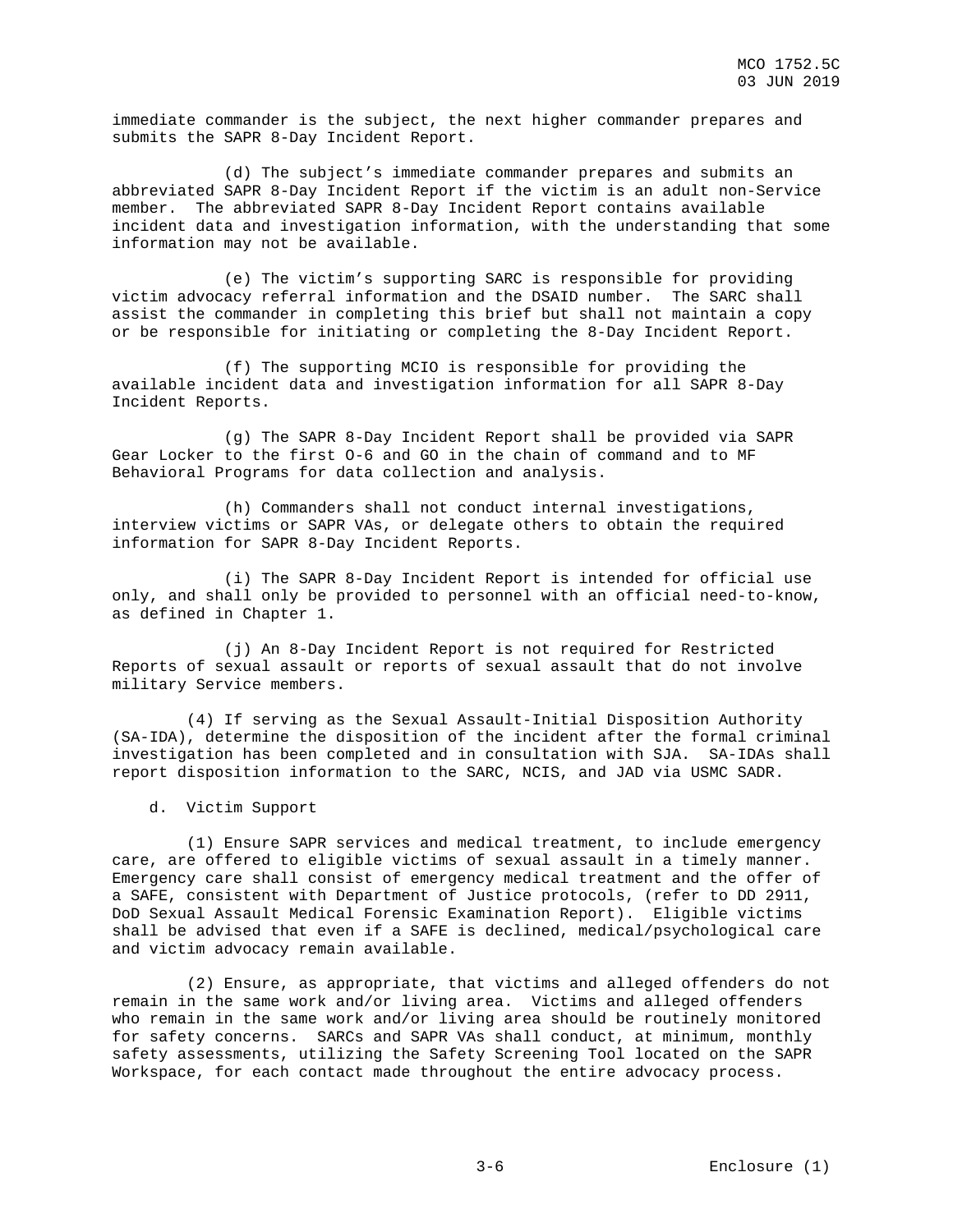(3) Protect the privacy of victims to the maximum extent possible. Ensure victim privacy is maintained by limiting access to information (e.g., incident reports and Military Protective Orders (MPO)) to only those with an official need-to-know, per reference (p).

 (4) In accordance with reference (a), protect victims, SARCs, SAPR VAs, bystanders, and witnesses of sexual assault from coercion and retaliation (restriction, reprisal, ostracism, and maltreatment). Victims of sexual assault shall be treated with dignity and respect and shall receive timely access to comprehensive medical treatment, to include emergency treatment and mental health services.

 (5) Issue an MPO, DD 2873, to the alleged offender(s) if requested by the victim, and after consultation with legal. Victims shall receive a signed copy of the DD 2873 for their records. If exigent circumstances require the issuance of a verbal MPO, it shall be immediately followed up with a written MPO as soon as practicable. If circumstances warrant protection, and only after consultation with the MCIO and SJA, an MPO may be issued without the victim's request.

 (a) Through the installation law enforcement agency, place an active MPO in the National Crime Information Center for the duration of the order, per reference (a).

 (b) Inform all victims requesting the MPOs that this document is not enforceable by civilian authorities off base. Advise victims desiring protection off base to seek civilian protective orders. SARCs and SAPR VAs can accompany victims to civilian civil courts when they choose to file for civilian protective orders.

 (6) Ensure monthly attendance of CMGs. Provide victims who filed Unrestricted Reports with updates within 72 hours regarding the status of any ongoing investigative, medical, legal, and/or command proceedings concerning their sexual assault cases. Ensure victims are notified upon adjudication of military justice proceedings. This is a non-delegable commander duty, per reference (a).

 (a) If the installation is a joint base or has tenant commands, the commander of the tenant organization and the designated supporting SARC shall be invited to and shall attend that installation's monthly CMG meeting.

 (b) When operational commitments or other exigent circumstances make the commander's participation impossible, the designated acting commander shall attend the CMG for each case reviewed.

 (c) Senior Enlisted Advisors are encouraged to attend with the CO, but may not attend in lieu of CO.

 (d) An acting letter must be provided to the CMG chair and maintained with CMG minutes if the CO sends personnel in their place.

 (7) If a victim is assessed to be in a high-risk situation, the victim's immediate commander shall chair the HRRT and, at a minimum, include the alleged offender's immediate commander; the victim's SARC and SAPR VA; the MCIO; the judge advocate and the VWAP/VLC assigned to the case; the victim's healthcare provider or mental health and counseling services provider; and the personnel who conducted the safety assessment. The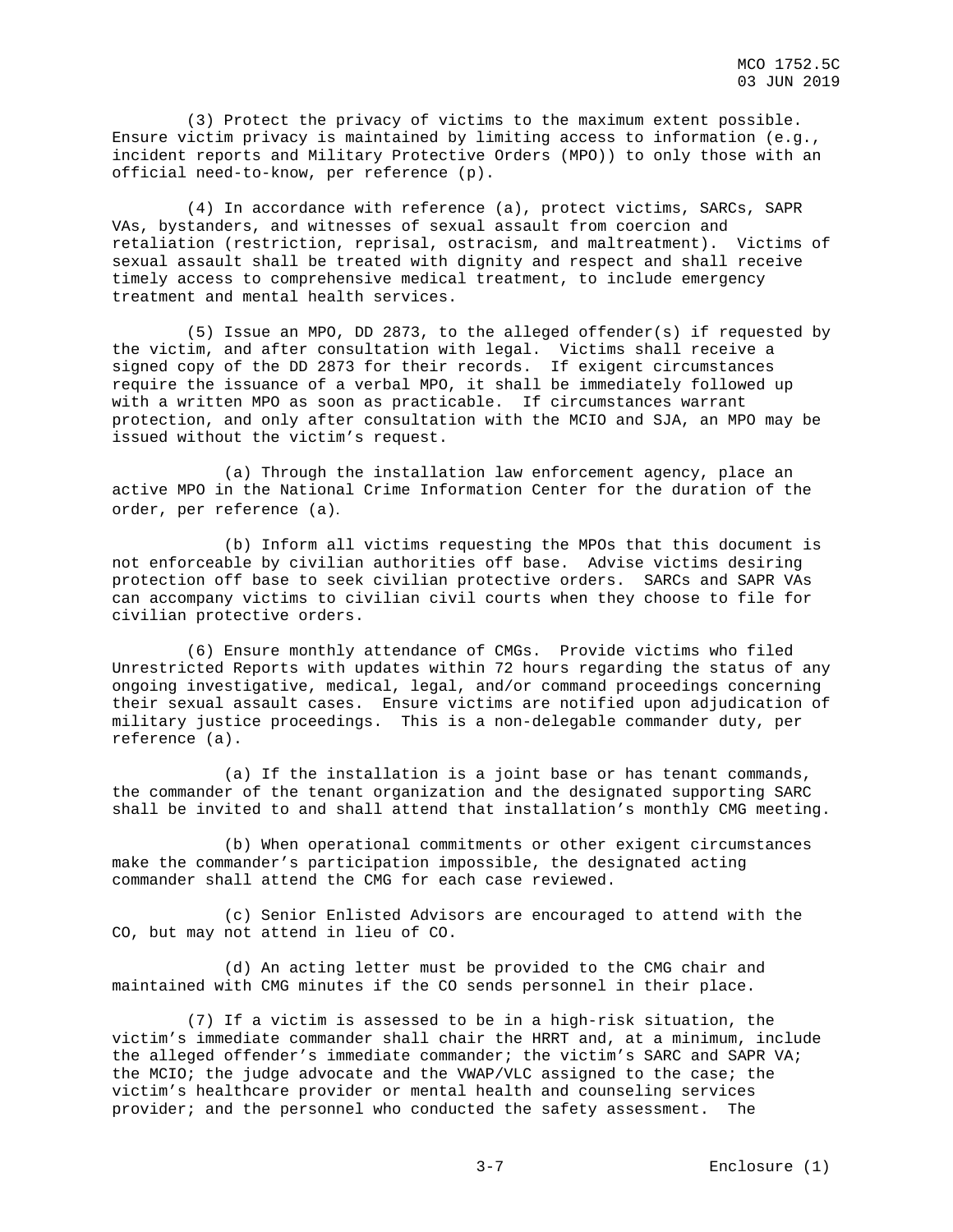responsibility of the HRRT members shall not be delegated. Required procedures for HRRTs are located within reference (s).

 (8) Ensure the final disposition of a sexual assault is immediately reported to the assigned MCIO.

 (9) Honor the decision of a non-participating victim (defined in Appendix A) to not be involved in the military justice process, unless compelling justification shows it is clearly appropriate to continue the military justice process against the victim's preference. Commanders and MCIOs must consult with the cognizant Staff Judge Advocate and Regional Trial Counsel if considering this course of action.

 (a) Regardless of how the sexual assault was reported, a victim may elect to not participate in the investigation and/or prosecution of the incident. This decision should normally be honored by all personnel, including but not limited to, DoD law enforcement officials and the victim's chain of command.

 (b) A victim's decision to not participate in an investigation or prosecution shall not affect access to SAPR services and other support services per reference (a).

6. Collateral Misconduct. Initial disposition authority is withheld to the SA-IDA for all alleged offenses arising from, or relating to, investigated incidents of sexual assault, whether committed by the alleged offender or the victim. The SA-IDA has the non-delegable responsibility for initial disposition, as defined in reference (e). Such offenses commonly include underage drinking, traveling out-of-bounds or to off-limits establishments, fraternization, or adultery. In cases involving a victim's collateral misconduct, the SA-IDA is encouraged to defer disciplinary proceedings until the final disposition of the sexual assault case in accordance with reference (a).

7. Expedited Transfers. The intent of the Expedited Transfer policy is to address situations where a victim feels safe, but uncomfortable, and to assist in the victim's recovery by moving the victim to a new location.

 a. MF SAPR has established a formal protocol to require the expeditious processing of transfers requested by victims who have filed an Unrestricted Report of sexual assault.

 b. Required procedures for expedited transfers are located within reference (s).

8. Training and Education Responsibilities. All CGs and COs shall:

 a. Coordinate with the supporting installation or authorized command SARC to receive the SAPR Command Resource Brief within 30 days of assuming command.

 (1) The XO, SgtMaj, and supporting command SARC shall attend the Resource Brief with the GCMCA.

(2) It is highly recommended that the Chaplain attend.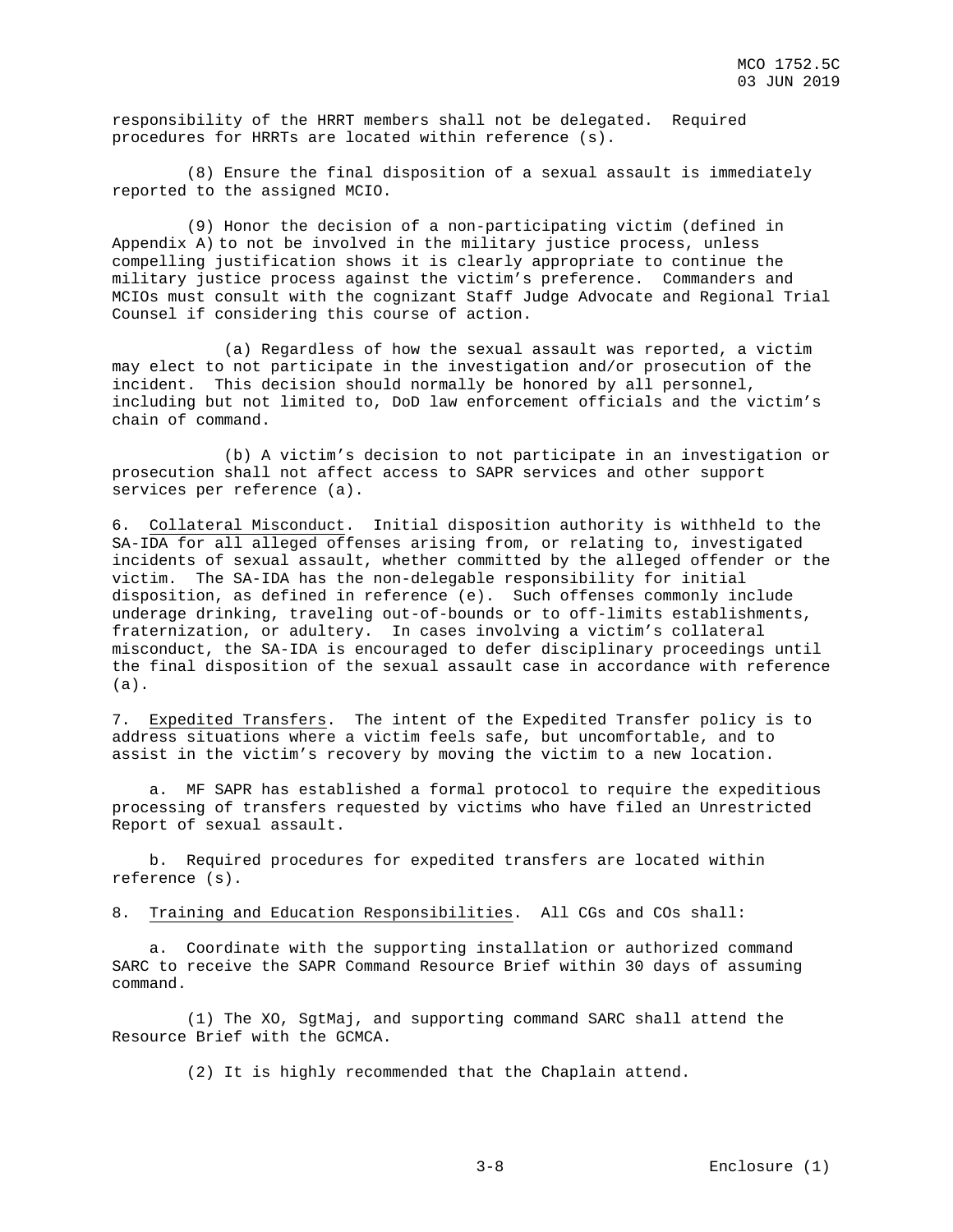b. Ensure that SAPR training is conducted annually in accordance with reference (a). All Marines shall attend SAPR training specific to their rank. Direct command involvement in preparation and delivery is encouraged.

 (1) Ensure SARCs and SAPR VAs facilitate all annual training on sexual assault awareness, prevention, and response for all unit personnel.

 (2) The SARC is the SME for the command and shall have the most updated policy and program information to ensure standardization of training. Direct command involvement in preparation and delivery is encouraged.

 c. Ensure pre-deployment SAPR training is provided to all deploying personnel and facilitated by a SARC and/or SAPR VA.

 (1) Refer to reference (l) to determine what qualifies as a deployment.

 (2) Commanders shall ensure that all deploying Service members/civilians on an exercise or deployment of one day or more receive a pre-deployment SAPR brief, to include SAPR resources tailored to the exercise location/deploying environment.

 (3) The intent is to ensure that pre-deployment training is presented in its entirety. Personnel departing from their command/installation need an executable protocol in the event of a sexual assault in a remote location.

 d. Include SAPR in the training plan. Ensure that annual SAPR training is tracked, completed, and documented, to include specialized training by rank and pre-deployment training.

 e. Ensure that signed training rosters are maintained in accordance with references (i) and (j).

9. Reservist Line of Duty (LOD) Determination. When a Reserve member is a victim of sexual assault, while in a drilling status, an LOD determination is required. Commanders shall ensure that SAPR VAs are knowledgeable of the LOD determination process specific to victims of sexual assault. As the command's representative, the SAPR VA shall support the victim through the LOD determination process.

 a. Upon a successful LOD determination, a Notice of Eligibility is given to the victim, enabling the victim to receive continued care while in a nondrilling status.

 b. If the request is denied, the Reserve member may appeal to the first GO/FO in his or her chain of command. A decision on the appeal shall be made within 15 days from the date of the appeal.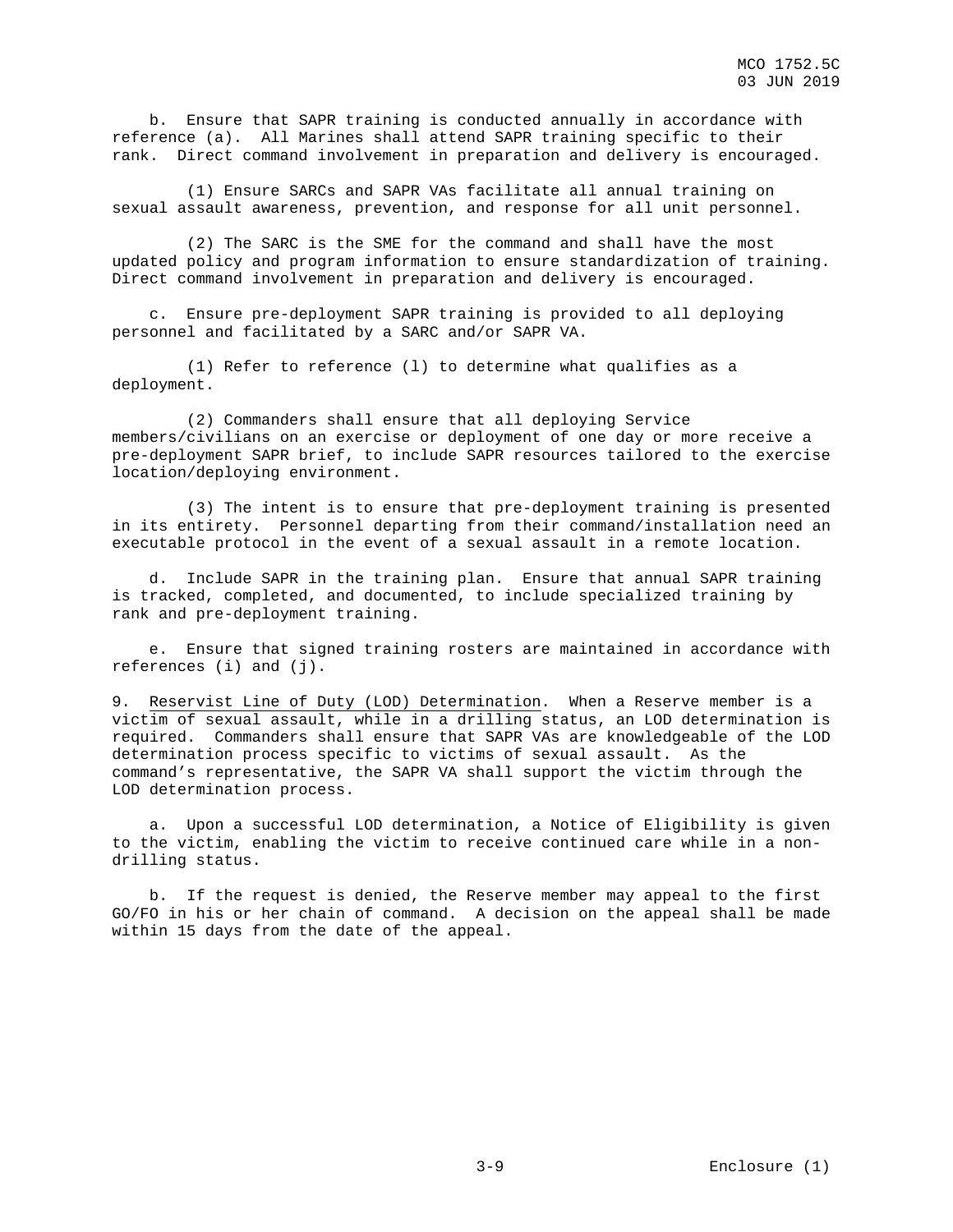## Chapter 4

#### Sexual Assault Response Coordinators (SARC)

1. Purpose. To provide SARCs with the guidance to execute the SAPR program.

 a. SARCs provide an integrated, local response capability, ensuring system accountability for all incidents of sexual assault, sexual assault awareness, prevention, and training.

 b. SARCs facilitate victim care by providing support, coordinating nonmedical and medical treatment, to include emergency care, and tracking the services provided to victims from the initial report through final disposition and resolution.

 c. SARCs are the central point of contact regarding the SAPR Program and serve as the SME to appointing commanders and Major Subordinate Command (MSC) commanders, as required.

2. Training Requirements. The commander shall appoint the SARC in writing upon completion of all authorized, prerequisite training and D-SAACP certification. The commander shall use the appointment letter template provided on the SAPR Workspace, prior to the SARC performing SARC duties.

- a. Prerequisite training includes but is not limited to:
	- (1) Initial USMC SAPR VA training.
	- (2) Installation or command SARC training based on assignment.
	- (3) Initial DSAID training.
	- (4) Service-specific PII training.

 b. SARCs shall provide their command and MF SAPR a copy of all required certificates before performing their duties. For access to the SAPR Workspace, SARCs shall email SAPR VA and SARC training certificates to MF SAPR via [SMB.Manpower.SAPR@usmc.mil.](mailto:SMB.Manpower.SAPR@usmc.mil)

 c. SARCs shall complete 16 hours of continuing education (CE) training annually to obtain the required 32 CE hours for biennial D-SAACP recertification.

3. Selection Guidance. Commanders shall use the following guidance to select a SARC:

 a. Refer to the "SARC and SAPR VA Selection Criteria for Commanders" located on the SAPR Leadership Toolkit and SAPR Workspace sites, prior to selecting and appointing a SARC.

 (1) Selectees are required to complete all background investigations with favorable results prior to submitting a D-SAACP application.

 (2) If at any time during the investigation unfavorable results are discovered, commanders are encouraged to consult with the supporting HRO and/or legal.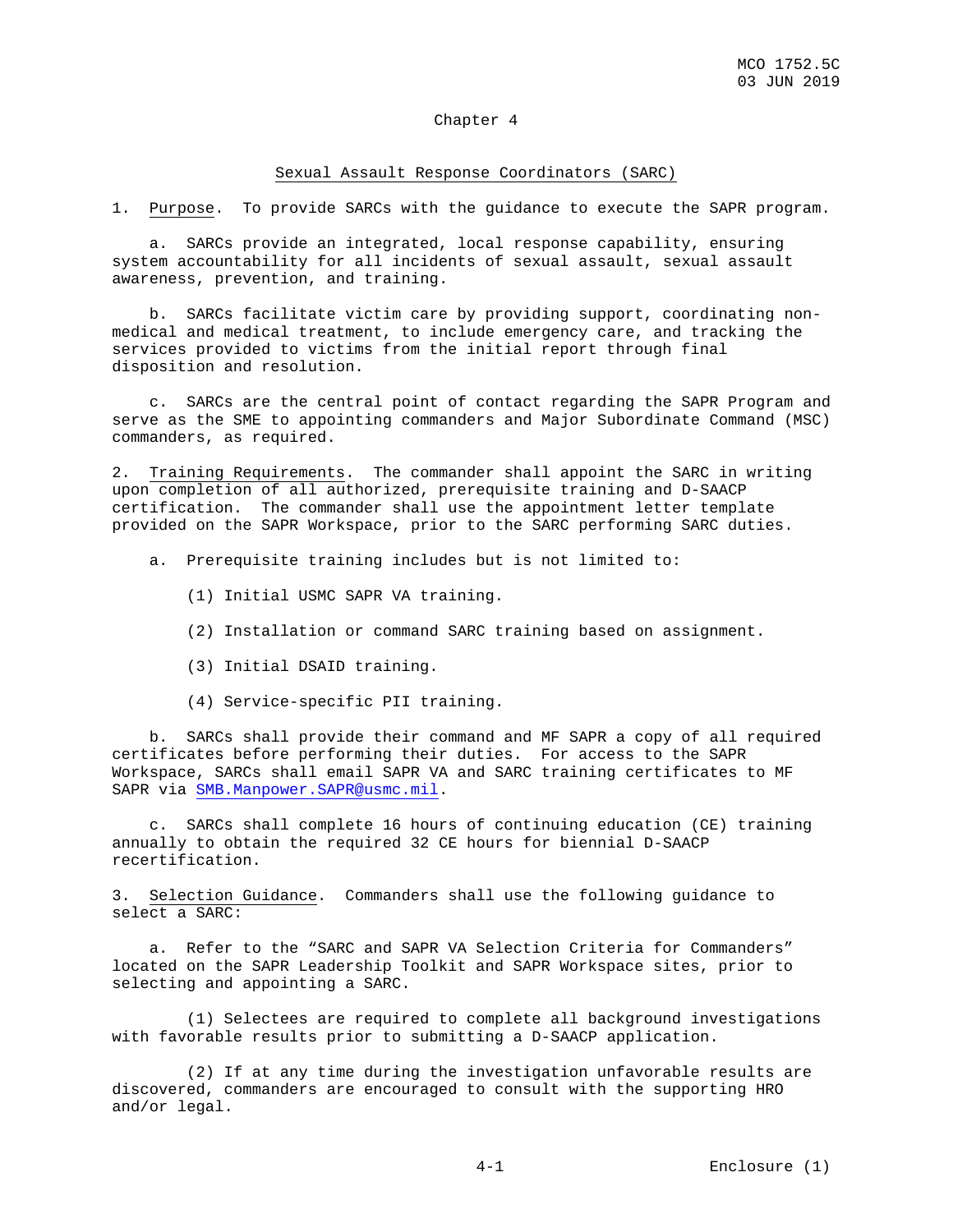b. Select a collateral-duty SARC from the officer ranks (major or above, or CWO3 or above). Exceptions for the rank of captain may be requested through the first GO/FO in the chain of command to DC M&RA via MF SAPR. O-6 level commands and Marine Expeditionary Units (MEU) are authorized a captain or above, or CWO3 or above to fulfill this requirement.

 (1) Ensure the SARC appointment does not create a conflict of interest with other duty assignments.

 (2) Commanders shall not appoint a SARC from personnel performing the following duties due to incident reporting requirements to the CO, or because they hold positions that conflict with the terms of confidentiality: CO, XO, SgtMaj, subordinate Command Team members, SJA/deputy/judge advocate, IG/deputy, Equal Opportunity Advisor (EOA), Equal Opportunity Representative (EOR), Substance Abuse Control Officer (SACO), Deployment Readiness Coordinator (DRC), VWAC, chaplain, MCCS supervisory personnel (e.g., FAP Manager and MCCS Director), law enforcement officials, or Suicide Prevention Officers.

 (3) Alternate command SARCs can be appointed as necessary, but shall meet all rank, training, and certification criteria.

 c. Civilian SARCs shall be hired following established MCCS hiring practices, using the approved SPD maintained by HQMC HRO. Any changes to the SPD shall be submitted to and approved by MF SAPR prior to hire.

 d. Collateral civilian SARCs are not authorized without prior approval from MF SAPR.

 (1) If a collateral-duty civilian is approved by MF SAPR, the appointee shall meet all minimum qualifications outlined in the SPD.

 (2) SARC duties and responsibilities, as written in the SPD, shall be incorporated into the primary position description.

 (3) The appointee shall be able to fulfill the SARC role as a primary duty, when required.

4. Administrative Responsibilities. To ensure consistent command support, standardization, and timely flow of information, the SAPR Program has instituted a SARC structure that aligns with Marine Corps organizations. SARCs at each level are authorized to support the appointing commander by providing non-supervisory oversight and mentorship to SARCs appointed at MSCs within the organization, as applicable. All MSC-level command SARCs shall strictly adhere to, and fully comply with, the HHQ-level structure(s) that they are assigned to. Key roles and responsibilities are outlined below:

 a. Marine Forces (MARFOR) Sexual Assault Response Coordinators (SARC). MARFOR SARCs are appointed by and support senior commanders within an AOR that is geographically significant and has a large Marine population. For SAPR purposes, the term "MARFOR" applies to both operational commands and senior-level commands within the supporting component. MARFOR SARCs may also operate in the capacity of an installation or command SARC in the event of a vacancy or absence to ensure program continuity. MARFOR SARCS shall:

 (1) Serve as the liaison and conduit for information flow to and from MF SAPR and the supported installations and MSCs.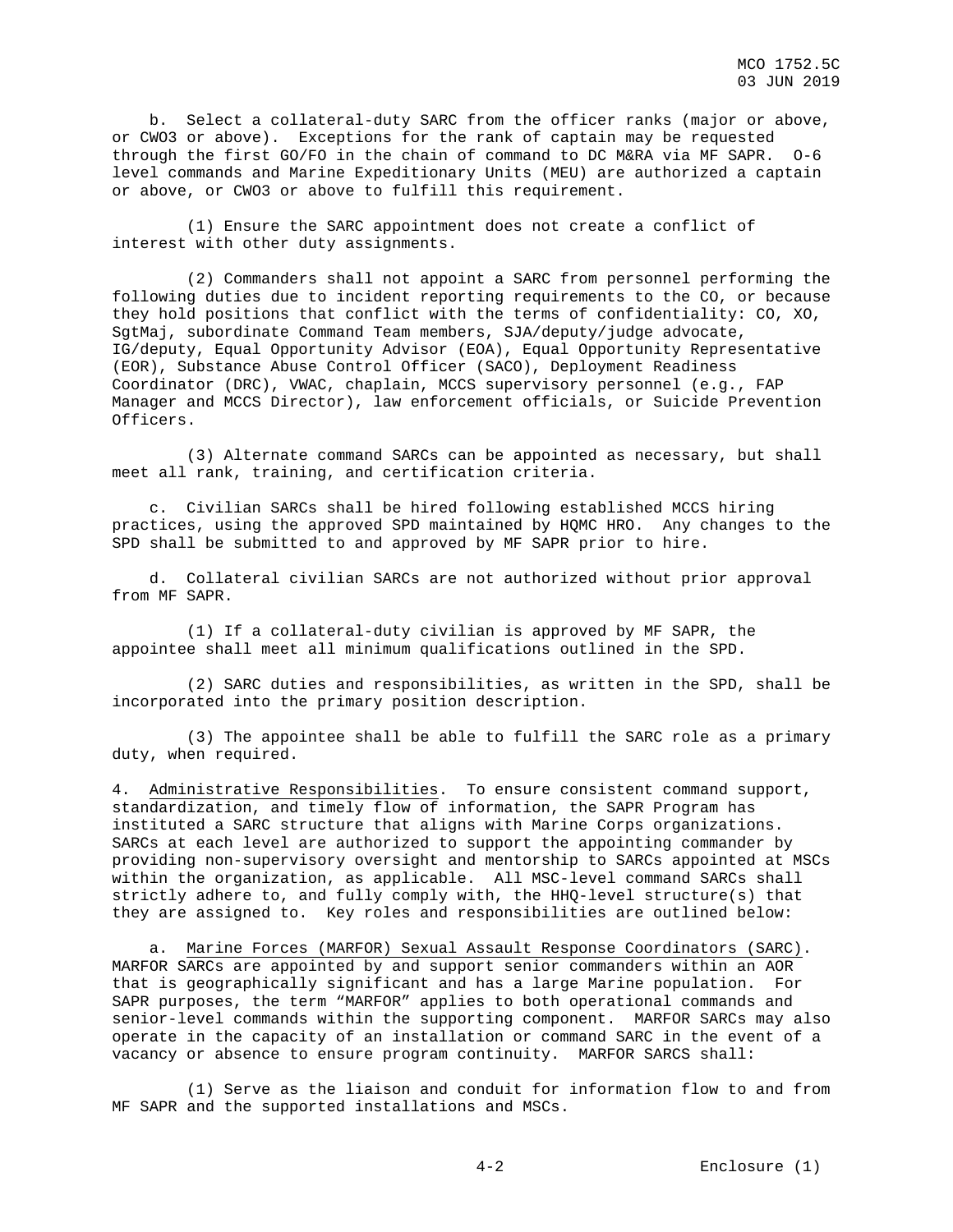(2) Conduct ongoing and continuous programmatic reviews to ensure the consistent and effective implementation of the SAPR Program across the scope of the MARFOR AOR.

 (3) Provide SAPR Program implementation guidance to all SARCs within the supported AOR utilizing the applicable chains of command, and in coordination with MF SAPR.

 (4) Monitor and assist in DSAID input and data collection as needed to support SARCs within the supported AOR. Assist MF SAPR with DSAID and SAPR 8-Day Incident Report data quality checks (RCS DD-1752-05).

 (5) Monitor trends, identify systemic issues and best practices, and develop appropriate corrective actions, to include but not limited to:

 (a) Monitor and evaluate compliance with policy, day-to-day operations, and reporting requirements within the supported AOR.

 (b) Develop protocols for corrective courses of action for established SAPR policies and procedures within the supported AOR not in compliance.

 (6) Maintain current D-SAACP certification documents and appointment letters for SARCs within the supported AOR.

 (7) Notify MF SAPR of pending personnel changes in the appointed SARC billet via email at [SMB.Manpower.SAPR@usmc.mil.](mailto:SMB.Manpower.SAPR@usmc.mil) Include the termination date in the notification.

 b. Installation Sexual Assault Response Coordinator (SARC). Installation SARCs are appointed by and report to the installation commander, as well as provide support to resident commanders and tenant commanders aboard an installation. Installation SARCs ensure consistency and effectiveness in the implementation of the SAPR program to include a comprehensive local victim care response. Installation SARCs shall develop appropriate corrective actions, as needed. Installation SARCs shall:

 (1) Maintain DD 2910s for 50 years, pursuant to secure storage regulations and privacy laws, in accordance with reference (s).

 (2) Co-chair and maintain the agenda and minutes of the monthly CMG and quarterly SART.

 (3) Coordinate with the base EOA to ensure retaliation cases from uniformed sexual harassment complainants are briefed at the CMG, in accordance with reference (q).

 (4) Ensure the installation 24/7 Sexual Assault Support Line is staffed by credentialed and appointed SARCs and/or SAPR VAs.

 (a) To facilitate adequate staffing, installation commanders are authorized to coordinate with tenant commanders to provide certified and credentialed SAPR VAs, to participate and support the installation 24/7 Sexual Assault Support Line.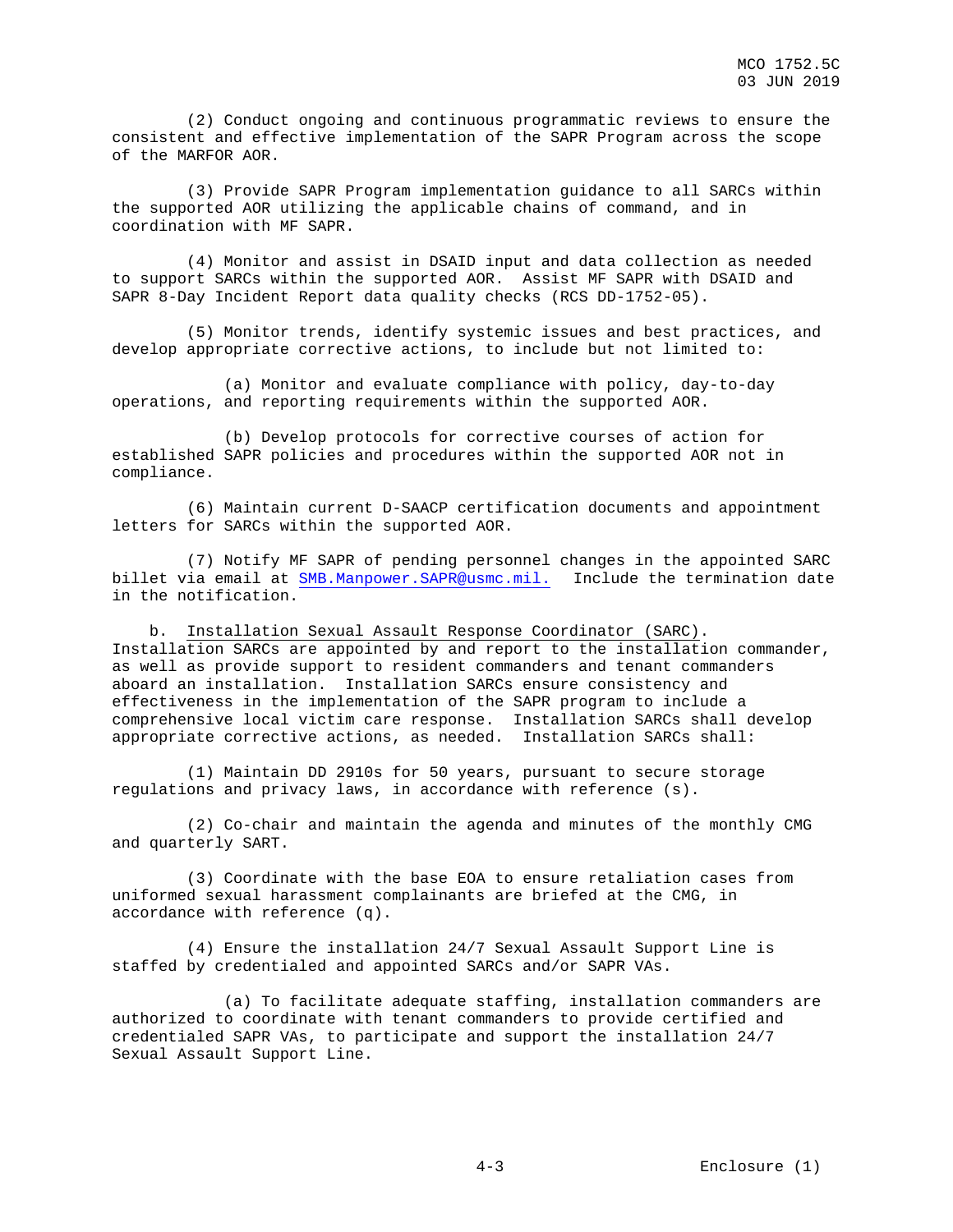(b) Sister service SAPR VAs who are credentialed and appointed are eligible to be placed in the rotation to staff the installation 24/7 Sexual Assault Support Line.

 (c) All SAPR VAs shall provide a copy of their appointment letters and current D-SAACP certifications to the installation SARC prior to supporting the 24/7 Sexual Assault Support Line.

 (5) Provide SAPR program guidance and support to all commands, SARCs, and SAPR VAs aboard the installation.

 (6) Monitor trends, identify systemic issues, assess compliance with SAPR policy, oversee and assist with DSAID input, and conduct quality assurance related to the installation's SAPR initiatives and procedures.

 (7) Maintain all D-SAACP certification documents, training certificates, appointment letters, and CE hours for SARCs and SAPR VAs assigned to the installation.

 (8) Coordinate training for TECOM schools located on the installation in collaboration with the applicable TECOM SARCs and SAPR VAs.

 (9) Conduct monthly audits of the installation 24/7 Sexual Assault Support Line and websites, and document the results.

 (10) Complete DoD Safe Helpline reconciliation on no less than a monthly basis.

 (11) Attend the installation VWAP Council Quarterly Meetings conducted by the VWLO. Collaborate to address special concerns and issues related to victims of sexual assault.

 (12) In locations where there are two installation SARCs, the Installation Commander shall designate, within the appointment letter, a Lead SARC.

 (a) The Lead SARC shall not have supervisory authority over any other SARC.

 (b) The Lead SARC shall be the primary POC for the command and shall co-chair the CMG.

 (c) Both installation SARCs shall be recognized as peers with roles and responsibilities outlined in the local Order/SOP.

 (13) Provide the SAPR Command Resource Brief to all commanders aboard the installation within 30 days of commanders assuming command.

 (a) The XO, SgtMaj, and supporting command SARC shall attend the Resource Brief with the GCMCA.

 (b) Certificates shall be provided to attendees as proof of attendance.

 (c) MARFOR SARCs and HQMC SAPR authorized command SARCs may provide the SAPR Command Resource Brief.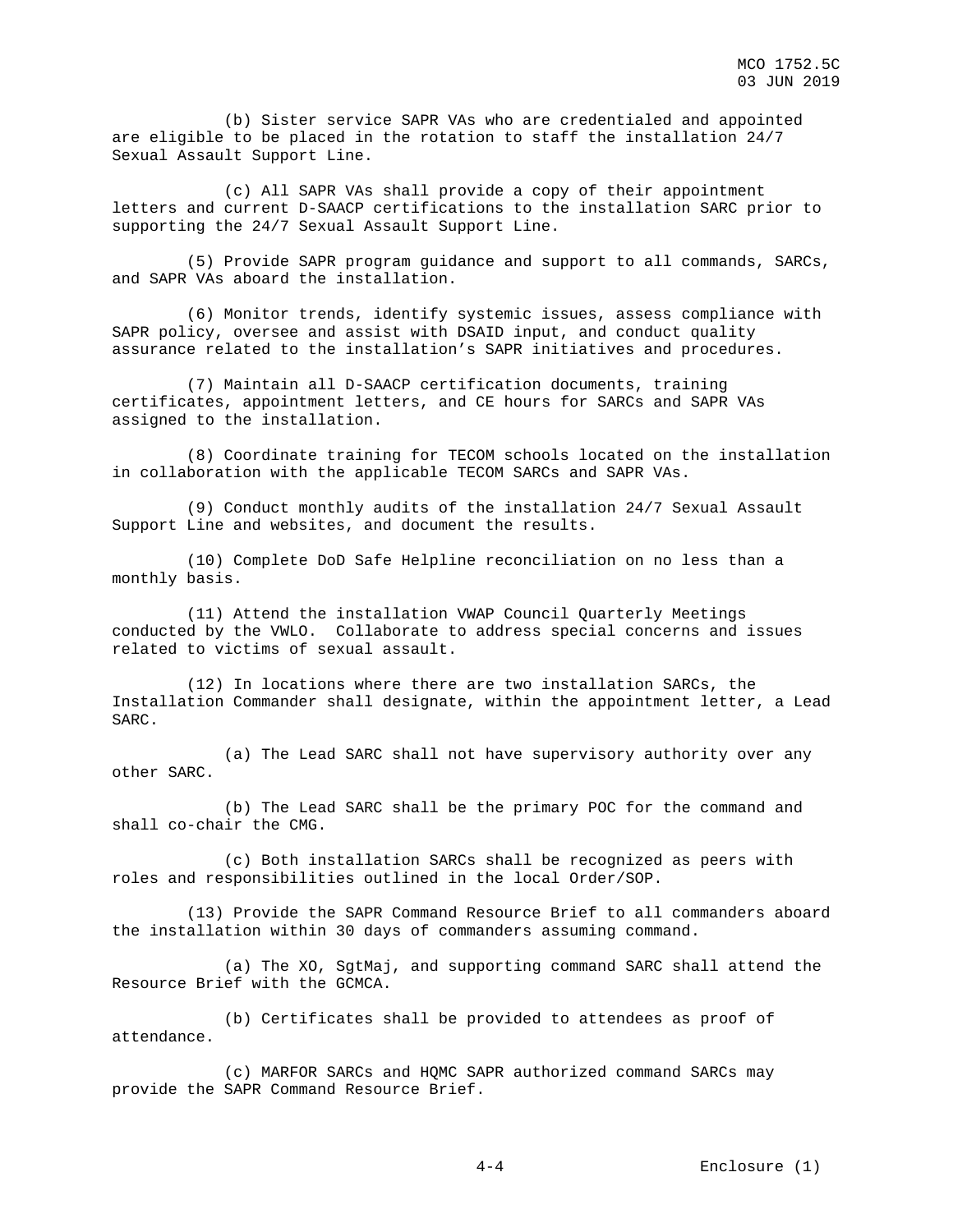c. Command Sexual Assault Response Coordinator (SARC). Command SARCs are appointed by the Commander and serve as the SME and POC on behalf of the command for SAPR reporting requirements, victim care, and training coordination. Command SARCs ensure that the SAPR Program is implemented throughout the operational commander's AOR and are supported by the host installation SARC and the HHQ SARC, if applicable. Command SARCs shall work collaboratively with both the installation SARC and HHQ SARC(s) as required. Command SARCs shall:

 (1) Monitor trends, identify systemic issues, ensure command compliance, assist with DSAID input, and conduct quality assurance related SAPR initiatives and procedures.

 (2) Provide program guidance and support to all subordinate command SARCs and SAPR VAs.

 (3) Provide original signed DD 2910s to the installation SARC within 10 business days.

 (a) When the command SARC is located on a Sister service installation, a copy of the DD 2910 shall be hand-delivered or sent via encrypted email or certified mail and postmarked within the 10-day window to the HHQ SARC.

 (b) If the SARC is located in a deployed environment and is unable to send via encrypted email or certified mail, secure the DD 2910 pursuant to secure storage regulations and privacy laws, in accordance with reference (s), until able to forward.

 (4) When authorized by MF SAPR, complete Installation SARC training to provide support to the command's mission.

 (5) Maintain D-SAACP certification documents, training certificates, appointment letters, and CE hours for SAPR VAs within their AOR.

5. Program Operation. All SARCs shall:

 a. Maintain a copy of their current individual appointment letter and training certificates, as well as page 10, "Supervisor and Commander Statement of Understanding," from the D-SAACP certification application. Provide copies to the command and MF SAPR via [SMB.Manpower.SAPR@usmc.mil.](mailto:SMB.Manpower.SAPR@usmc.mil)

 b. Maintain a roster of certified and credentialed SARCs and SAPR VAs who the SARC currently supervises and/or supports. At a minimum, rosters shall track the following:

(1) The status of CE for personnel.

(2) Validation that documentation is complete.

 c. Establish written protocols for collecting required information and documents from the SAPR VAs (e.g., DD 2910, Safety Screening Tool, and training certificates).

 d. Establish written protocols for resources regarding victim care and support, to include Sister service facilities and off-base, non-military agencies. Include any MOUs, MOAs, and ISSAs, as appropriate. Identify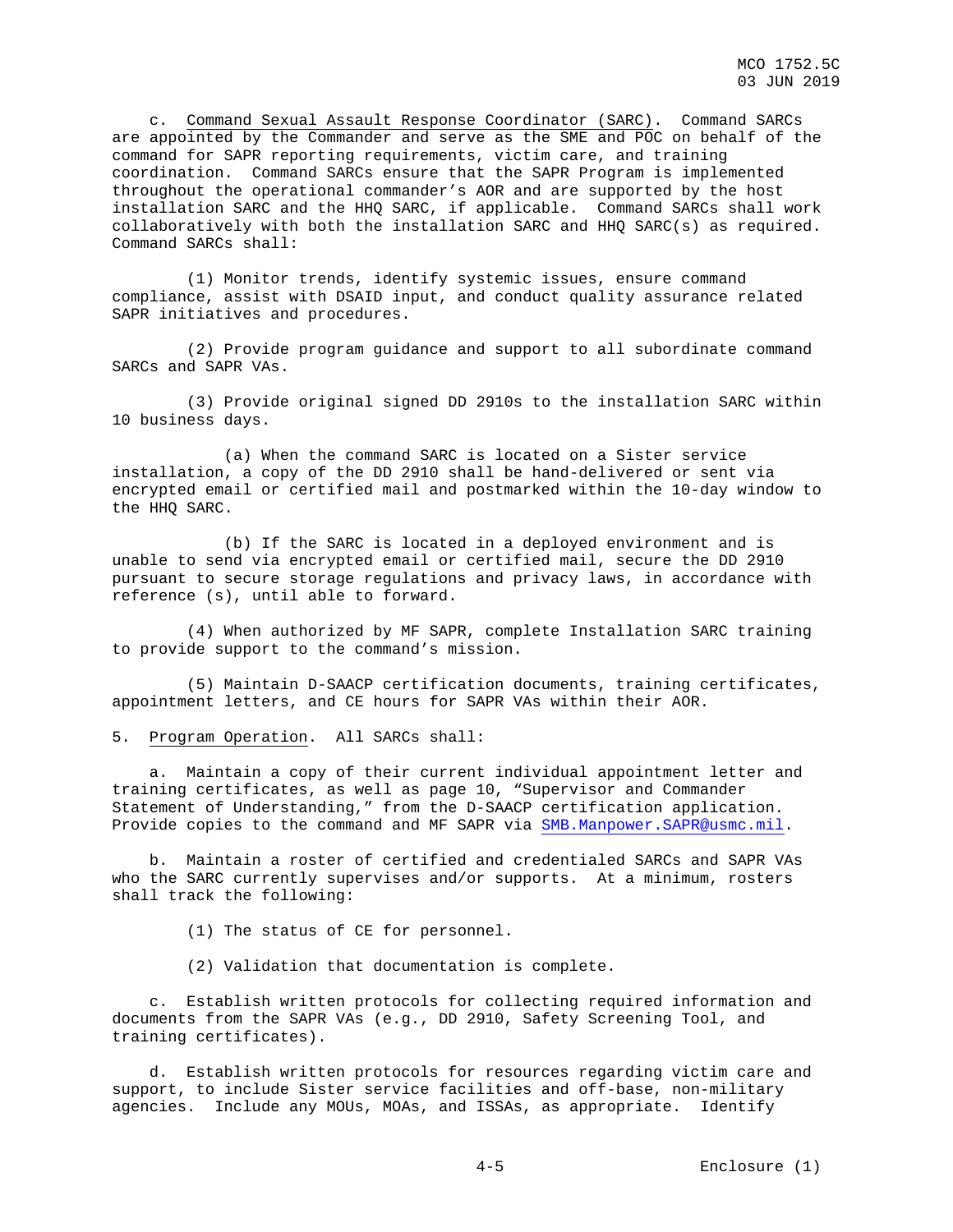resources for all locations to include, but not limited to, ongoing training or reoccurring deployment locations.

 e. Form professional liaisons and propose MOUs, in consultation with the applicable SJA, with community support services. These shall include civilian sexual assault service providers, emergency shelters, hospitals, legal assistance, and other military and civilian services as appropriate.

 f. Complete data quality control tasks for DSAID, SAPR 8-Day Incident Reports, SARC and SAPR VA rosters, and SARC/SAPR VA certification requirements within specified timeframes, as required (RCS DD-1752-05).

 g. Complete D-SAACP roster reconciliation on no less than a monthly basis.

 h. Support the command in executing the Credentialing, Revocation, and Suspension protocol within 24 hours of receiving knowledge of an incident as defined in Chapter 3, paragraphs  $5a(6)-(7)$ .

 i. Develop budgets that consider the command's population, geographical locations, and support organizations. Budgets shall include, but are not limited to, travel, Sexual Assault Awareness and Prevention Month (SAAPM) events, and site assist visits.

 j. Ensure the DoD Safe Helpline and applicable installation 24/7 Sexual Assault Support Line number appear on command and/or installation website home pages. Ensure the website(s) contains updated SAPR-related information within three clicks from the installation homepage, and the content is current and relevant.

 k. Create a collaborative support system for victims, maintain oversight of SAPR VAs, and ensure that commanders have the necessary support to execute the SAPR program's intent. SARCs are the single POC to coordinate response when a sexual assault is reported.

 l. Assist commanders in developing and reviewing SAPR protocols and SOPs for their AOR.

 m. Have direct and unimpeded contact and access to the Installation Commander, as well as the immediate commander(s) of the Service member victim and alleged Service member offender in accordance with reference (a).

 n. Operate under confidentiality in all cases, except in those instances where a statutory exception to confidentiality applies. Refer to Chapter 1 for exceptions.

 o. Assess SAPR initiatives within their AOR. Assessment methods include, but are not limited to, augmenting IG inspections, conducting site visits, and reviewing command climate surveys. SAPR VAs and Program Assistants are not authorized to augment IG inspections.

 p. Post photographs of appointed SARCs throughout the command and/or installation common areas. These posters shall include, at a minimum, the installation 24/7 Sexual Assault Support Line number, DoD Safe Helpline contact information, and reporting options. Personal phone numbers are **not** permitted. The template is located on the SAPR Workspace.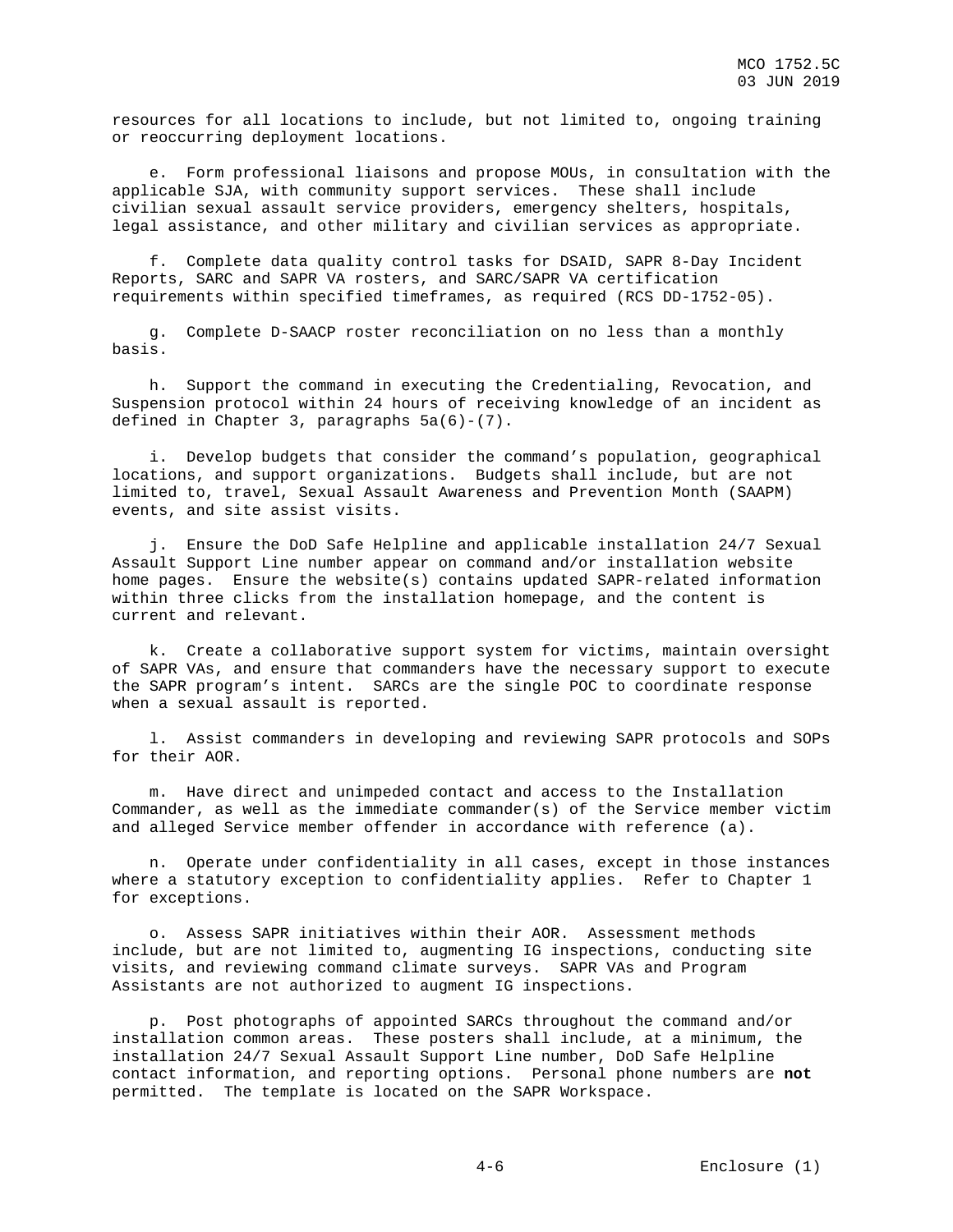q. Post a copy of the command's SAPR policy statement throughout the command's common areas.

 r. Conduct monthly audits of command websites to ensure SAPR-related information is correct and up-to-date.

 s. Offer each victim of sexual assault the services of a SAPR VA, or assume the duties thereof in the event a SAPR VA is not available.

 t. Facilitate a warm hand-off to appropriate agencies for victims who do not qualify for the full range of SAPR services as described in this Order.

 u. Enter all referrals to military and civilian support services (e.g., medical, legal, and counseling) into DSAID from initial report through disposition and resolution.

 v. Ensure victims receive a copy of their DD 2910 for their personal records and ensure the SAPR VA emphasizes the importance of safeguarding and maintaining this document, and how to request a copy if lost or damaged.

 w. Coordinate with the immediate commander to facilitate monthly updates of ongoing investigative, medical, legal, or command proceedings to victims with Unrestricted Reports.

 x. Provide regular updates to the commander on the status of all Unrestricted Reports of sexual assault. Keep commanders informed of situations involving high or escalating risks and/or high-visibility incidents and implement HRRT protocols, as required.

 y. Provide support to the installation 24/7 Sexual Assault Support Line as needed.

 z. Oversee the SAPR training program and assist commanders in fulfilling annual SAPR training requirements.

aa. Submit all CE trainings to MF SAPR for prior approval.

 ab. Recommend and coordinate actions to ensure the safety of victims, and ensure crisis intervention and victim advocacy services are provided.

 ac. Collaborate to establish the timely exchange of information (i.e. case information, notifications, and events) between installation and tenant commands.

 ad. Coordinate events in support of SAAPM and implement prevention and response initiatives, as directed by commanders and MF SAPR.

 ae. In the event that a SARC transfers or separates from their unit, conduct a warm hand-off of all open cases to another appointed SARC prior to transfer or separation.

 af. In the event that a SARC is not available, a credentialed appointed SARC shall be identified as POC (e.g., Installation SARC or HHQ SARC). Local SAPR VAs shall not be a POC in the event that the serving SARC is not available.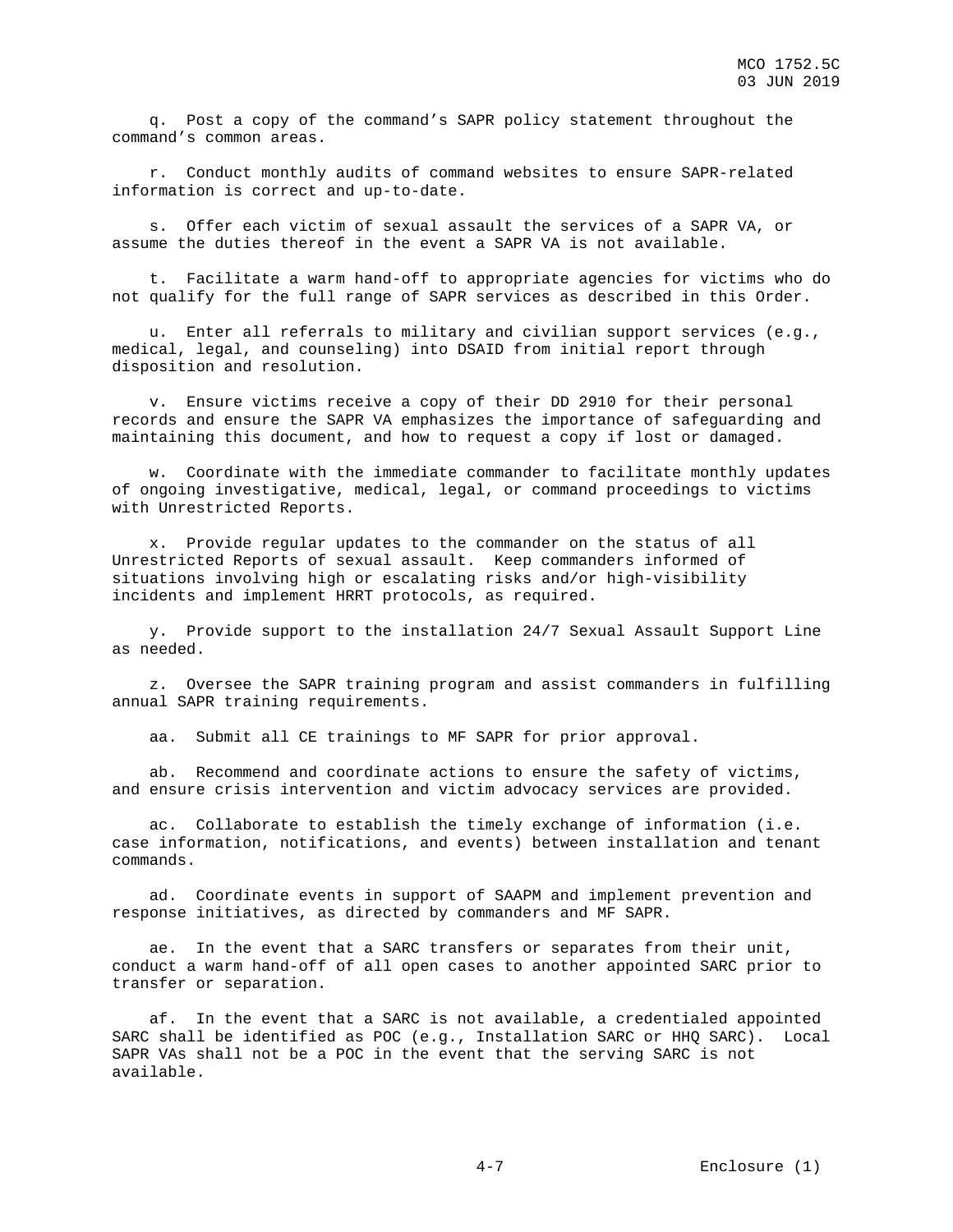(1) The contingency plan shall include a warm hand-off for victims currently receiving SAPR services.

 (2) If a SARC or SAPR VA is under investigation, ensure the suspended SARC or SAPR VA conducts a one-time turnover session with the supporting SARC. This will ensure that victims do not experience an interruption of services.

 ag. Self-report all civilian arrests, filing of criminal charges, or conviction of any criminal offense to the appropriate appointing authority and the HHQ SARC.

 ah. All SARCs exercise oversight responsibility of SAPR VAs for duties and responsibilities related to the SAPR Program. Ensure the supported SAPR  $V\Delta \approx$ :

 (1) Assist victims who elect to file a report of sexual assault in completing a DD 2910.

 (2) Review and ensure all victims who elect to file a report of sexual assault receive a copy of the DD 2701 (Initial Information for Victims and Witnesses of Crime) and the *Correction of Military Records for Victims of Sexual Assault and Sexual Harassment.*

 (3) Complete a Safety Screening Assessment to identify any safety concerns. Once entered into DSAID, destroy the hard copy in accordance with reference (a).

 (4) Inform victims of their right to VLC regardless of whether they elect a Restricted or Unrestricted Report.

 (5) Inform victims, at the time they elect to file an Unrestricted Report of sexual assault or as soon as practicable, of their options and the resources available to request an expedited transfer and MPO, per references (d) and (g).

 (6) Inform victims who file an Unrestricted Report or seek mental health care and treatment for sexual assault, that they may communicate with a GO/FO regarding concerns related to their military career which they believe are associated with the sexual assault. Have the victim consult with VLC regarding how Mast procedures shall be used to address these concerns.

 (7) Inform victims of the resources available to report instances of retaliation, reprisal, ostracism, maltreatment, and sexual harassment, in accordance with reference (a).

6. Confidentiality Responsibilities. All SARCs shall:

 a. Safeguard confidential communications pertaining to victims. It is imperative for the integrity of the SAPR program that steps are taken to prevent unauthorized reading, printing, retaining, copying, or dissemination of information, messages, or correspondence revealing PII, in accordance with reference (s).

 b. Maintain DD 2910s pursuant to secure storage regulations and privacy laws, in accordance with reference (s).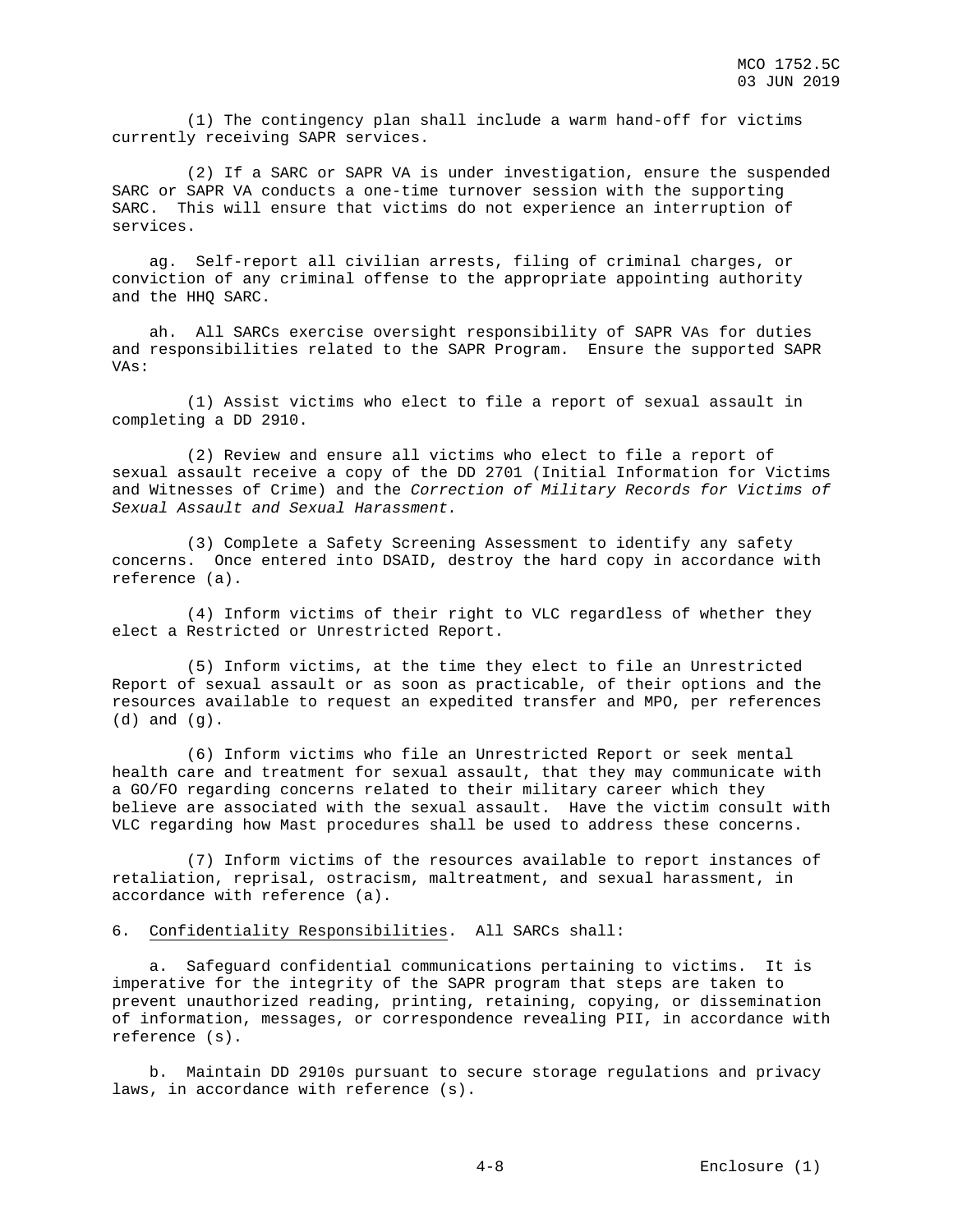c. Maintain SAPR records in accordance with reference (p) and reference  $(s)$ .

 d. Limit access to documents, identifying victims, to those with an official need-to-know, as defined in Chapter 1.

7. Reporting. All SARCs shall:

 a. Inform victim of any state or local laws that would preclude a Restricted Report prior to a victim submitting to medical care or a SAFE in jurisdictions where healthcare personnel are mandatory reporters.

 b. Notify the Installation Commander within 24 hours that a victim has filed a Restricted Report without disclosing any PII.

 (1) If a victim elects to change a Restricted Report to an Unrestricted Report, notify the victim's command to initiate a formal investigation.

 (2) If a victim elects to change a Restricted Report to an Unrestricted Report, notify the Installation Commander.

 c. Inform the victim's immediate commander and supporting command SARC, if applicable, within 24 hours of an Unrestricted Report of sexual assault.

 d. If a victim elects to file a Restricted Report and to complete a SAFE, generate the Restricted Report Case Number (RRCN) for case tracking, in accordance with reference (a).

e. Collaborate with appropriate stakeholders to establish SOPs to:

 (1) Maintain a master log of all assigned RRCNs and SAFE Kit Tracking Identification Number.

(2) Track the expiration date for all stored forensic evidence.

 (3) Contact the victim at the one-year mark of the Restricted Report date to inquire if the victim wishes to change their reporting option to Unrestricted. If the victim chooses to continue with the Restricted Report, inform the victim that the forensic evidence shall be destroyed on the expiration date. See reference (a) for additional guidance.

8. Defense Sexual Assault Incident Database (DSAID) Responsibilities. All SARCs shall:

 a. Ensure entry of case data into DSAID within 48 hours of victim election or notification of an adult sexual assault MCIO investigation. For deployed locations, enter all data within 96-hours of victim response. This entry includes uploading a signed DD 2910. If there is no signed DD 2910 for a SAPR-eligible victim (e.g., victim declines services), an unsigned DD 2910 with the statement "Victim declined services; however, there is an ongoing MCIO investigation" shall be uploaded in its place.

 b. Collaborate with the SA-IDA's SJA to obtain case disposition information for entry into DSAID.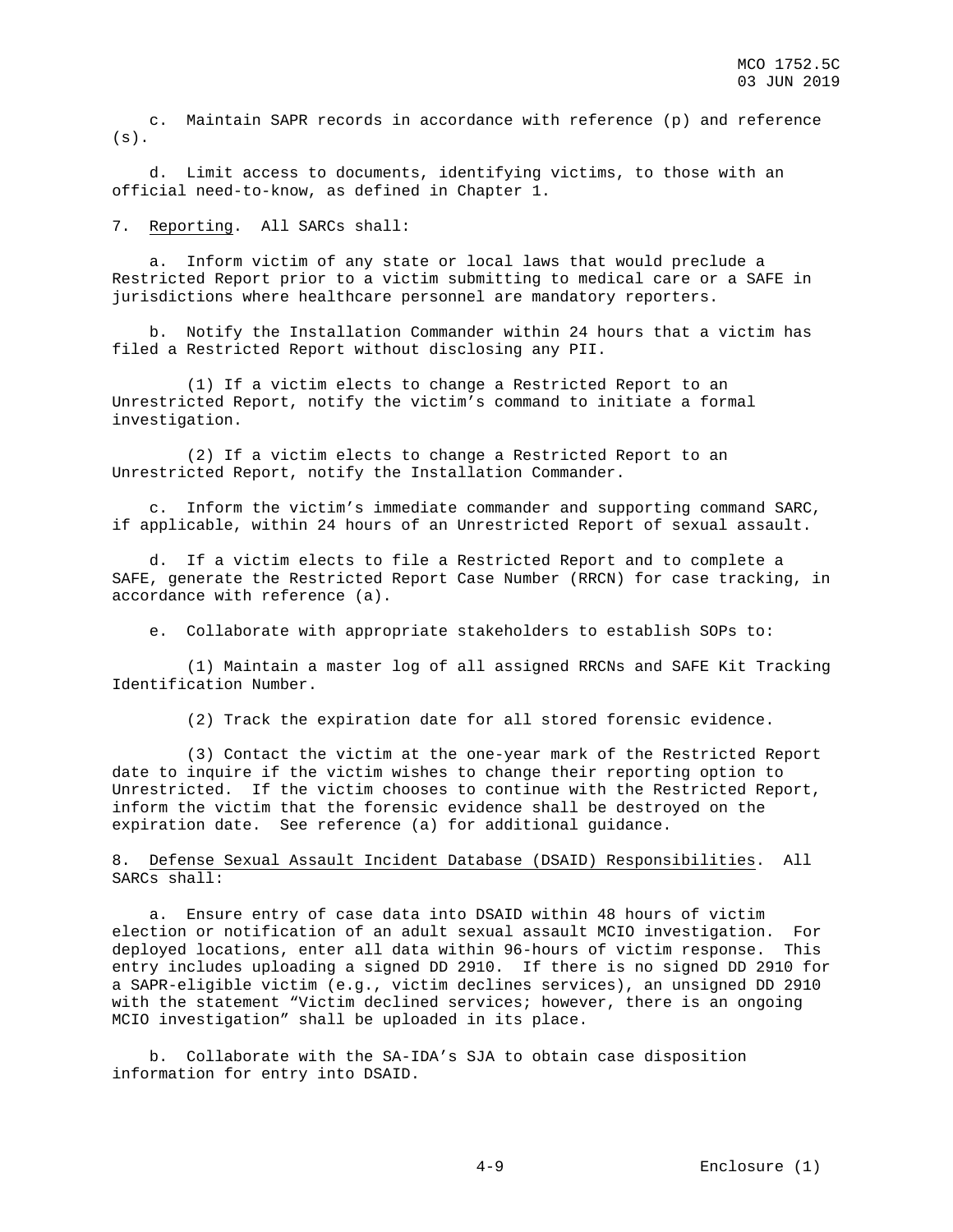c. Enter cases into DSAID, with the applicable location code, corresponding to the command where the incident was reported and the victim's location when reporting the incident.

 d. Coordinate with the Sister service installation SARC to ensure cases are entered into DSAID, within the required timeframe, when a Marine victim is located on a Sister service installation. An MOU outlining DSAID entries is recommended.

9. Case Transfers. SARCs shall take the following steps to facilitate a victim requested transfer for all open cases of sexual assault:

 a. Address any victim concerns about the transfer as it relates to the SAPR case and support services.

 b. Note this election on the DD 2910, and replace the previously uploaded file in DSAID. Ensure that all victim demographics, victim safety, referrals, investigative agency data, case information, and incident details are complete and correct in DSAID.

 c. The losing SARC shall notify the gaining SARC that the case is being transferred in DSAID, and ensure follow-up of victim services and disposition of allegations as applicable.

 d. When an Unrestricted Report is transferred, the case shall then be monitored via the CMG at the victim's new duty station.

 e. If a victim elects not to have the SAPR case transferred, no notification shall be made to the SARC at the new location. However, the SARC shall provide the victim with the contact information of the new location's 24/7 Support Line and command SARC. For Unrestricted Reports, the case shall continue to be monitored at the CMG where the victim was receiving SAPR services.

 f. Inform the losing commander of his/her requirement to contact the gaining commander.

g. For Expedited Transfer protocols, refer to reference (s).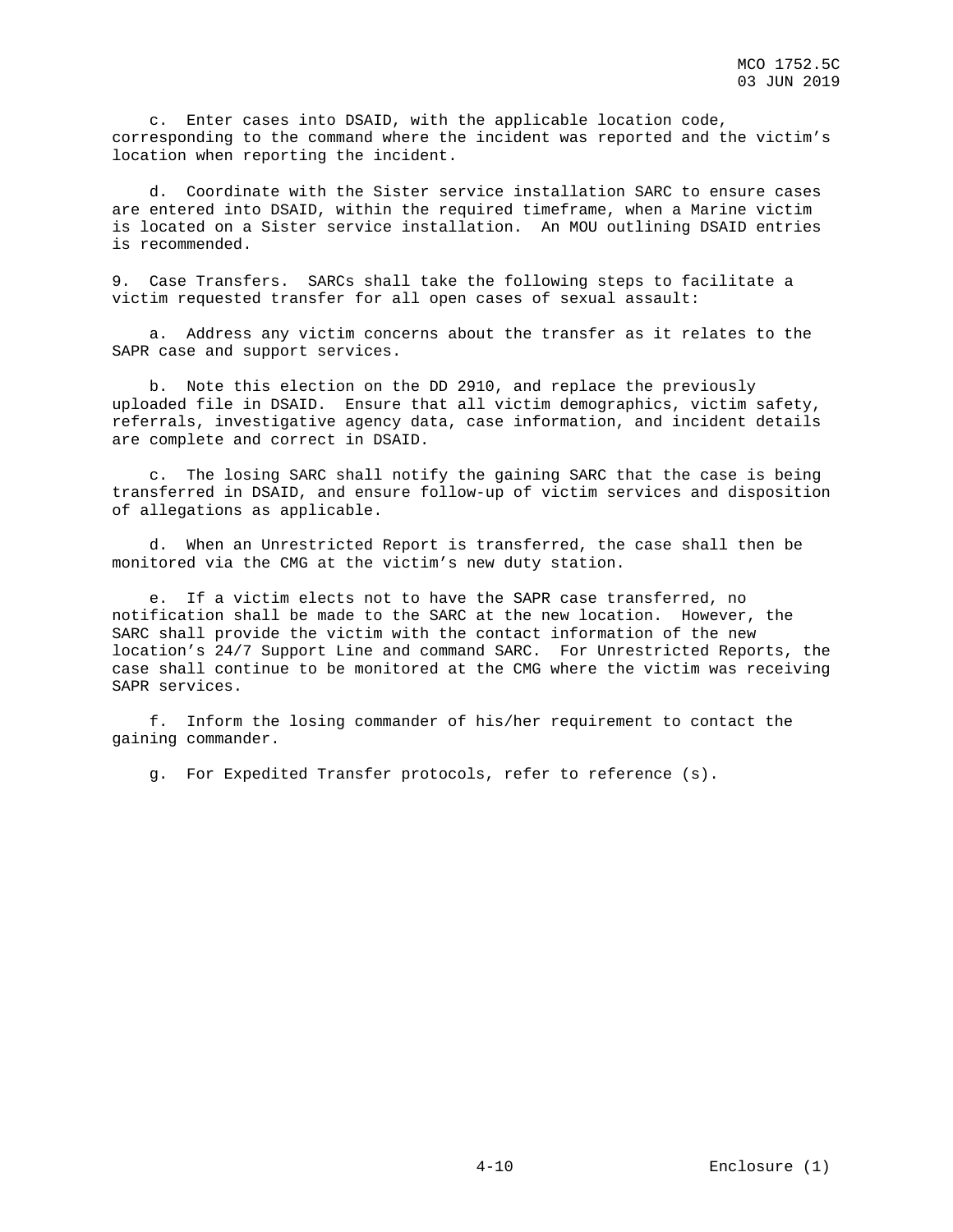## Chapter 5

#### SAPR Victim Advocates (VA)

1. Purpose. To provide SAPR VAs with the guidance to execute the SAPR program.

 a. Each command and installation shall use SAPR VAs to provide comprehensive assistance and support to victims of sexual assault.

 b. SAPR VAs provide non-clinical crisis intervention and ongoing support, in addition to making referrals to supportive services for victims of sexual assault. Support includes providing information on options and resources to victims.

 c. SAPR VAs are the command's sexual assault resource and first line of support. SAPR VAs shall execute the SAPR program in coordination with the supporting SARCs, including SAPR-related training.

2. Training Requirements. Training is essential to ensure skilled delivery of services and to promote self-care.

 a. Prior to assuming duties, SAPR VAs shall complete the mandated training, receive D-SAACP certification, and be appointed by the commander in writing using the template on the SAPR Workspace.

 b. Initial USMC SAPR VA training (facilitated by a MARFOR, installation, or authorized command SARC) is required for all SAPR VAs.

 (1) When serving in a joint capacity, and with the prior approval of MF SAPR, a Marine may attend SAPR VA training conducted by a Sister service. Requests shall be made through the SAPR VA's supporting SARC.

 (2) When the SAPR VA returns to a Marine Corps installation, he or she shall attend the USMC SAPR VA training prior to serving as a Marine Corps SAPR VA.

 c. SAPR VAs shall complete 16 hours of continuing education (CE) training annually to obtain the required 32 CE hours for biennial D-SAACP recertification.

3. Selection Guidance. Commanders shall use the following guidance to select a SAPR VA:

 a. Refer to the "SARC and SAPR VA Selection Criteria for Commanders" located on the SAPR Leadership Toolkit and SAPR Workspace sites prior to selecting and appointing a SAPR VA.

 (1) Selectees are required to complete all background investigations with favorable results prior to submitting a D-SAACP application, in accordance with reference (j).

 (2) If at any time during the investigation unfavorable results are discovered, commanders are encouraged to consult with the supporting HRO and/or legal.

b. SAPR VAs shall be the rank of E-5 or higher.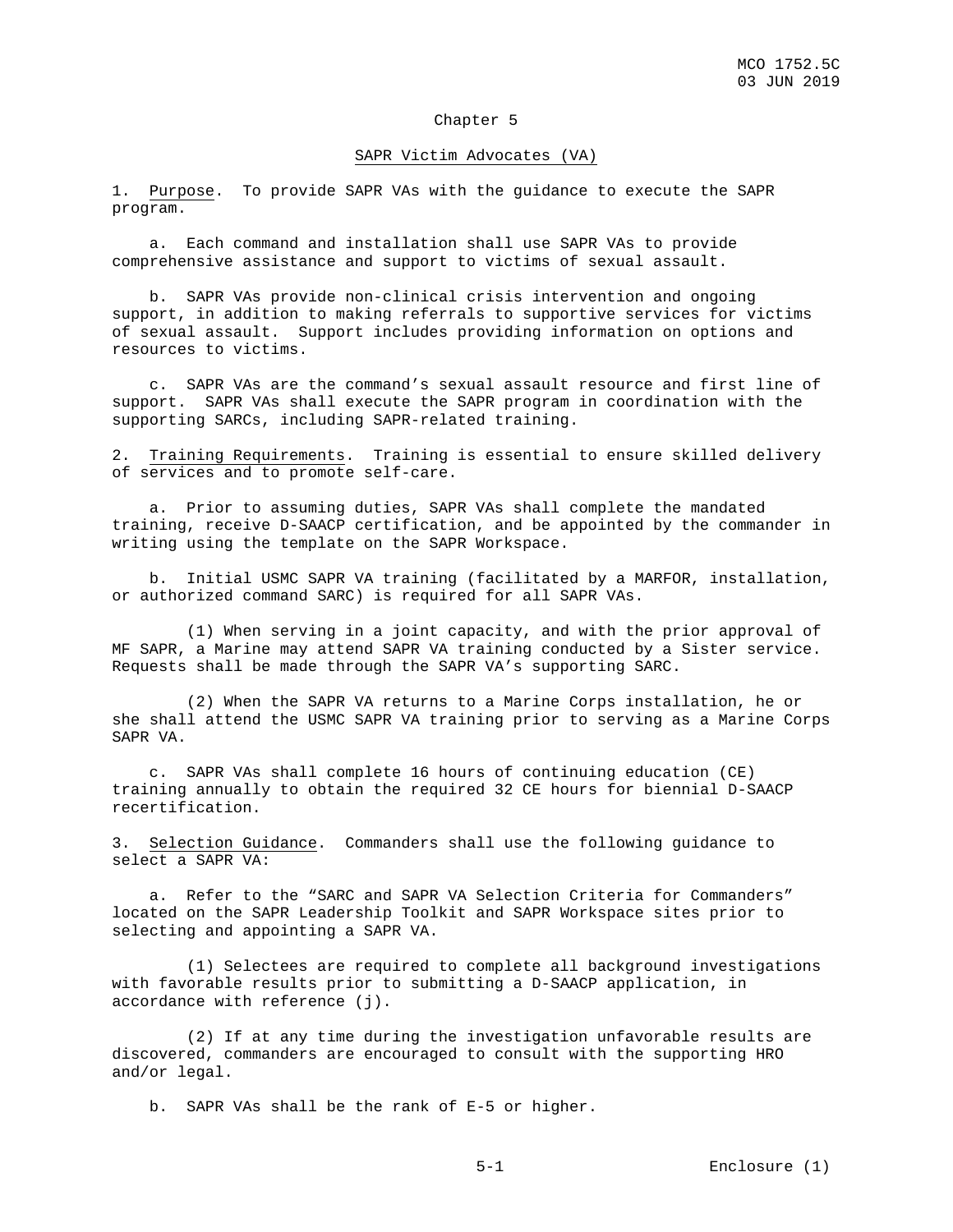c. All installations shall have a full-time civilian SAPR VA (NAF-4 or above, using the appropriate SPD provided by MF SAPR). Any changes to the SPD shall be submitted to and approved by MF SAPR prior to hire.

 d. Do not appoint the following as SAPR VAs: CO, XO, SgtMaj, subordinate command team members, 1stSgt, SJA/deputies'/judge advocates, IG/deputies, EOA, EOR, SACO, DRC, VWAC, chaplain, suicide prevention officer, MCCS supervisory personnel (e.g., FAP and MCCS Director), Religious Program Specialists, or Drill Instructors when serving in the capacity of a Green Belt.

 e. Ensure SAPR VA selection does not create a conflict of interest with other duties and/or responsibilities.

#### 4. Administrative Responsibilities

 a. SAPR VAs shall ensure the command supporting SARC receives and maintains the SAPR VA appointment letter and training certificates, as well as page 10, "Supervisor and Commander Statement of Understanding," from the D-SAACP certification application.

 b. SAPR VAs shall provide their supervisory SARC a copy of their initial SAPR VA training certificate, current appointment letter, current D-SAACP certificate, page 10 of the D-SAACP application, and required CE documentation.

 c. SAPR VAs shall provide a copy of their current appointment letter and current D-SAACP certification to the installation SARC prior to supporting the 24/7 Sexual Assault Support Line.

 d. SAPR VAs shall email their SAPR VA training certificate and appointment letter to MF SAPR via [SMB.Manpower.SAPR@usmc.mil](mailto:SMB.Manpower.SAPR@usmc.mil) to be granted access to the SAPR VA Workspace site.

#### 5. Program Operation

 a. Victims shall have 24/7 access to SAPR VAs to make an Unrestricted or Restricted Report, via telephonic or personal contact.

 b. SAPR VAs shall report all Restricted and Unrestricted Reports and initial Safety Screenings to the supporting SARC immediately following initial contact with a victim.

(1) Provide the original DD 2910 to the command SARC within 24 hours.

 (a) If the SAPR VA is not co-located with his or her supporting SARC, the original DD 2910 shall be provided to the installation SARC within 24 hours. A copy shall be provided to the command SARC via encrypted email or certified mail.

 (b) Once the command SARC confirms receipt of the DD 2910, shred any remaining copies.

 (2) For future completions of the Safety Screening Tool, the SAPR VA shall brief the SARC within 60 minutes to coordinate any required actions.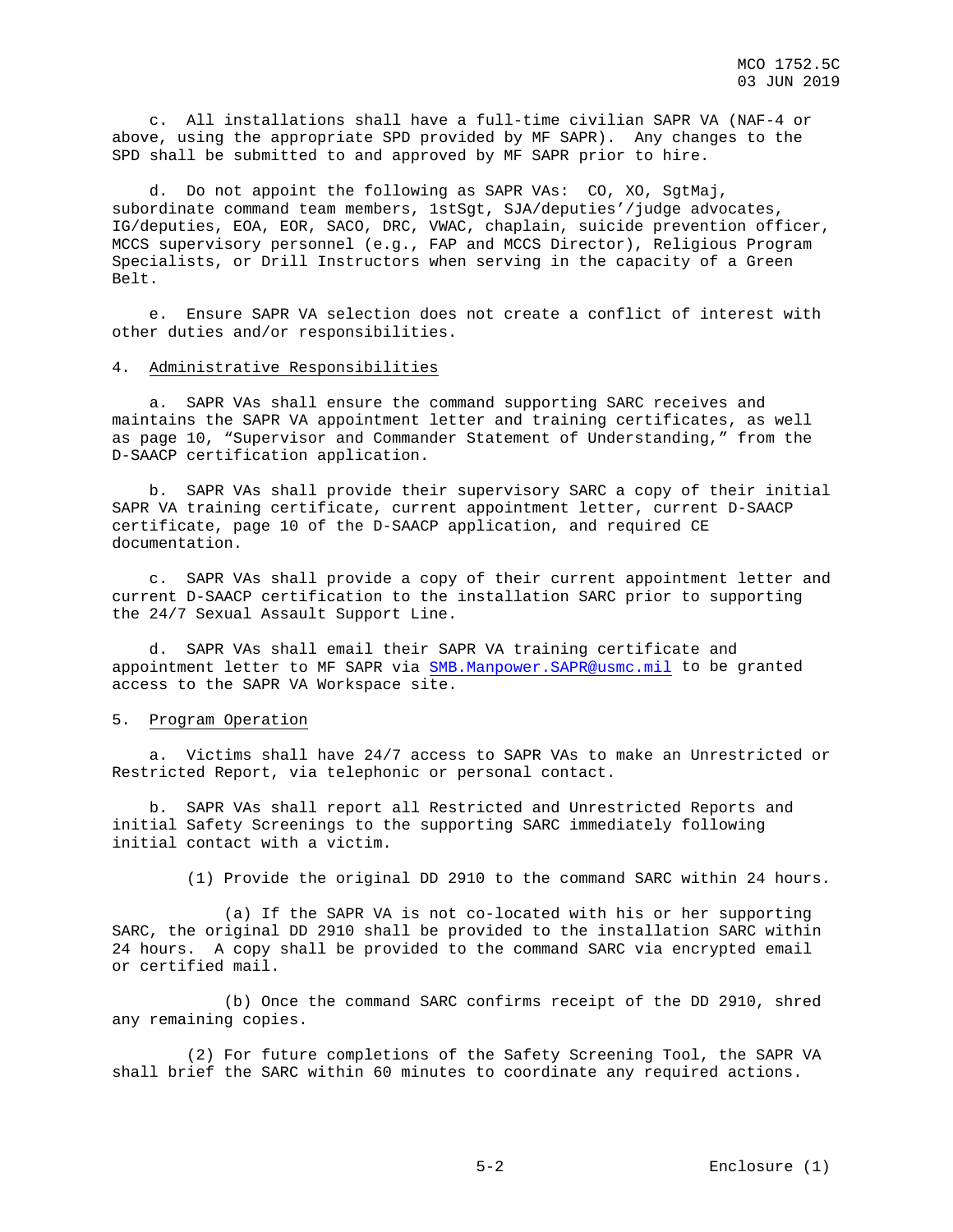c. SAPR VAs provide non-clinical crisis intervention; assist in securing protective orders; accompany victims to supportive services (medical, legal/court, or family services programs); provide emotional support; and provide information and referrals for military and civilian resources.

SAPR VAs shall immediately report all cases of domestic violence and/or child abuse to the installation FAP and CPS.

 e. SAPR VAs shall report to the command SARC regarding victim care and case management. In cases where there is no command SARC, the SAPR VA shall report to the Installation and/or MARFOR SARC.

 f. If a person discloses to the SAPR that they have committed a sexual assault, the SAPR VA shall report to military law enforcement.

 g. A photograph of the appointed SAPR VA shall be posted in the unit's common areas. Posters shall include at a minimum: the installation 24/7 Sexual Assault Support Line number, DoD SAFE Helpline contact information, and reporting options. Personal phone numbers are **not** permitted. The required and authorized template is located on the SAPR Workspace.

 h. SAPR VAs shall present as part of the unit's new-join brief, and shall be included on the check-in/check-out sheet.

 i. SAPR VAs located at geographic locations separate from their command SARC shall collaborate with their command SARC and installation SARC (regardless of branch of Service) to ensure victim care.

 j. In the event a SAPR VA transfers or separates from the current unit, on either TAD or permanent orders, he or she shall notify the SARC of the pending transfer or separation at least 60 days prior. The SARC shall assign a new SAPR VA to any open cases and facilitate a warm hand-off.

 k. In some cases, FAP VAs provide services to victims of sexual assault covered under the SAPR Program. FAP VAs operate in accordance with FAP policies, but are subject to the following requirements:

(1) Shall meet all SAPR training and certification requirements.

 (2) In coordination with the FAP Manager, installation FAP VAs report to the installation SARC when caring for a victim covered under the SAPR Program.

 l. Self-report all civilian arrests, filing of criminal charges, or conviction of any criminal offense to the appropriate appointing authority and the supervising SARC.

#### 6. Confidentiality Responsibilities. All SAPR VAs shall:

 a. Safeguard confidential communications pertaining to victims to prevent unauthorized reading, printing, retaining, copying, or dissemination of any information, messages, or correspondence revealing PII.

 b. Limit access to documents, identifying victims to those with an official need-to-know, as defined in Chapter 1.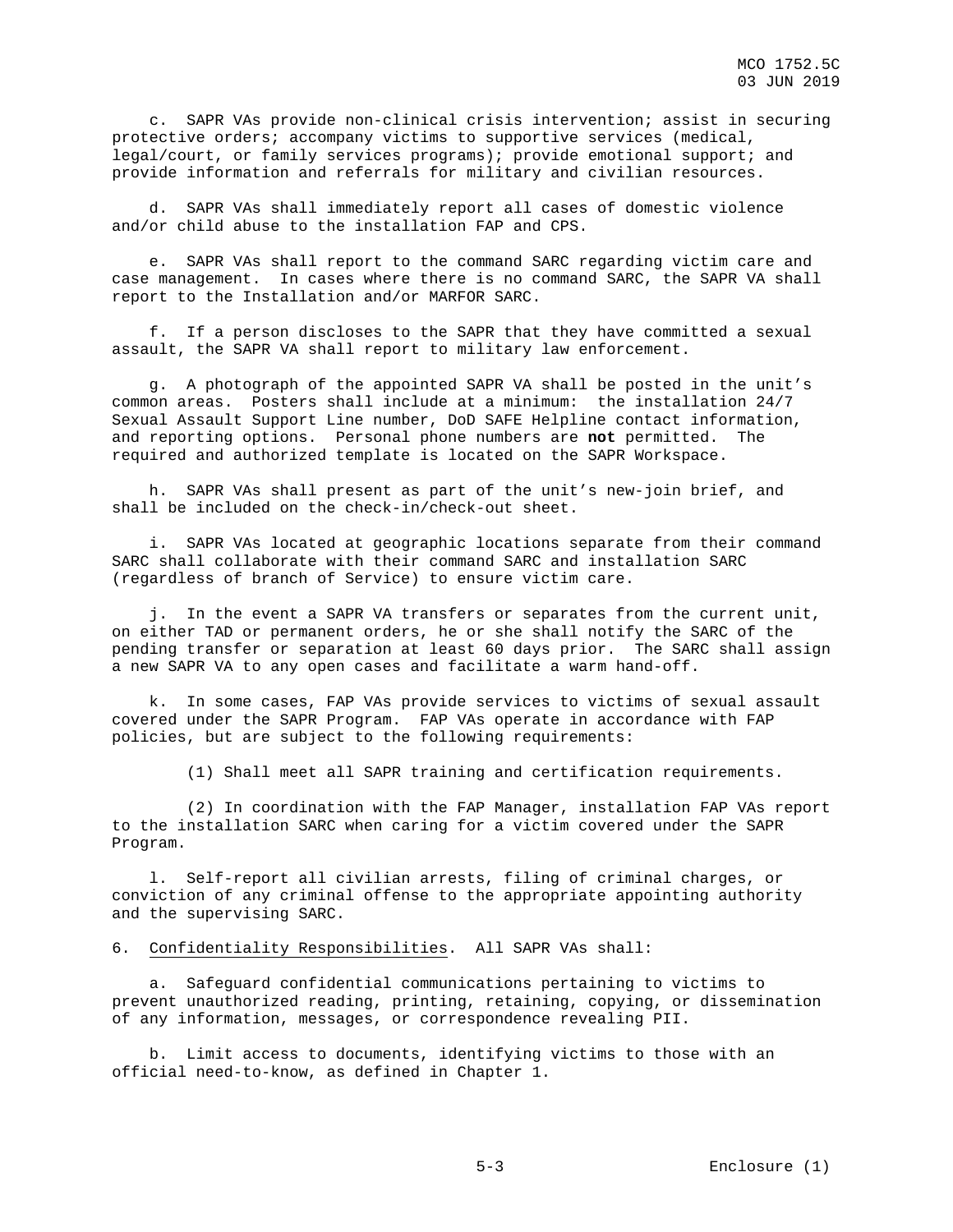c. Exceptions to confidentiality include, but are not limited to: homicidal and suicidal ideations, domestic violence, child abuse or neglect, third party reports, and disclosures by offenders.

#### 7. Reporting Options

 a. Using the DD 2910, ensure all victims are informed, at the time of initial contact, of the confidential communication policy and the Restricted and Unrestricted Reporting options. Explain the benefits and limitations of each reporting option. Explain any exceptions to policy, as well as any state or local reporting requirements that preclude the Restricted Reporting option.

 b. SAPR VAs shall ensure victims who elect to file a report complete and sign a DD 2910. SAPR VAs shall provide a DD 2701 to all victims. Advise victims of their right to consult with a VLC before deciding to make a report.

 (1) Victims can elect either the Restricted or Unrestricted Reporting option in writing via the DD 2910. SAPR VAs shall assist the victim with completing the DD 2910, but shall not fill out the form on their behalf. SAPR VAs shall ensure the safe and confidential handling of all DD 2910s, in accordance with reference (s).

 (2) SAPR VAs shall inform victims they may change a Restricted Report to an Unrestricted Report at any time. However, victims cannot change an Unrestricted Report to Restricted Report.

 (3) Victims who have contacted law enforcement, or are referred to the SAPR VA by command or law enforcement, are not eligible to elect the Restricted Reporting option.

8. Advocacy. The goal of advocacy is to provide support and services that shall meet the material, emotional, and informational needs experienced by victims of sexual assault. Support and services provided shall allow victims an opportunity for complete recovery from the effects of sexual assault and/or trauma. SAPR VAs shall:

 a. Provide direct support to the installation 24/7 Sexual Assault Support Line, as needed, providing on-call coverage for victims of sexual assault. The SAPR VA shall provide immediate victim support, a callback response within 15 minutes of initial phone call, and an in-person response within 2 hours of the initial phone call.

 (1) Immediately evaluate the physical safety of the victim. The SAPR VA shall use the Safety Screening Tool to assess safety concerns and highrisk situations, to include imminent danger or life-threatening physical harm to the victim or another person.

 (a) In accordance with reference (a), if imminent danger exists, the SAPR VA shall immediately notify the Provost Marshall Office (PMO)/law enforcement and medical personnel. The SAPR VA shall inform the victim of the pending disclosure and reason for the release of pertinent information. The SAPR VA shall notify the SARC of the outcome.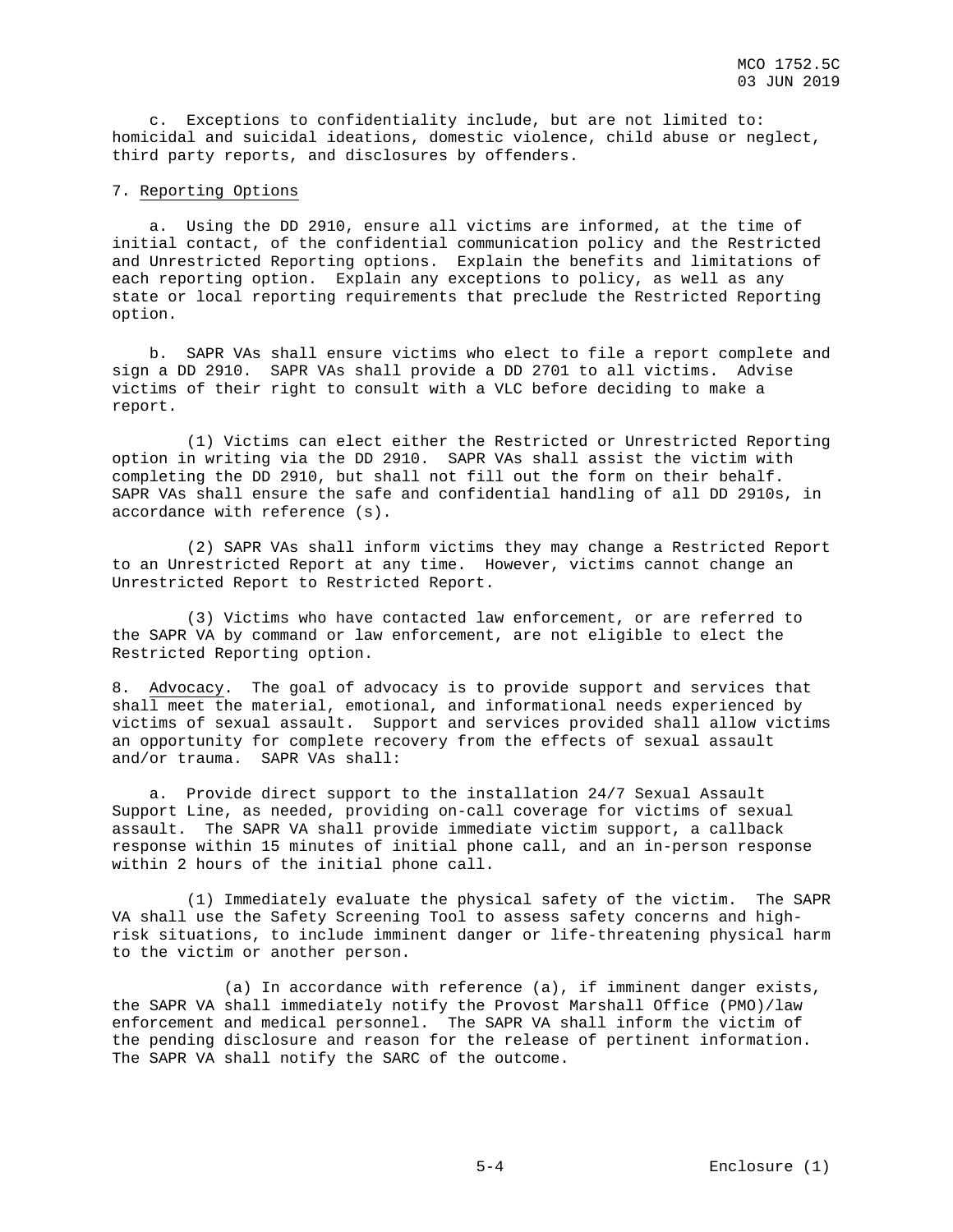(b) Provide the SARC with the information from the Safety Screening Tool. Once the SARC confirms receipt of the information, the SAPR VA must shred any remaining copies of the Safety Screening Tool.

 (2) Ascertain the victim's immediate needs and encourage the victim to seek medical care. Inform the victim of the benefits of evidence collection and provide an opportunity to obtain a SAFE immediately after a sexual assault. The SAPR VA shall coordinate transportation to medical and support services, if required. Inform the SARC of services provided.

 b. Provide the victim with information regarding local resources for immediate safety and long-term protection and support, workplace safety, housing, childcare, clinical resources, medical services, chaplain resources, and other military and civilian support services.

 c. Inform the victim of legal processes, and the right to a VLC and the VWAP. SAPR VAs shall offer to attend proceedings (e.g., law enforcement interviews and judicial proceedings) with victims for emotional support.

 d. Inform victims, at the time they elect to file an Unrestricted Report of sexual assault or as soon as practicable, of their options and the resources available to request an expedited transfer and MPO, per references (d) and (g).

 e. Inform victims who file an Unrestricted Report they may report the sexual assault to a CO outside their chain of command, or to an IG if the alleged offender is in their chain of command.

 f. Inform victims, who file an Unrestricted Report, or seek mental health care and treatment for sexual assault, they may communicate with a GO/FO regarding concerns related to their military career which they believe are associated with the sexual assault. Have the victim consult with VLC regarding how Mast procedures shall be used to address these concerns.

 g. Inform victims of the resources available to report instances of retaliation, reprisal, ostracism, maltreatment, and sexual harassment in accordance with reference (a).

 h. Provide on-going advocacy to all victims with an open Unrestricted or Restricted Report; a minimum of one contact is required every 30-days. The contact shall include, but is not limited to, administering the Safety Screening Tool and passing and receiving investigative and/or legal updates. Notify the SARC of all SAPR VA contacts with the victim and any new referrals made until the case is transferred or closed. The SARC shall ensure safety and referral information is entered into DSAID.

 i. When actively working with a victim, participate in the monthly CMG. The SAPR VA, in collaboration with the SARC, will provide current case status and notify the CMG of instances in which the victim's rights and/or safety were limited and/or compromised.

9. Training and Education Responsibilities. SAPR VAs shall:

 a. Conduct all annual SAPR training (e.g. Step-Up, Take a Stand, and annual training) and pre/post-deployment SAPR briefs in support of units as required.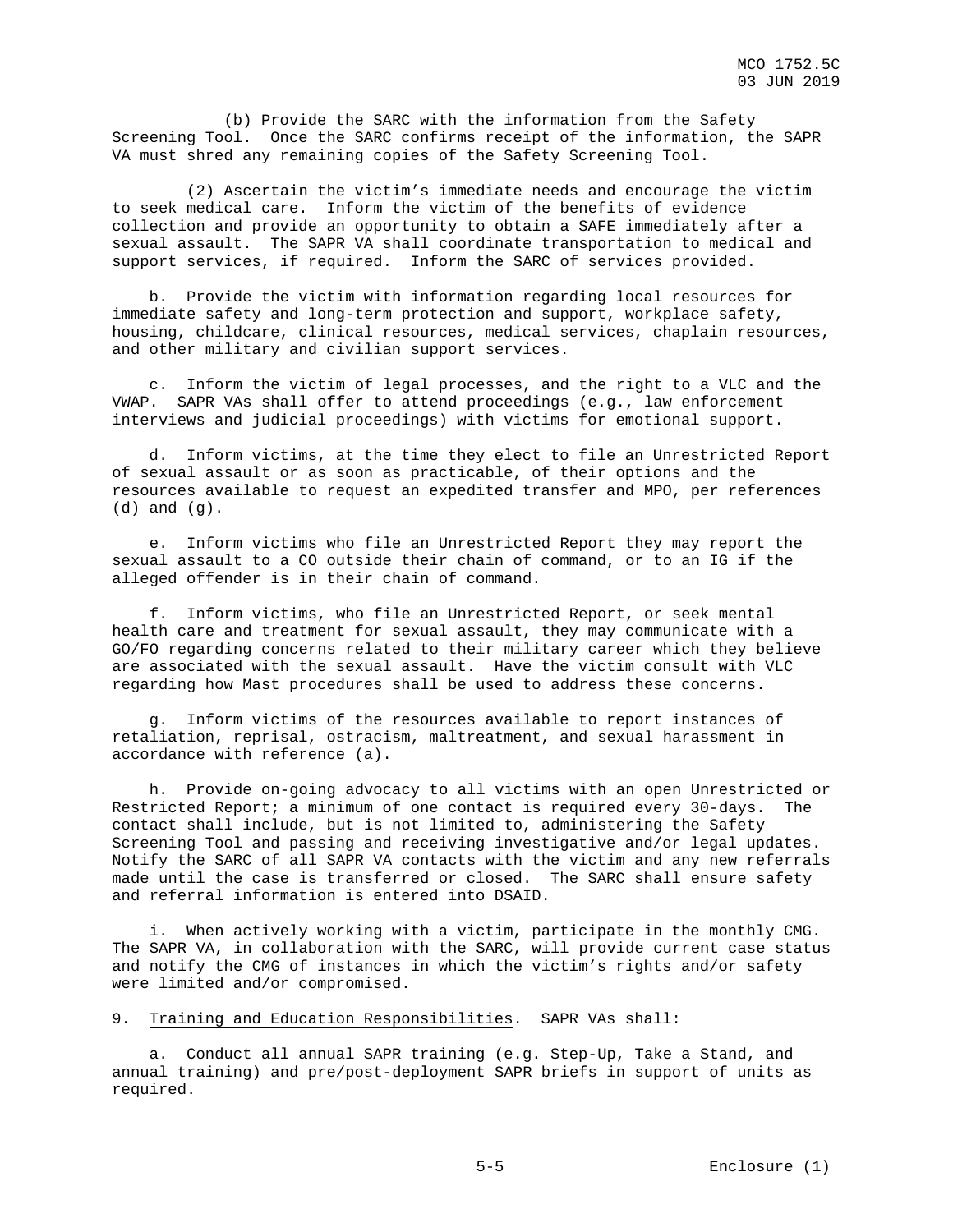b. Provide rosters to the G-3/S-3 for entry into the Marine Corps Training Information Management System (MCTIMS).

 c. Provide support to SARCs, when Master Training Teams are required, to expedite and facilitate SAPR training initiatives to the field.

 d. Assist SARCs in planning, developing, and implementing public awareness campaigns for SAAPM, victim rights, and advocacy services. Coordinate efforts with the PAO.

10. Deployed Environment. SAPR VAs shall:

 a. Ensure an immediate, trained sexual assault response capability, as defined by reference (a), is available for each report of sexual assault in all locations, including deployed locations. The response time may be affected by operational necessities, but victims of sexual assault shall be treated as emergency cases in accordance with reference (b).

 b. A deployed victim may contact any SAPR VA, regardless of branch of service, and make a Restricted or Unrestricted Report of sexual assault.

 c. Operational planning should include procedures for expeditious movement of a victim and assigned SAPR VA, to the nearest Medical Treatment Facility (MTF) or civilian hospital for prompt evidence collection, regardless of report type. Develop protocols to protect the Restricted Reporting option during MTF transport.

11. Limitations. It is essential that SAPR VAs maintain professional boundaries with the victim, distinguish between appropriate and inappropriate requests, and operate within the scope of their role as a victim advocate. SAPR VAs shall not:

 a. Force, pressure, or coerce victims to elect a reporting option or to receive services.

b. Maintain case notes.

c. Provide childcare/babysitting services.

 d. Serve as crisis workers for other after-hours social problems outside of their AOR.

e. Provide services to alleged offenders.

- f. Provide clinical counseling services.
- g. Provide legal advice or representation.

 h. Offer Restricted Reports of domestic abuse, including sexual assault that occurs during a domestic abuse incident.

i. Execute the duties of the SARC.

- j. Execute or augment IG inspections.
- k. Provide case notifications to commanders.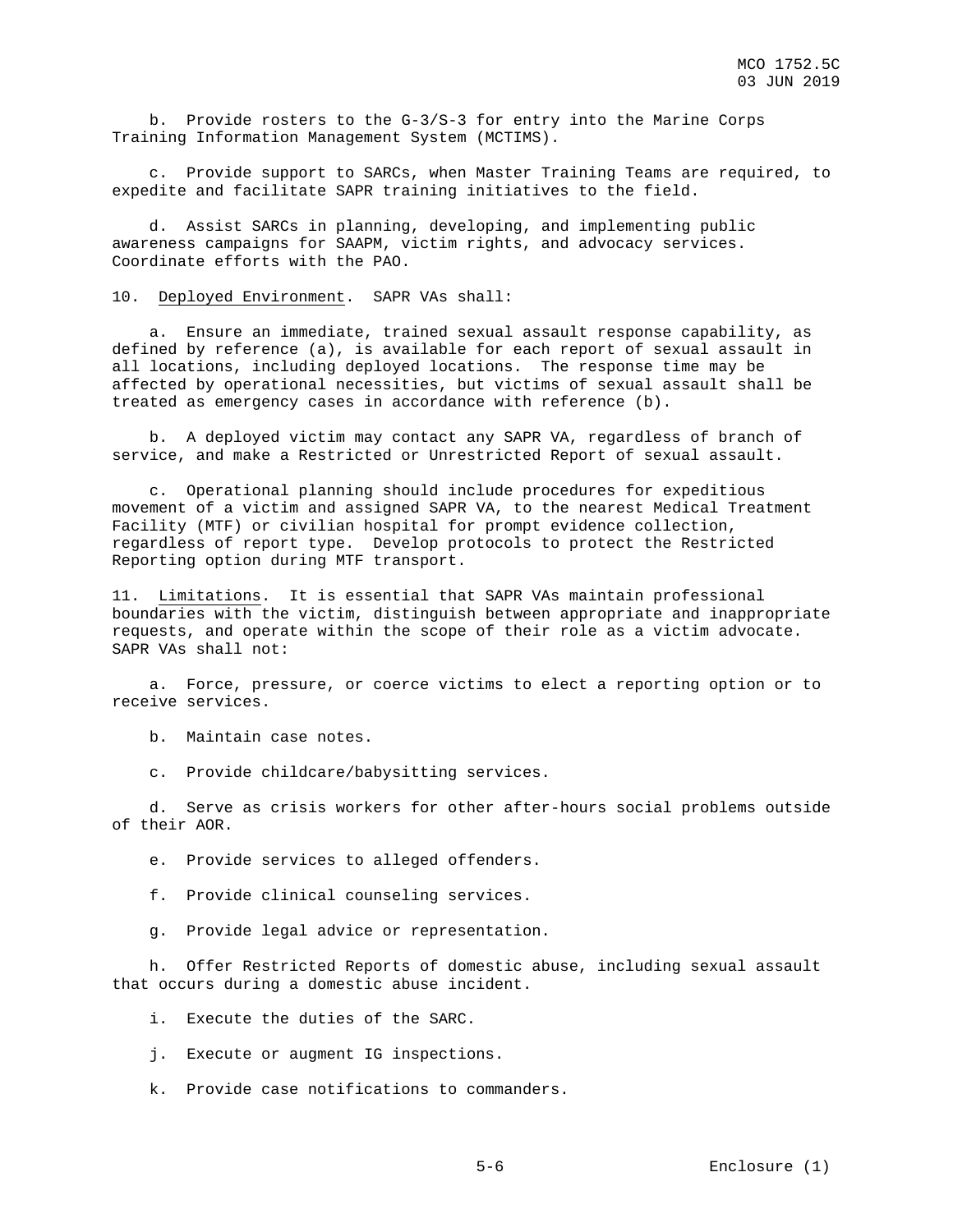## Chapter 6

#### Case Management Group (CMG)

1. Purpose. To provide guidance for required members of the CMG.

 a. The CMG reviews all Unrestricted Reports with signed DD 2910s and all cases of sexual assault being investigated by an MCIO, in accordance with reference (a), and all retaliation reports from uniformed sexual harassment complainants in accordance with reference (q). Cases are reviewed to facilitate monthly updates to victims, ensure quality of services, and provide systemic coordination.

 b. An Unrestricted Report remains open until the victim is no longer receiving advocacy services through SAPR, and the legal process has reached final disposition. Restricted Reports are not addressed at CMG meetings.

 c. If there are no open cases in a given month, the CMG shall continue to meet to ensure that training, processes, prevention efforts, and procedures are continuing to support system coordination.

2. Required Members. The CMG shall consist of the Installation Commander (chair, non-delegable below Deputy Installation Commander), Installation SARC (co-chair), all supporting SARCs aboard the installation and/or all supporting the command, Command SJA, NCIS, law enforcement/PMO, healthcare personnel, mental health/counseling representatives, the victim's SAPR VA, WWAP and/or VLC, the victim's immediate commander, command/unit chaplain(s), and, if necessary, command EOA(s). Additional members may be included to address specific victim concerns at the CMG Chair's request.

 a. If the installation is a joint base or the installation has tenant commands, the commander of the tenant organization and the designated supporting SARC shall attend that installation's CMG meetings.

 b. The victim's immediate commander shall attend the monthly CMGs and provide victims, who filed Unrestricted Reports, with updates within 72 hours after CMG conclusion regarding the status of any ongoing investigative, medical, legal, and/or command proceedings concerning their sexual assault cases. This is a non-delegable commander duty in accordance with reference (a).

 c. Senior Enlisted Advisors are encouraged to attend with the CO, but may not attend in lieu of the CO.

 d. An acting letter must be provide to the CMG chair and maintained with CMG minutes if the CO sends personnel in their place.

## 3. Case Management Group (CMG) Operation

 a. The CMG Chair (the Installation Commander or Deputy Installation Commander, non-delegable) shall:

 (1) Require effective and timely coordination of services and collaboration among CMG members.

 (2) Ask the members, during each meeting, if the victim, victim's family members, witnesses, bystanders (who intervened), SARCs and SAPR VAs,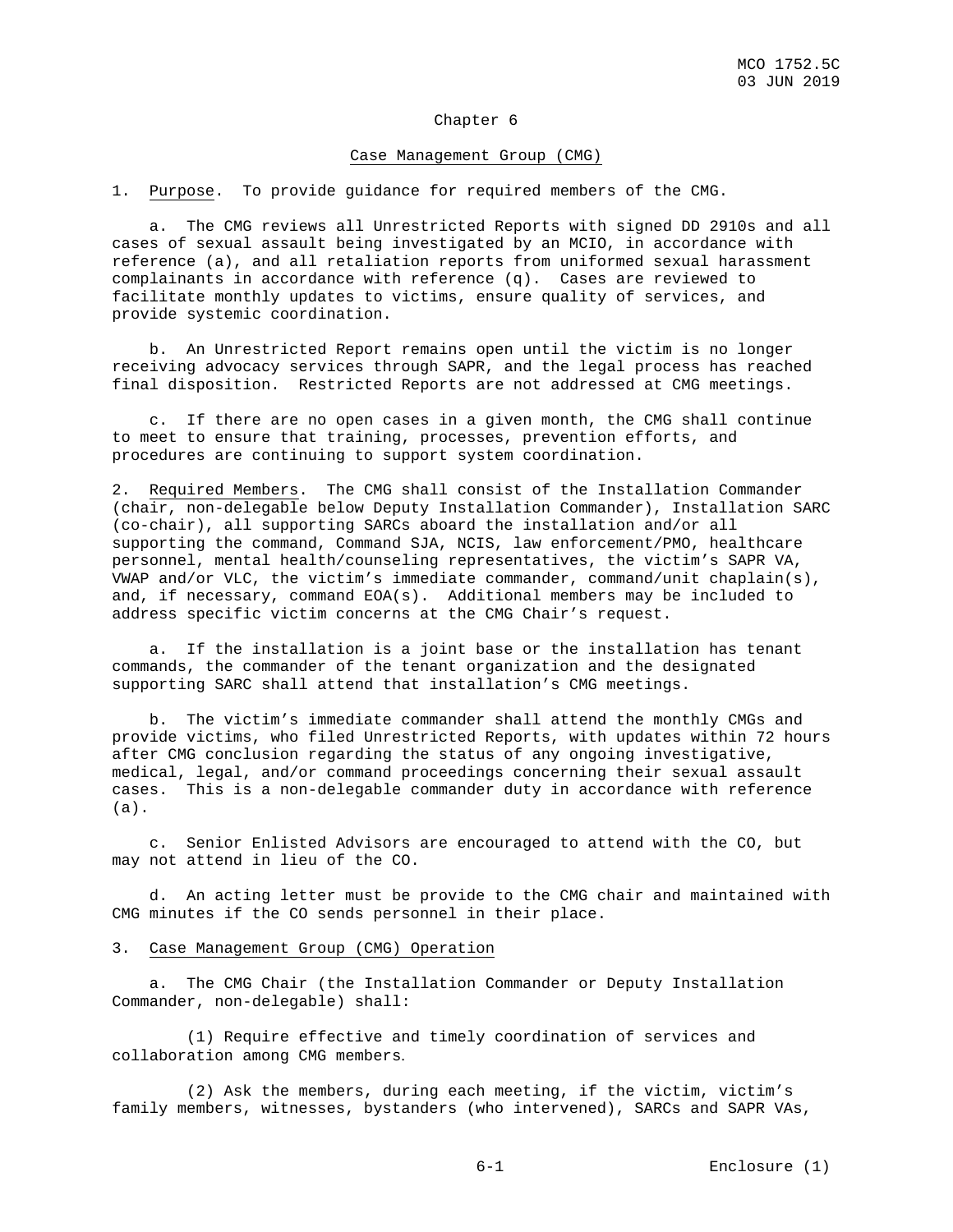responders, or other parties to the incident have experienced any incidents of retaliation, to include reprisal, ostracism, restriction, and/or maltreatment. If allegations are reported, the CMG Chair shall forward the information to the proper authority or authorities (e.g., MCIO, IG, Military Equal Opportunity [MEO]).

 (a) Discretion shall be exercised when disclosing allegations of retaliation, when such allegations involve parties within the CMG. Disclosure shall occur only with the permission of the victim.

 (b) Ensure that command EOAs have been invited to brief retaliation reports from uniformed sexual harassment complainants or uniformed witnesses, bystanders, and first responders to a sexual harassment complaint.

 (c) All retaliation allegations shall remain on the CMG agenda for status updates, until the victim's case is closed or until the allegation has been addressed.

 (3) Confirm that SARCs or SAPR VAs complete monthly safety assessments on each victim, as soon as possible, and regularly while the case remains open.

 (a) If a victim is assessed to be in a high-risk situation, the CMG Chair or victim's commander shall immediately stand up a multidisciplinary HRRT, in accordance with reference (s).

b. The CMG Co-Chair (Installation SARC) shall:

 (1) Inform CMG members, in a timely manner and prior to each meeting, of cases to be discussed to enable prior review of services provided, ongoing needs, areas of improvement, command climate, and other related issues under their cognizance.

 (2) Coordinate with command EOA(s) to brief retaliation reports from uniformed sexual harassment complainants, unless the investigation is under the jurisdiction of the IG or the discussion may compromise the integrity of the investigation by the MCIO or law enforcement, in accordance with reference (q).

 (3) Remind CMG members that the meeting is not covered under confidential communication. Therefore, the passing of confidential and/or sensitive victim information should be limited to need-to-know only. Prior to adjourning each meeting, members shall be reminded that the information discussed shall be treated in a sensitive manner.

 (4) Maintain the following CMG documentation in accordance with MF SAPR guidance: attendance rosters, CMG minutes, and annual CMG training rosters and certificates.

 (a) Minutes should include responses to retaliation questions and actions taken by commands. Minutes shall not include any victim or offender PII.

 (b) Required procedures for CMG Co-chair are located within reference (s).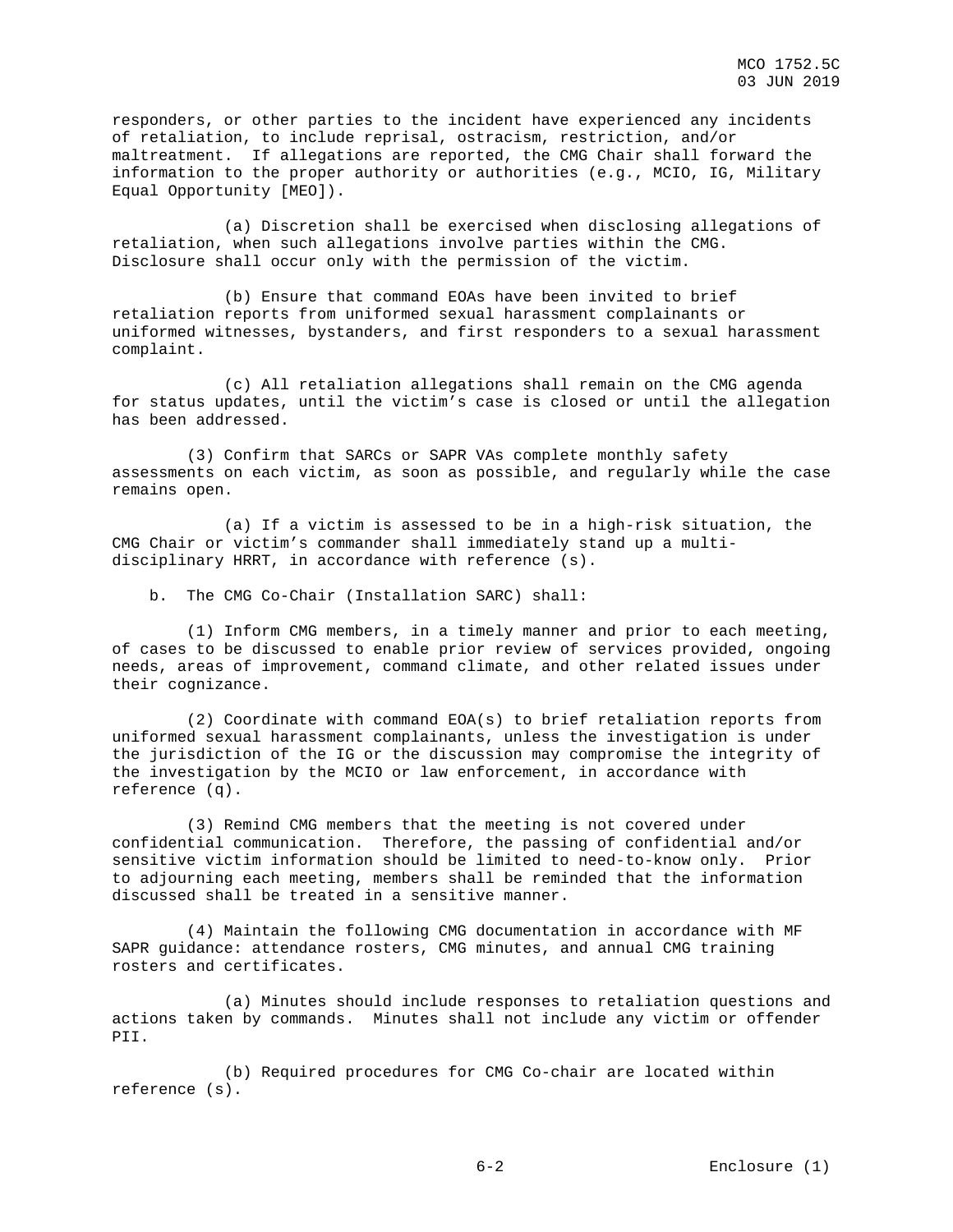c. Transfer Procedures. A transfer, as used in this section, refers to any victim's case transfer due to an expedited transfer, PCS, TAD, or ACS.

 (1) When a victim transfers to a new duty location, and elects to have his or her SAPR case transferred via the DD 2910, the case shall be discussed at the CMG conducted at the new duty location. The gaining commander and SAPR personnel shall attend in accordance with reference (a).

 (2) In the event that a victim elects to transfer his or her case to a new duty location, prior to the adjudication of criminal proceedings, the installation SARC at the duty station where the criminal proceedings are ongoing, shall continue to monitor the case and update the gaining installation SARC until case adjudication. The MCIO and legal personnel handling the case shall call into the CMG, or provide a representative who can speak to the case status, in accordance with reference (a).

 (3) If a victim transfers to a new duty location and does NOT elect to have an open SAPR case transferred to the new duty station, the case shall continue to be heard at the CMG where the SAPR case remains.

 (4) If a victim transfers to a new duty location and does NOT elect to have an open SAPR case transferred to the new duty station, the losing commander shall continue to attend the CMG and provide updates to the victim.

4. High-Risk Response Team (HRRT). The HRRT continually monitors the victim's safety by assessing dangers and managing the situation.

 a. If a victim is assessed to be in a high-risk situation, the CMG Chair or victim's immediate commander shall immediately convene a HRRT.

b. Required procedures for HRRT are located within reference (s).

#### 5. Sexual Assault Response Team (SART)

 a. SART meetings are conducted no less than quarterly, with additional reviews as necessary. The SART does not replace the CMG.

 (1) The SART is comprised of CMG and community members. The CMG Co-Chair maintains meeting minutes and provides them to MF SAPR via the SAPR Workspace.

 (2) Topics include SAPR training, prevention efforts, systemic issues, and MOUs.

 b. The CMG Chair convenes a SART as often as necessary to mitigate systematic concerns.

c. Required procedures for the SART are located within reference (s).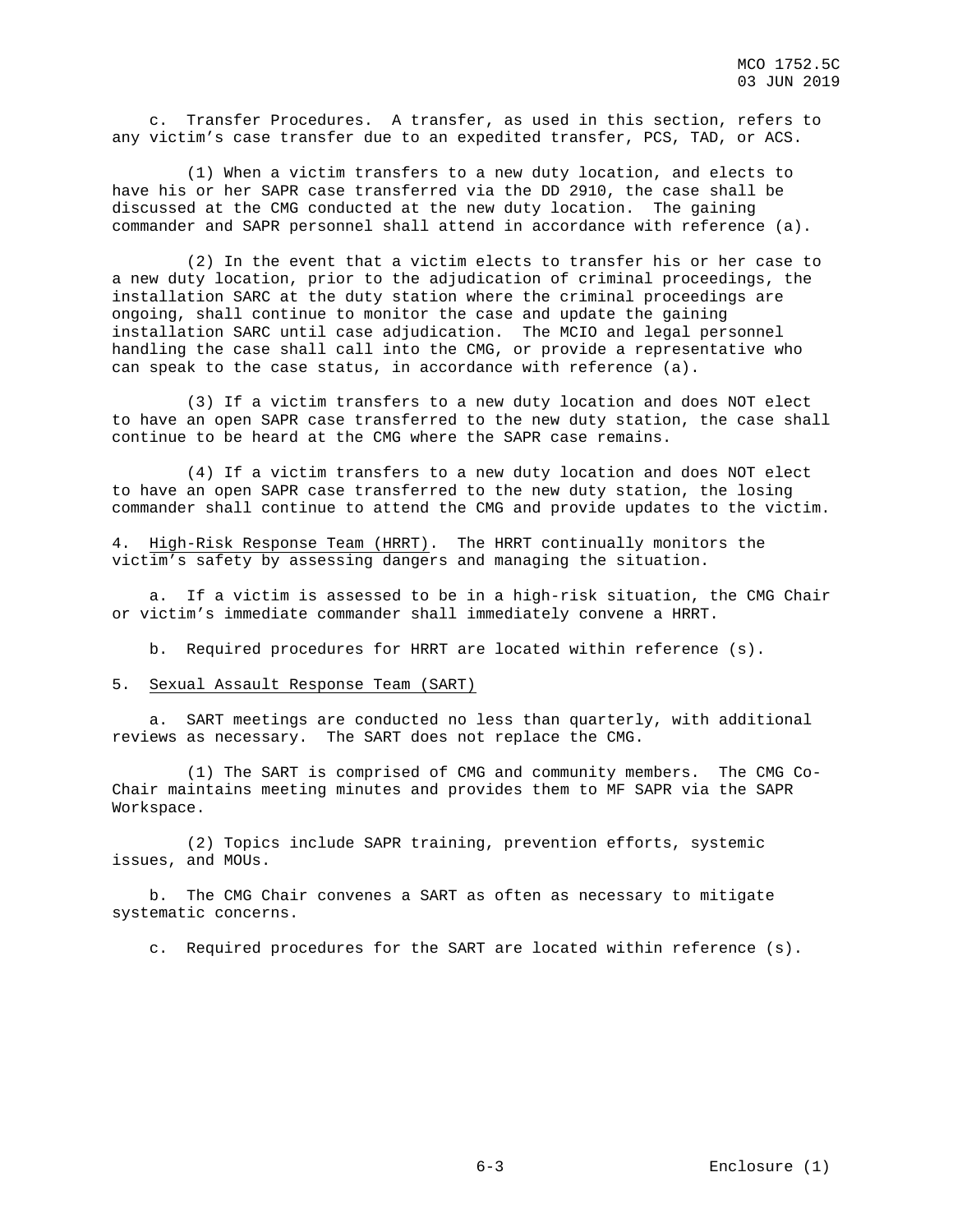## Chapter 7

#### Defense Sexual Assault Incident Database (DSAID)

1. Purpose. To provide guidance for DSAID case entry.

 a. DSAID serves as a centralized case-level database for the collection and maintenance of information of sexual assaults involving Service members. DSAID contains case-level information, including nature of the assault, victim, alleged offender, investigative information, case outcomes in connection with the allegation, victim referrals and services offered, safety assessment results, and other necessary information to complete reporting requirements.

 b. In accordance with reference (a), disclosure of data stored in DSAID is only granted when disclosure is authorized or required by law or regulation.

 c. Only credentialed and appointed SARCs, authorized civilian SAPR VAs, and authorized HQ SAPR Program Managers have access to enter case information into DSAID. DSAID access is granted to SARCs upon completion of all required trainings, after documentation of D-SAACP certification, and written appointment is provided to MF SAPR.

#### 2. Procedures

a. DSAID shall include:

 (1) Unrestricted and Restricted Reports of sexual assault filed via a signed DD 2910.

 (2) MCIO investigations of adult sexual assault, regardless of victim participation, to include third party allegations.

 (a) MCIO investigations with an adult sexual assault case control number are entered into DSAID as long as it is not a FAP case.

 (b) SARCs shall open a case in DSAID as an "Open with Limited Information" case when there is no signed DD 2910 (e.g., an independent investigation, a third-party report, or an alleged case with a non-SAPReligible civilian victim and a Service member subject), in accordance with reference (a).

 b. Cases are entered under the location code that corresponds to the Service member victim's command at the time of the report.

 c. "Open with Limited Information" cases, with a SAPR eligible or SAPR ineligible civilian victim and a military offender, are entered under the location code applicable to the offender's command at the time of the report. The SARC responsible to the Service member subject's command manages the DSAID case. If no Service member is involved as a subject or a victim, the DSAID case is entered into DSAID under the relevant installation location code and is managed by the installation SARC. For additional guidance, SARCs are directed to reference the Primary SARC Location Code Protocol found on the SARC Workspace.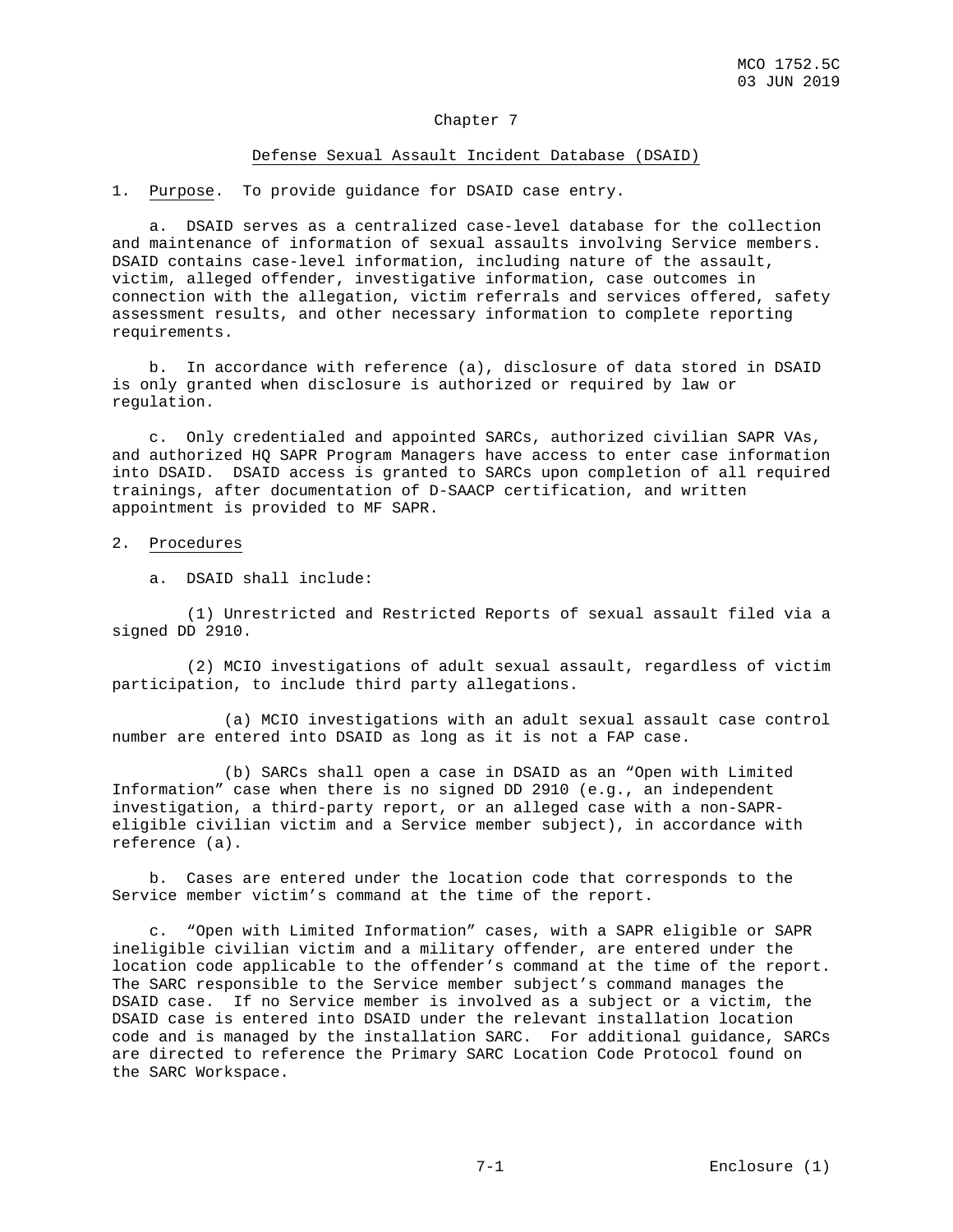d. Cases are entered into DSAID within 48 hours of victim election or notification of an MCIO investigative case file for an adult sexual assault investigation. For deployed locations, data is entered within 96 hours of victim response.

 (1) A signed DD 2910 shall be uploaded to the case file in DSAID within 48 hours (96 hours in deployed locations). If there is no signed DD 2910 for a Service member victim (e.g., victim declines services), an unsigned DD 2910 with the statement "Victim declined services; however, there is an ongoing MCIO investigation" shall be uploaded in its place.

 (2) The victim's identification type and identification number shall be entered into DSAID within 48 hours (96 hours in deployed locations). If the victim is unknown or not participating, the SARC shall collaborate with MF SAPR Data Surveillance to obtain an identification number.

 (3) For cases involving a Service member victim or a SAPR eligible civilian receiving services, the SARC shall complete the Victim Information and Victim Demographic pages within 48 hours (96 hours in deployed locations).

 e. DSAID serves as the system of record for all referrals and support services offered to victims and for the monthly (at a minimum) victim safety assessments.

(1) For all victims with whom the SARC or SAPR VA has made contact:

 (a) The initial victim safety assessment is entered in DSAID. Safety concerns are annotated in the "Safety Notes" section. If no safety concerns are identified, this is annotated in the Safety Notes section (e.g., "No safety concerns identified"). If a safety assessment was not completed, the reason why is annotated.

 (b) Each referral offered is entered into DSAID. If the victim refuses the referral, this may be annotated in the "Referral Notes" section.

 (2) For victims who elect to receive SAPR services, the victim safety assessment and referrals are updated in DSAID at least monthly, following the CMG or regular contact with the victim.

 (a) Non-protected health information regarding the victim's use or non-use of the referrals is annotated in the "Referral Notes" section.

 (b) After the initial victim safety assessment, the "Referrals" page is used to record safety screenings when there are no safety concerns identified. This record is established by creating a new military referral, selecting "Other" for type, and specifying "Victim Safety Screening." The statement "No safety concerns identified" is entered into the "Referral Notes" section.

 f. DSAID serves as the system of record for all CMG minutes. A template is available on the SARC Workspace.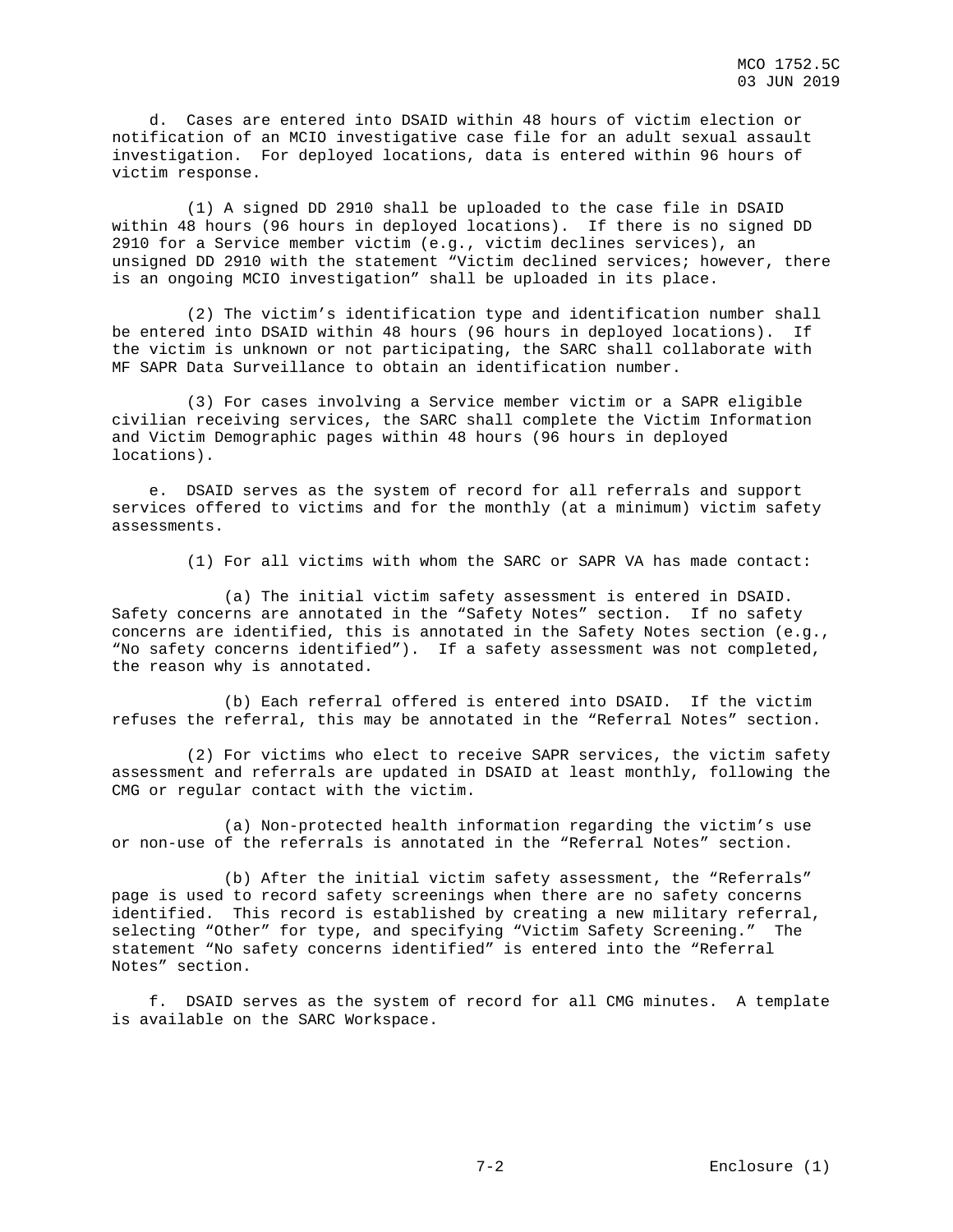#### Chapter 8

#### Guidance for All Marines

1. Purpose. To provide guidance to Marines to ensure victims of sexual assault are treated fairly, with dignity and sensitivity, and without prejudice. Furthermore, ensure victims are not identified without their consent or in a manner inconsistent with this Order.

#### 2. Prevention and Awareness Responsibilities. All Marines shall:

 a. Exhibit behavior that supports the Marine Corps ethos, core values, and enhances the prestige of the Marine Corps.

b. Maintain a climate that is respectful to all.

 c. Intervene if possible and notify law enforcement immediately when witnessing an actual or attempted sexual assault upon another person.

d. Be an active bystander.

3. Training Requirements. All Marines shall complete annual SAPR training as outlined in Chapter 9 of this Order.

4. Reporting Requirements. Every Marine shall:

 a. Immediately report all incidents of sexual assault that come under their observation to PMO/law enforcement and the chain of command in accordance with reference (i).

 b. Avoid questioning a victim about an incident unless required in the course of official duties (e.g., law enforcement, legal, or healthcare personnel), to limit re-victimization, protect victim's rights, and preserve the integrity of a potential investigation.

## 5. What to Do If You Have Been Sexually Assaulted

 a. Go to a safe location away from the alleged offender(s). If you are in danger or feel threatened, contact PMO/law enforcement. (Note that disclosure of a sexual assault to PMO/law enforcement shall preclude the Restricted Report option).

 b. Attempt to preserve all evidence of the assault. Do not bathe, wash your hands, or brush your teeth. If you are still where the crime occurred, do not clean, straighten up, or remove anything.

 c. Contact a SARC or SAPR VA, who will keep your information confidential, inform you of the Restricted and Unrestricted Reporting options, and provide you with resources and support. Local contact information should be posted in common areas within the command, to include the installation 24/7 Sexual Assault Support Line phone number and the DoD Safe Helpline contact information.

 (1) The DoD Safe Helpline for victims of sexual assault is available at 1-877-995-5247 and online at www.safehelpline.org.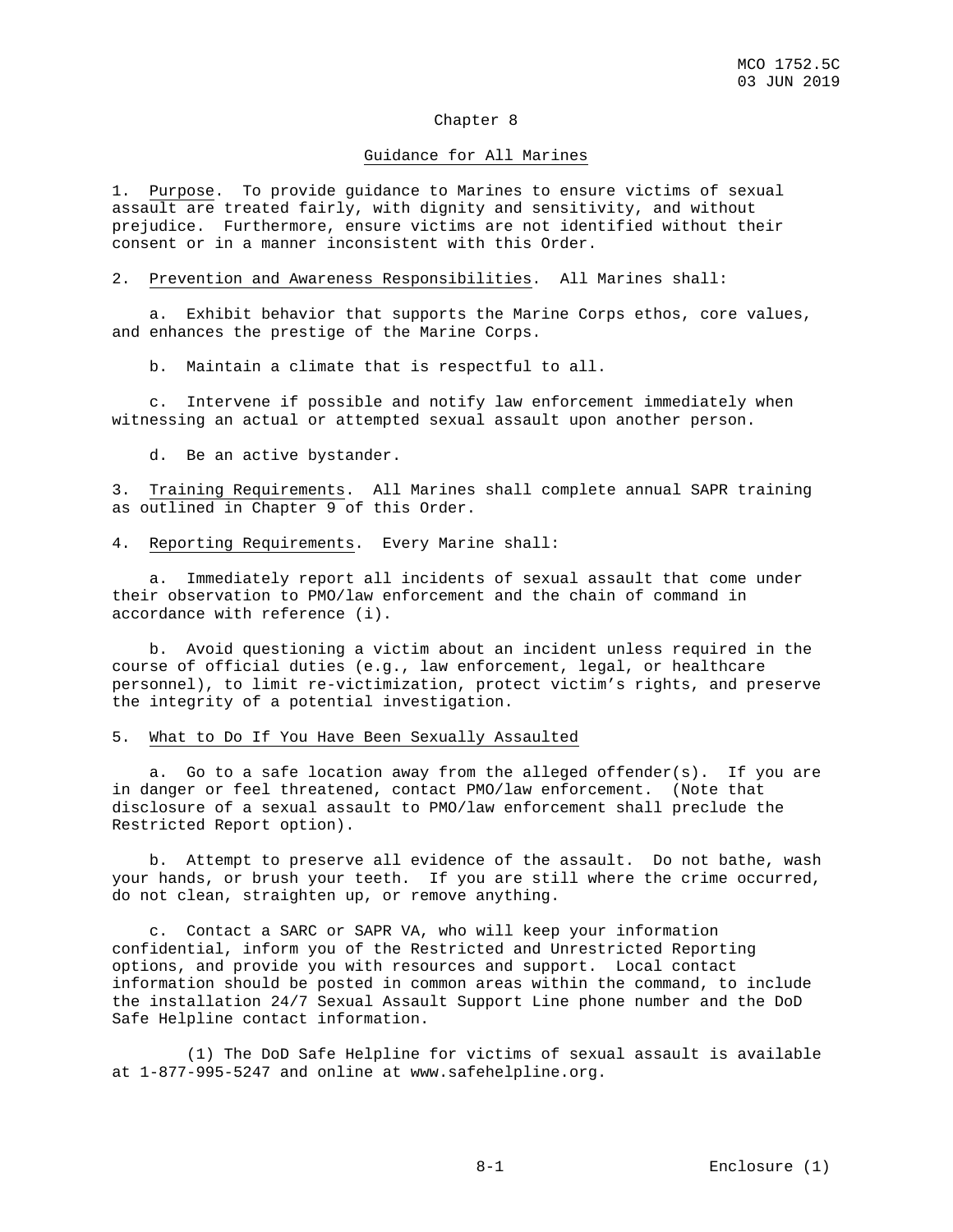(2) This helpline is free, confidential, accessible 24/7, and directs you to the nearest civilian sexual assault service provider and your installation SAPR Program.

 d. If you seek support from your command, the Restricted Report will no longer be available. However, the command shall ensure you are offered advocacy services and medical care.

 e. Seek medical care as soon as possible. Even if there are no visible physical injuries, you may be at risk for other medical conditions. Note that some state and local reporting requirements preclude the Restricted Reporting option.

 (1) Specially trained medical personnel may conduct a SAFE to preserve forensic evidence. You can request a SAFE regardless of the reporting option you choose, in accordance with state and local regulations.

 (2) If you suspect you were drugged prior to the assault, inform the health care provider.

#### 6. Reporting Overview for Victims

 a. The Marine Corps is committed to ensuring victims of sexual assault are protected, treated with dignity and respect, and provided support, advocacy, and care.

 b. Military victims have two reporting options: Restricted and Unrestricted. A Restricted Report can be converted to an Unrestricted Report at any time. A comprehensive explanation of reporting policies is contained in Chapter 1 of this Order.

 c. Marine Corps preference is for Unrestricted Reporting of sexual assaults, which allows for the provision of victim services and the pursuit of accountability. However, some victims may not report incidents of sexual assault. Therefore, the Marine Corps offers a confidential avenue for reporting sexual assaults that enables the provision of victim services without command and/or law enforcement notification.

#### 7. If an Individual You Supervise Is Sexually Assaulted

 a. Ensure the victim is at a safe location away from the alleged offender(s). Notify law enforcement immediately, if they are not already involved. Do not interfere with the scene of the assault, or any items that might be of evidentiary value to law enforcement.

 b. Contact the SARC, SAPR VA, or the installation 24/7 Sexual Assault Support Line.

 c. If the victim requires emergency medical care, call 911 or the installation emergency medical services.

 d. Other than safety and health-related questions, refrain from asking details about the incident. Show interest in what the victim says and ask what you can do to help. You may need to address practical issues, such as care for children or pets.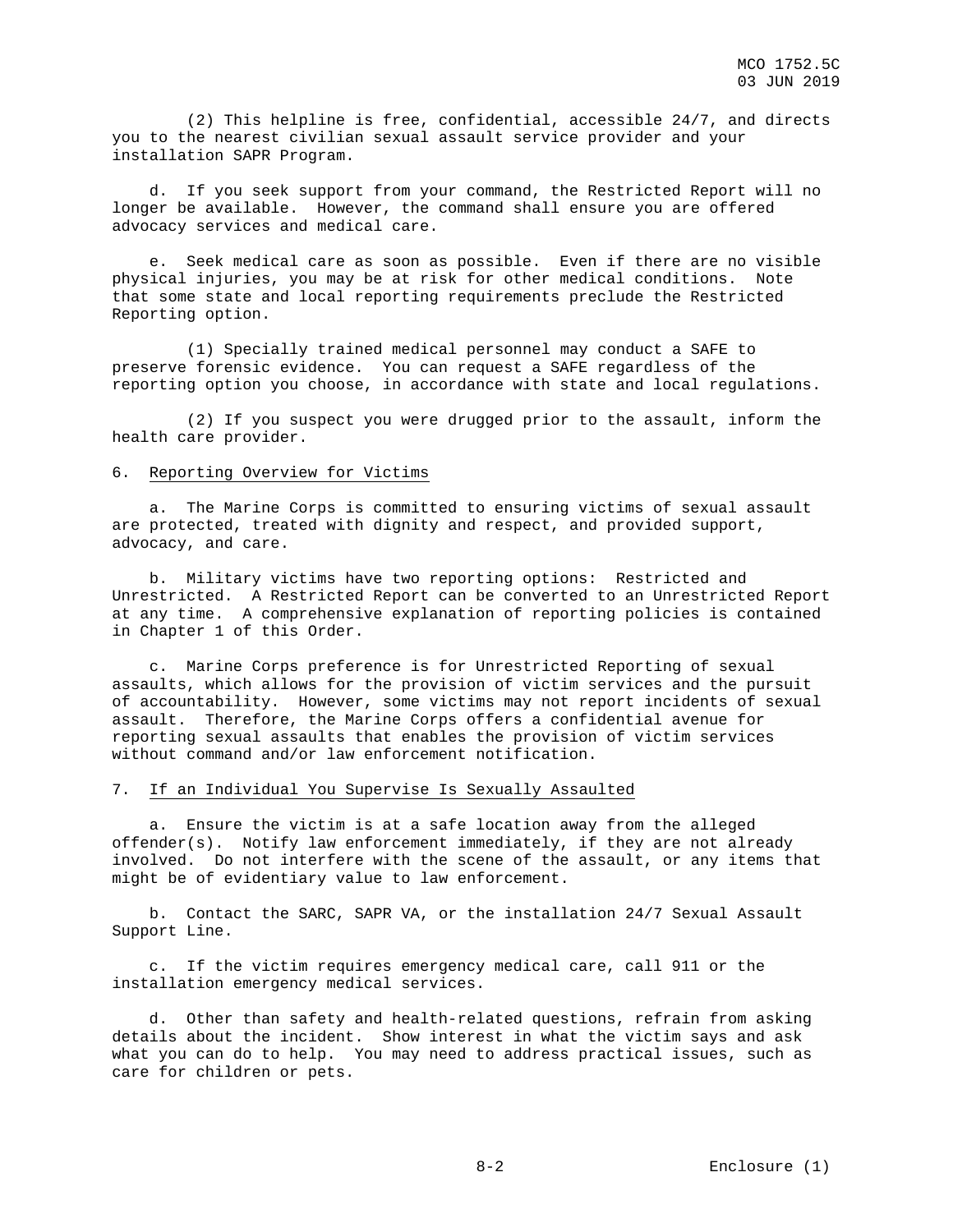e. Report the crime to those persons with an official need-to-know in the chain-of-command (e.g., Commander, SgtMaj).

 f. Do not discuss the matter with coworkers, friends, or family members. It is critical to protect the privacy of a victim as well as maintain good order and discipline within the unit.

 g. Ensure the victim is allotted time to attend medical and other appointments with the SARC, SAPR VA, mental health counselors, VLC, and/or law enforcement.

 (1) Assist with administrative and logistical arrangements so the victim can access services and receive care.

 (2) Only inform those persons with an official need-to-know, as defined in Chapter 1, why the victim is absent or requires additional assistance.

 h. Monitor the victim to ensure safety measures are taken and coordinate with the SAPR VA and SARC to address victim needs if necessary. An MPO may be issued by the command to keep the alleged offender away from the victim. If the victim has been issued a civilian restraining order, ensure copies are provided to the command and PMO.

 i. Support the victim as he or she goes through the investigation and legal proceedings.

j. Recognize that sexual assault may affect all victims differently.

8. Be an Active Bystander. Active bystanders can have a powerful impact on the prevention of sexual violence and other high-risk behaviors. The Marine Corps recommends all Marines engage in active bystander intervention.

 a. Active bystanders help those who may be targeted for a sexual assault.

 b. Active bystanders identify and intervene when potentially high-risk situations arise.

c. There are three components of active bystander intervention:

 (1) Assess for safety. When deciding to intervene, personal safety should be the highest priority. When in doubt, call for help.

 (2) Engage others. You are likely to have a greater influence on the parties involved when you work with someone or with several people to help prevent a potential sexual assault.

 (3) Check in. Ask the person who experienced the unwanted sexual advance, attention, or behavior, if he or she is okay. Arrange for someone he or she trusts to get him or her home safely. Lastly, ask if he or she wants to talk to a SARC or SAPR VA about reporting the matter.

9. Resources. Become familiar with the resources in your community. Marines are encouraged to use the SAPR Gear Locker website as a resource for information on awareness, prevention, and response to sexual assault.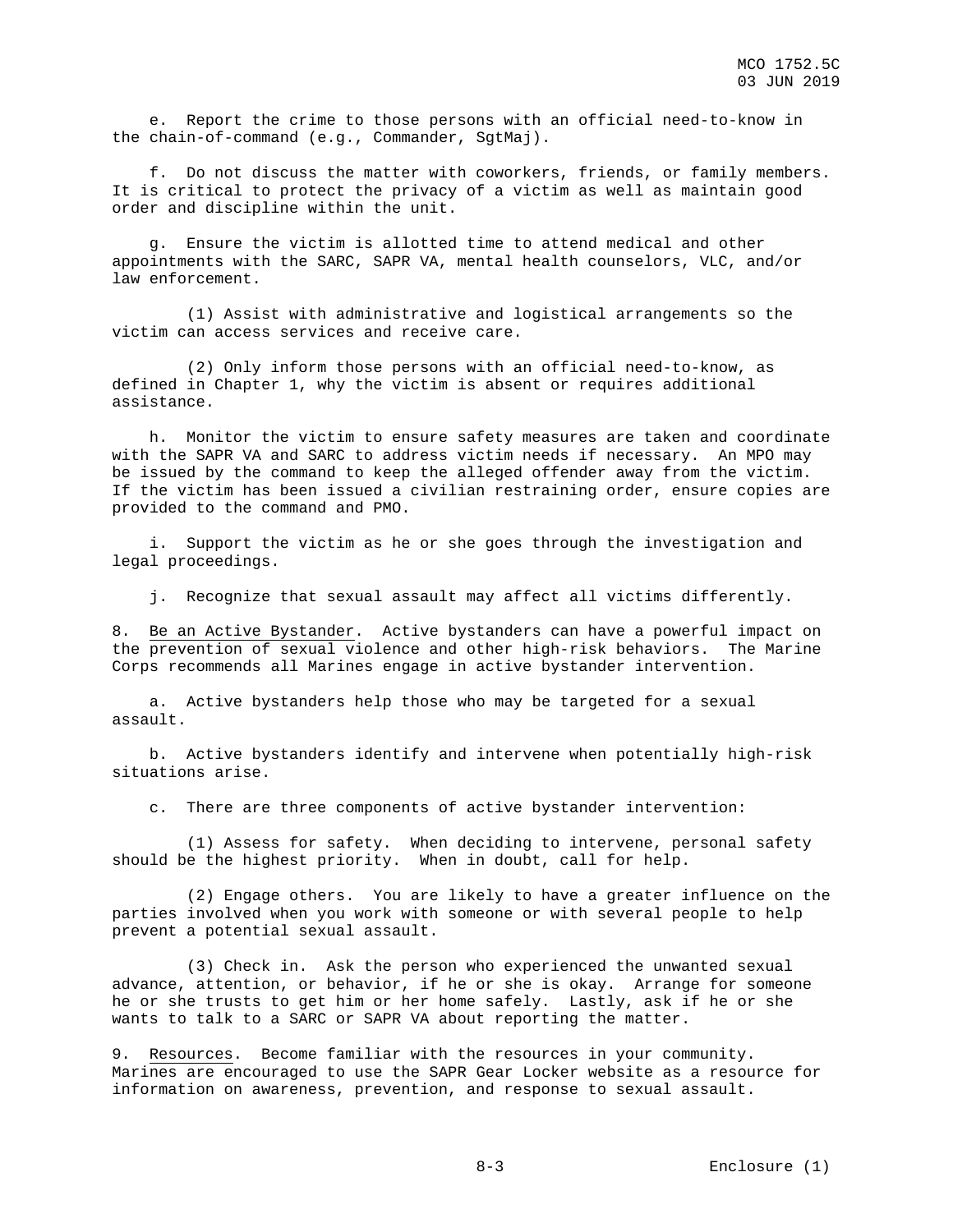## Chapter 9

#### Training Requirements

1. Purpose. To provide Marines and SAPR personnel with required sexual assault prevention, intervention, and response training requirements.

 a. Education is key to effectively preventing and responding to sexual assault. Properly executed training has positive and lasting effects on the culture and climate of Marine Corps units.

 b. Leadership is charged with ensuring that SAPR is part of the annual fiscal year training, facilitated by the authorized SAPR personnel and allotted the appropriate amount of time. Prevention should be made a priority.

2. Required Training. Marines shall complete specific SAPR training across their careers, to include but not be limited to annual, pre-deployment, PME, and pre-Command/Senior Enlisted Leader training. All SAPR annual training shall be conducted by credentialed and appointed SAPR VAs and/or SARCs. All training shall encompass the training requirements outlined in references (a) and (s).

 a. Annual Training. SAPR training shall be facilitated in small groups, with the intent of promoting discussion and reducing the stigma regarding sexual assault. All Marines shall participate in the SAPR annual training designated for their specific rank and grade.

 (1) "Step Up" Bystander Intervention training is required for junior Marines E-1 through E-3. This training will satisfy annual SAPR training requirements.

 (a) The goal of "Step Up" training is to establish a positive command climate in which Marines understand their inherent duty to step up and step in to prevent sexual assault and high-risk situations.

 (b) "Step Up" training shall be conducted in its entirety and will be facilitated in small groups, not to exceed 30 Marines.

 (2) "Take a Stand" training is an annual requirement for noncommissioned officers E-4 and E-5. This training will satisfy the annual training requirement.

 (a) The goal of "Take a Stand" training is to engage first-line supervisors, by enhancing their skills and knowledge pertaining to SAPR, as well as to emphasize prevention.

 (b) "Take a Stand" training shall be conducted in its entirety and will be facilitated in small groups, not to exceed 30 Marines.

(3) Annual Training not specified above is required for all Marines E-6 and above.

b. Specialized Training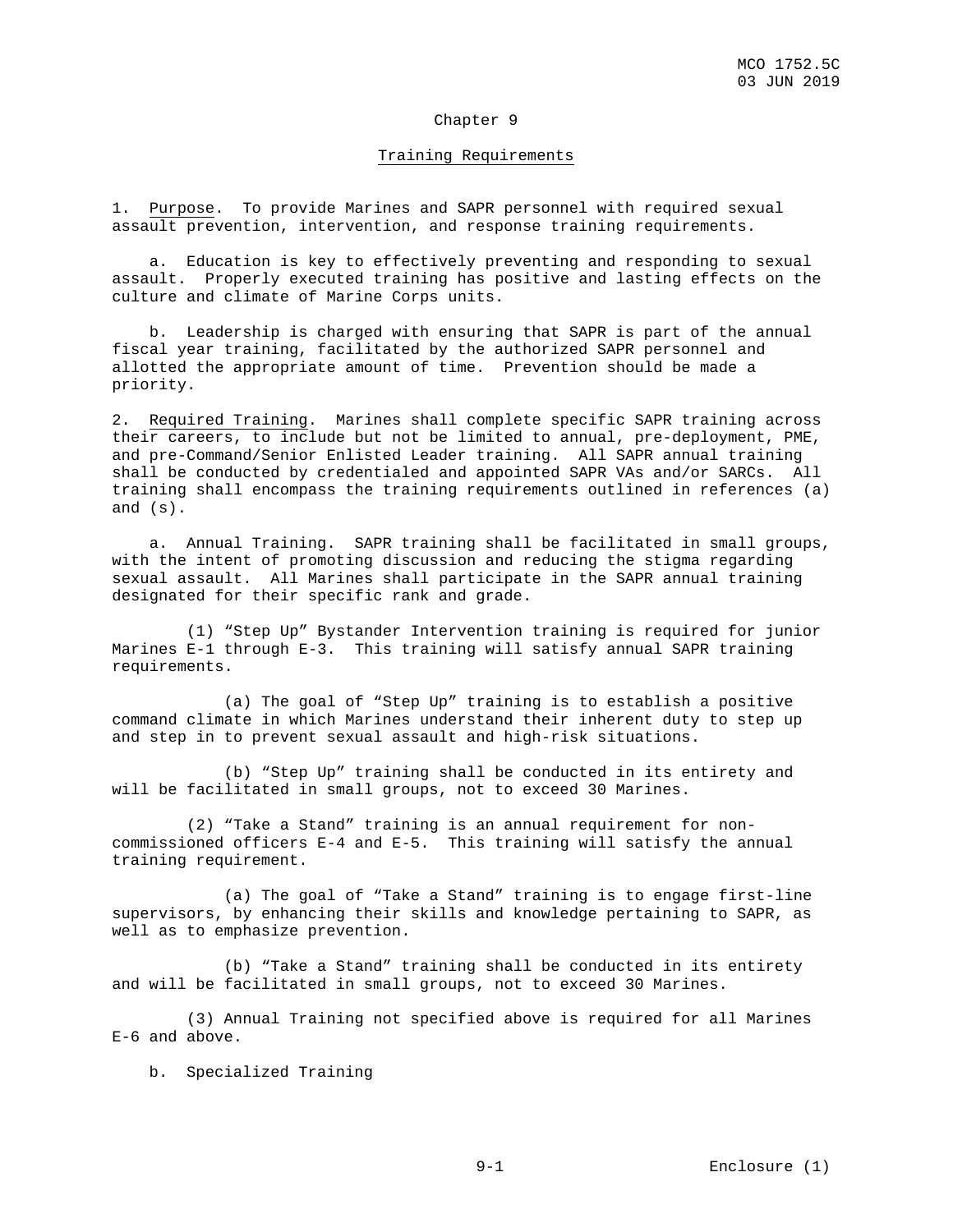(1) Pre-deployment training is conducted for all deploying Marines. It shall incorporate information about sexual assault response, reporting options, how to receive medical attention, evidence collection/SAFE, and how to obtain advocacy services.

 (a) Pre-deployment training shall be customized to best reflect the conditions the unit is deploying to.

 (b) SARCS are required to conduct requisite research to reflect conditions in the exercise, task force and deploying environment.

 (2) PME schools shall incorporate SAPR training that is commensurate with the ranks of the students in attendance.

 (3) Pre-Command and Senior Enlisted Leadership training received at Commanders and SgtsMaj Courses shall occur prior to individuals filling command positions in accordance with reference (a). This training will meet the annual training requirement for SAPR program.

 c. Units are required to report the completion of all SAPR training, annual and specialized, via MCTIMS.

- (1) Annual Training: AT
- (2) "Step Up" Bystander Intervention Training: SE
- (3) "Take a Stand" NCO Training: SB

### 3. Required Sexual Assault Prevention and Response (SAPR) Personnel Training

 a. All SAPR VAs shall attend the initial USMC SAPR VA training prior to being credentialed and appointed.

 (1) If a Marine SAPR VA is supporting a joint command, the Marine may attend a Sister service SAPR VA training with prior MF SAPR approval.

 (2) If a Marine SAPR VA is already certified by D-SAACP but was trained by another Service, they shall attend the entire initial USMC SAPR VA 40 hour training course prior to being credentialed, appointed, and performing SAPR VA duties on a Marine Corps installation or site.

 b. All SARCs shall complete the initial USMC SAPR VA training and the USMC Command and/or Installation SARC training appropriate to their level of responsibility prior to being credentialed and appointed.

 (1) If a Marine SARC is already certified by D-SAACP but was trained by another Service, the SARC shall attend the entire initial USMC SAPR VA 40 hour training and the applicable USMC SARC training prior to being appointed and performing SARC duties.

 c. D-SAACP requires all SAPR personnel complete 32 hours of CE training biannually for recertification.

 d. The Marine Corps requires sixteen CE hours to be completed annually with no less than one hour designated as ethics training. Required documentation shall be provided to the supporting SARC for entry into DSAID for tracking purposes.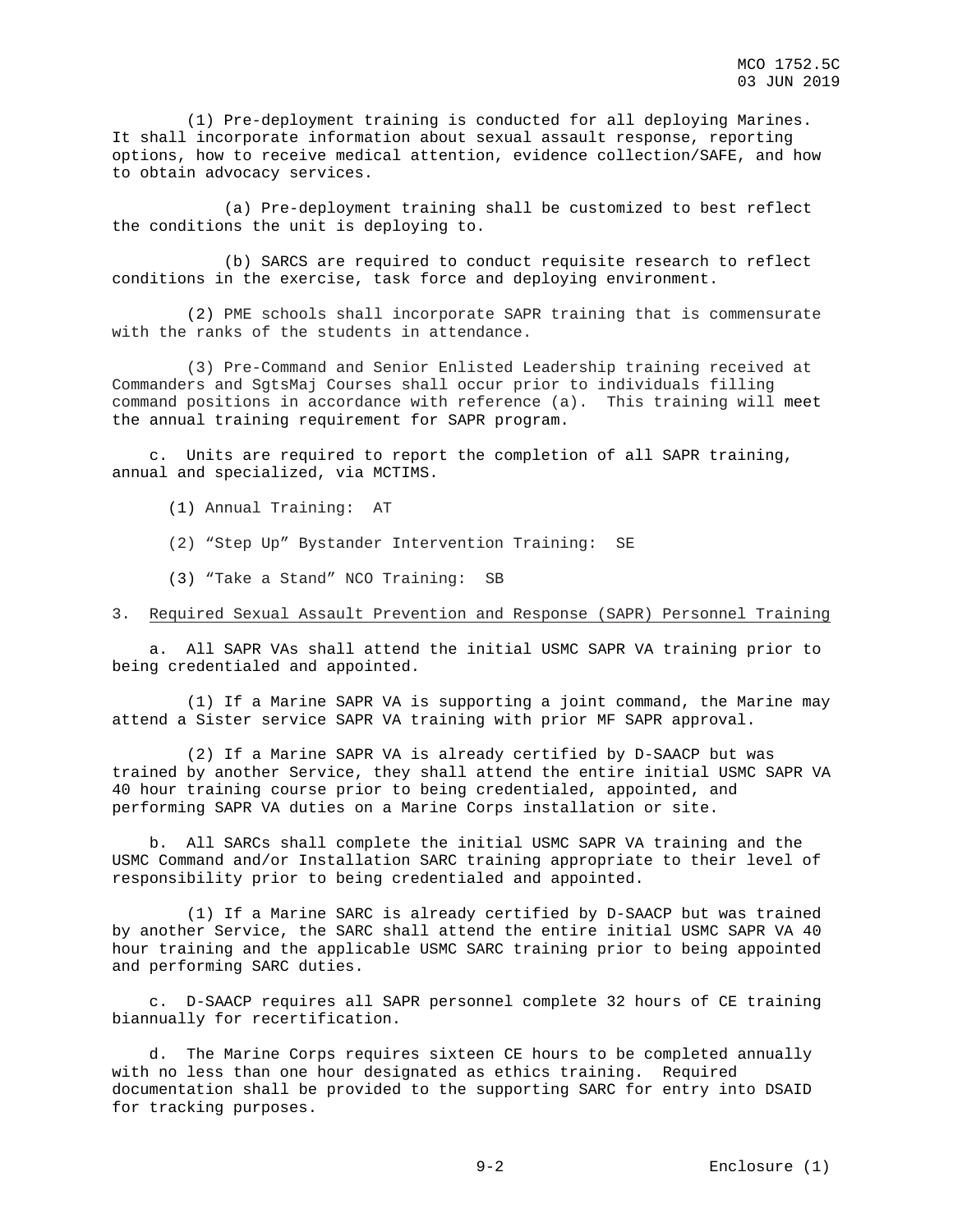## Appendix A

## Definitions

1. **Adult** – A person at least 18 years of age who does not otherwise meet the criteria for the definition of a "child", or an active duty Service member.

2. **Certification** – Provided by D-SAACP, this is the process established to approve applicants for DoD certification. The following documents are required for application: a copy of the 40 hour Marine Corps SAPR Advocacy training certificate, a completed D-SAACP application (DD Form 2950), and a completed and adjudicated background investigation with no disqualifying elements.

3. **Child** – An unmarried person under 18 years of age for whom a parent, guardian, foster parent, caregiver, employee of a residential facility, or any staff person providing out-of-home care is legally responsible. The term means a biological child, adopted child, stepchild, foster child, or ward. The term also includes a sponsor's family member (except the sponsor's spouse) of any age who is incapable of self-support because of a mental or physical incapacity, and for whom treatment in a DoD medical treatment program is authorized.

4. **Collateral Misconduct** – Misconduct committed by a victim leading up to or associated with the sexual assault incident. Examples include, but are not limited to, underage drinking, liberty violation, fraternization, and patronizing an off-limits establishment or location.

5. **Confidential Communications** – Oral, written, or electronic communications of PII concerning a sexual assault victim and the sexual assault incident provided by the victim to the SARC, SAPR VA, or healthcare personnel in a Restricted Report. This confidential communication includes the victim's SAFE Kit and its information.

6. **Consent** – A freely given agreement to the conduct at issue by a competent person. An expression of lack of consent through words or conduct means there is no consent. Lack of verbal or physical resistance does not constitute consent. Submission resulting from the use of force, threat of force, or placing another person in fear also does not constitute consent. A current or previous dating or social or sexual relationship by itself or the manner of dress of the person involved with the accused in the conduct at issue shall not constitute consent. A sleeping, unconscious, or incompetent person cannot consent. A person cannot consent to force causing or likely to cause death or grievous bodily harm or to being rendered unconscious. A person cannot consent while under threat or in fear. A person cannot consent if the subject makes a fraudulent representation that the sexual act serves a professional purpose or induces a belief that the subject is another person. All the surrounding circumstances are considered when determining whether a person gave consent. A person's previous sexual acts, experiences, and/or history does not constitute consent.

7. **Credentialing** – Provided by MF SAPR after review and verification of the D-SAACP certificate, appointment letter, PII certificate, Marine Corps 40 hour Sexual Assault Victim Advocacy training certificate, Marine Corps SARC training certificate (for SARCs), DSAID training certificate (for SARCs and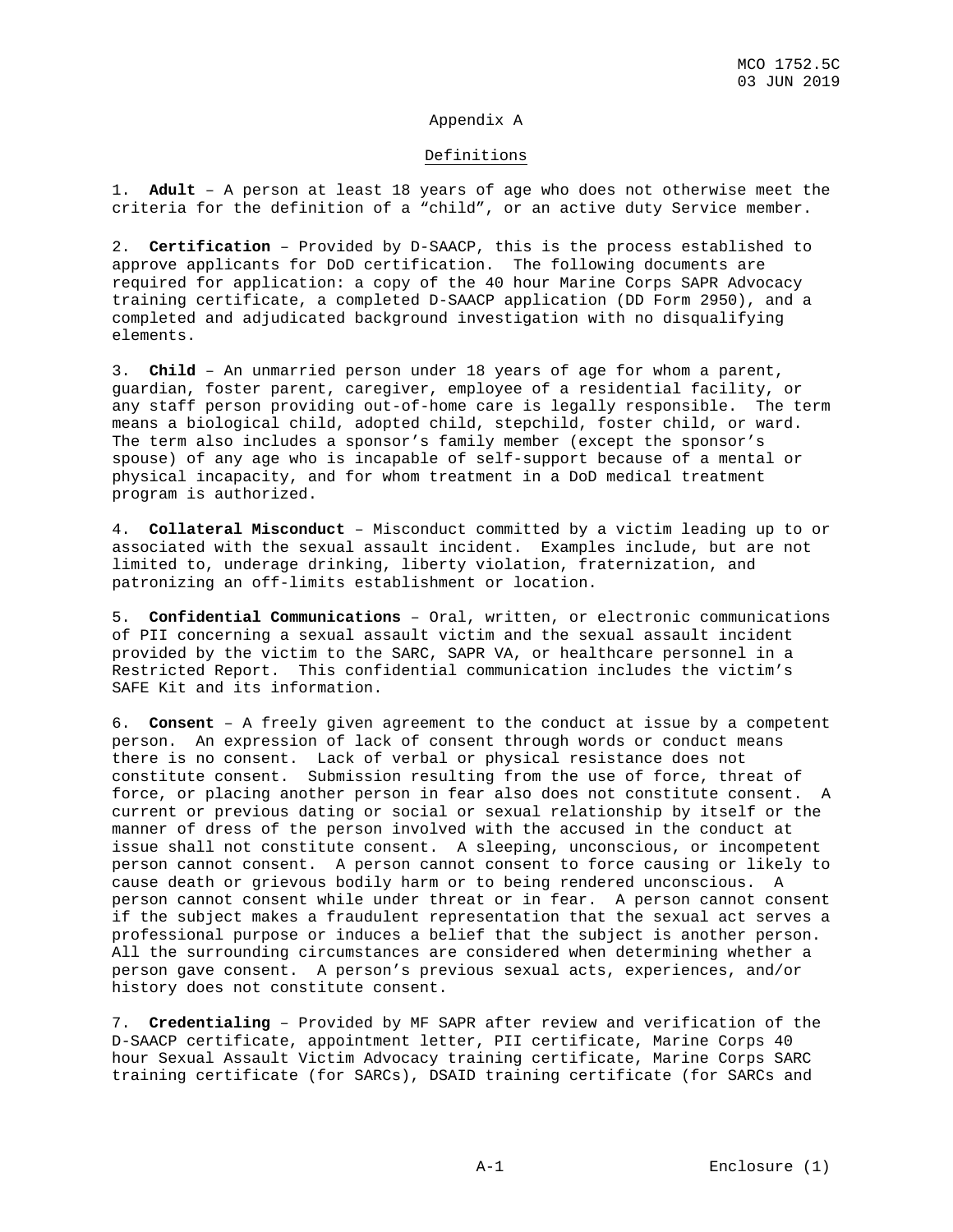applicable civilian SAPR VAs), and the date of last completed background check.

8. **Crisis Intervention** - Emergency non-clinical care aimed at assisting victims in alleviating potential negative consequences by providing safety assessments and connecting victims to needed resources. Either the SARC or SAPR VA will intervene as quickly as possible to assess the victim's safety and determine the needs of victims and connect them to appropriate referrals, as needed.

9. **Defense Sexual Assault Incident Database (DSAID)** – A centralized, caselevel database for the uniform collection of data regarding incidents of sexual assaults involving persons covered by reference (b).

10. **Emergency** – A situation that requires immediate intervention to prevent the loss of life, limb, sight, or body tissue to prevent undue suffering. Regardless of appearance, a sexual assault victim needs immediate medical intervention to prevent loss of life or undue suffering resulting from physical injuries internal or external, sexually transmitted infections, pregnancy, or psychological distress. Sexual assault victims shall be given priority as emergency cases regardless of evidence of physical injury.

11. **Emergency Care** – Emergency medical care includes physical and emergency psychological medical services and a SAFE.

12**. First Responder** – First responders are personnel in the following disciplines or positions: SARCs, SAPR VAs, healthcare personnel, law enforcement, MCIO, SJAs, and chaplains.

13. **Healthcare Personnel** – Persons assisting or otherwise supporting healthcare providers in providing healthcare services (e.g., administrative personnel assigned to a military medical treatment facility, or mental healthcare personnel). Healthcare personnel also include all healthcare providers.

14. **Healthcare Providers** - Those individuals who are employed or assigned as healthcare professionals, or are credentialed to provide healthcare services at a MTF, or who provide such care at a deployed location or otherwise in an official capacity. This also includes military personnel, DoD civilian employees, and DoD contractors who provide healthcare at an occupational health clinic for DoD civilian employees or DoD contractor personnel. Healthcare providers may include, but are not limited to:

Licensed physicians practicing in the MHS with clinical privileges in obstetrics and gynecology, emergency medicine, family practice, internal medicine, pediatrics, urology, general medical officer, undersea medical officer, flight surgeon, psychiatrists, or those having clinical privileges to perform pelvic examinations or treat mental health conditions.

Licensed advanced practice registered nurses practicing in the MHS with clinical privileges in adult health, family health, midwifery, women's health, mental health, or those having clinical privileges to perform pelvic examinations.

Licensed physician assistants practicing in the MHS with clinical privileges in adult, family, women's health, or those having clinical privileges to perform pelvic examinations.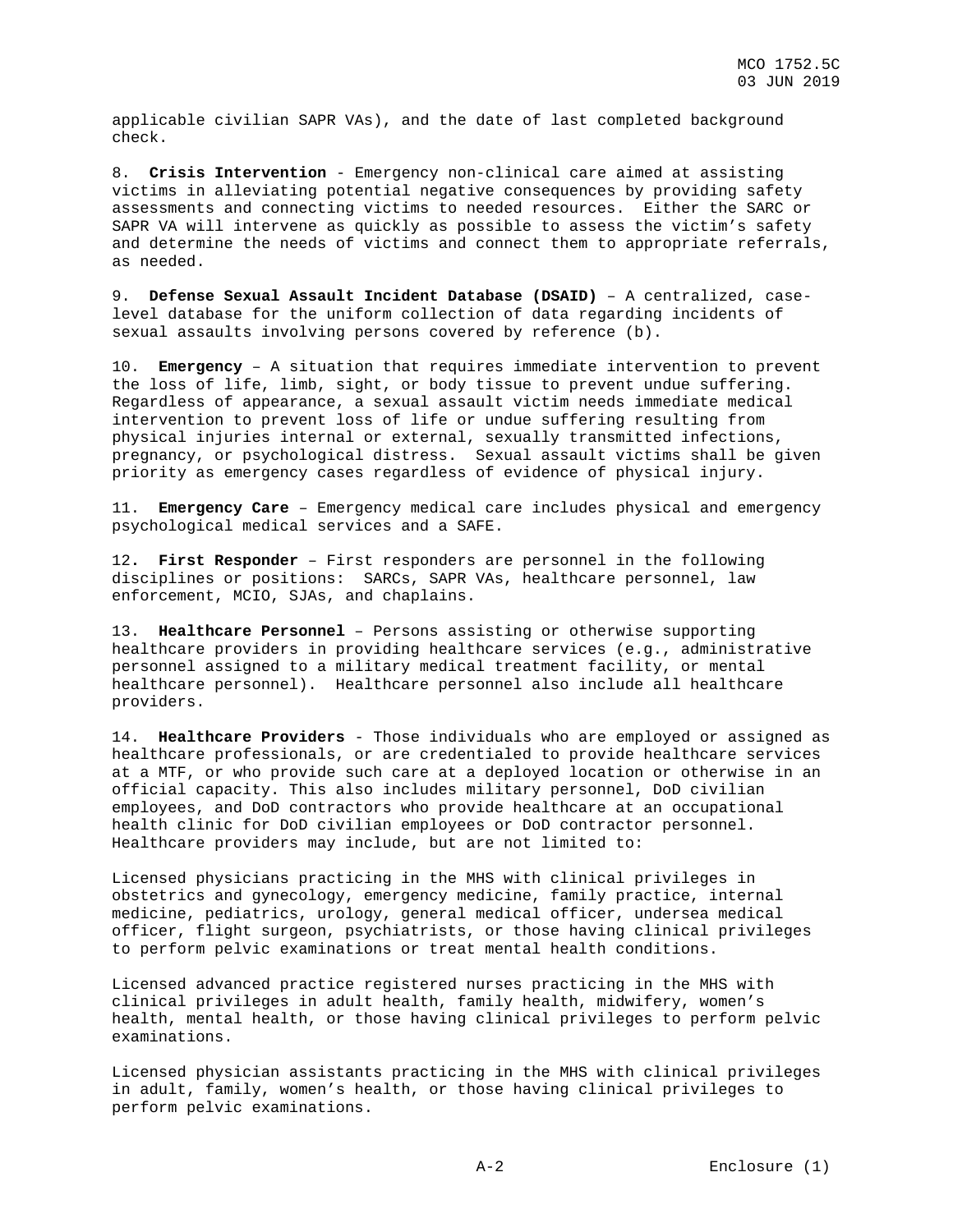Licensed registered nurses practicing in the MHS who meet the requirements for performing a SAFE as determined by the local privileging authority. This additional capability shall be noted as a competency, not as a credential or privilege.

A psychologist, social worker or psychotherapist licensed and privileged to provide mental health care or other counseling services in a DoD or DoDsponsored facility.

15. **High-Risk Response Team (HRRT)** - If a victim is assessed to be in a high-risk situation, the HRRT is activated. The purpose and the responsibility of the HRRT is to continually monitor the victim's safety, by assessing dangers and developing a plan to manage the situation.

16. **Informed Consent Policy** – SARCs and SAPR VAs shall inform victims who file a Restricted Report of sexual assault that non-PII will be passed on to the Installation Commander and entered into DSAID. SARCs and SAPR VAs shall also inform victims that if they report the incident to anyone outside the personnel covered by Restricted Reporting, it may result in a third party report and an independent investigation. This policy allows the Marine Corps to balance the needs of the victim with the needs of commanders to maintain good order and discipline.

17. **Maltreatment** - The cruelty toward, oppression of, or maltreatment of any individual subject to one's orders.

18. **Marine Corps Medical Entitlement Data System (MCMEDS)** – Wounded Warrior Regiment Reserve Medical Determination and Line of Duty (WWRRMED/LOD) database designed to track injured Reservist quality of care and system compliance.

19. **Non-Personally Identifiable Information (PII)** – Includes those facts and circumstances surrounding the sexual assault incident that, if disclosed, would not reveal the identity of the individual. In contrast, PII is information about an individual, to include the victim and alleged assailant of a sexual assault that would disclose or have a tendency to disclose the person's identity.

20. **Non-Participating Victim** - Victim who chooses not to participate in the military justice system.

21. **Official Investigative Process** – The formal process a commander or law enforcement organization uses to gather evidence and examine the circumstances surrounding a report of sexual assault.

22. **Official Need to Know** – A determination made by a possessor of information that a prospective recipient has a requirement for access to, knowledge of, or possession of the information in order to perform tasks or services essential to the fulfillment of an official U.S. Government program. Knowledge of, possession of, or access to information will not be afforded to any individual solely by virtue of the individual's office, position, or security eligibility.

23. **Ostracism** – Wrongfully excluding a military member from social acceptance, privilege, or friendship with the intent to do any of the following: inflict emotional distress, discourage the reporting of a criminal offense, or otherwise discourage the due administration of justice.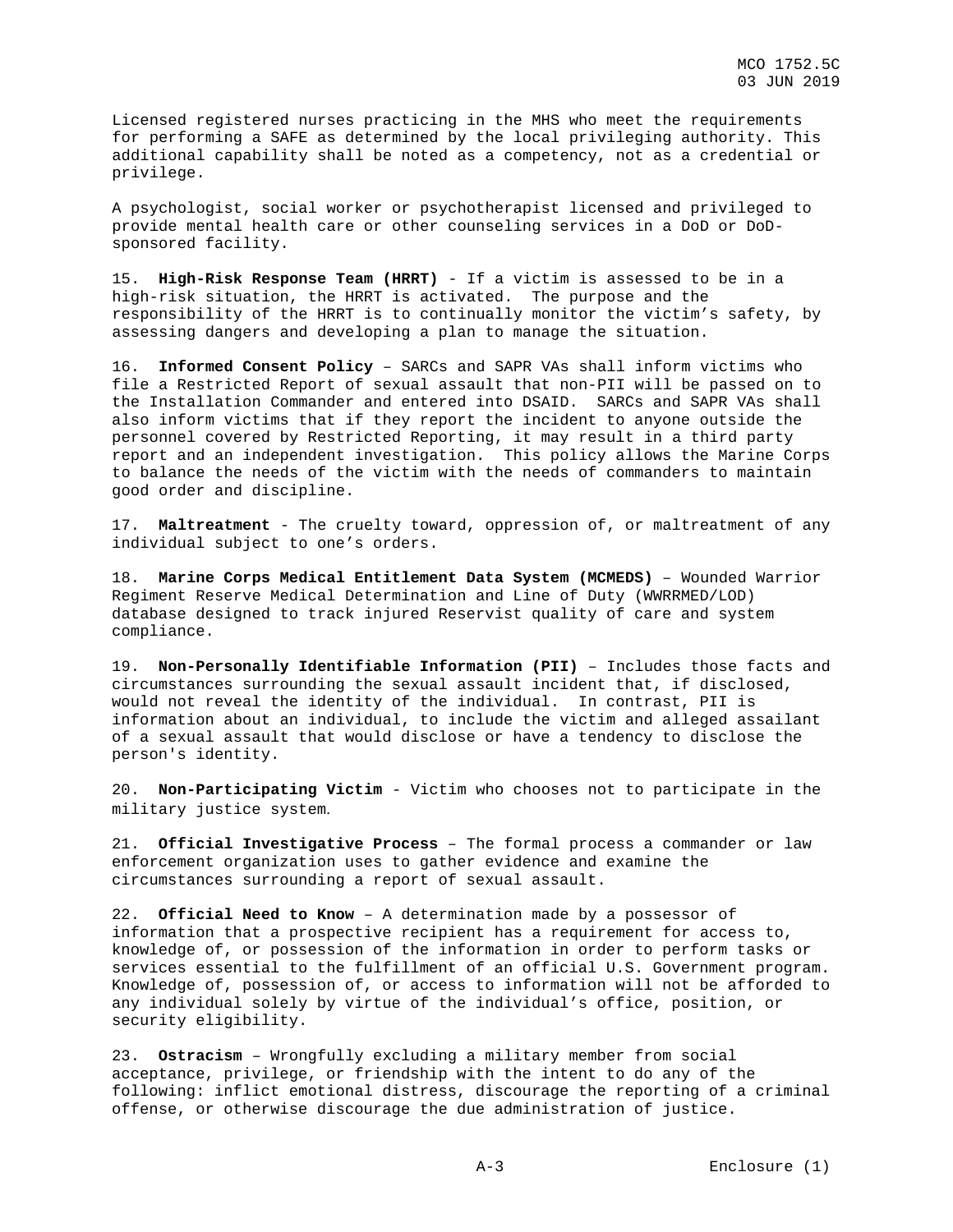24. **Personally Identifiable Information (PII)** – Any item, collection, or grouping of information about an individual, including but not limited to the person's name, description (e.g., physical characteristics or identity by position, rank, or organization), or other information about the person or the facts and circumstances involved that could reasonably be understood to identify the person (e.g., a female in a particular squadron or barracks when there is only one female assigned).

25. **Reprisal** – Taking or threatening to take an unfavorable personnel action, or withholding or threatening to withhold a favorable personnel action, or any other act of retaliation, against a DoD member.

26. **Restricted Reporting** – Reporting option that allows sexual assault victims to confidentially disclose the assault to specified individuals (i.e., SARC, SAPR VA, and healthcare personnel), and receive medical treatment including emergency care, counseling, and assignment of a SARC and SAPR VA, without triggering an official investigation. The victim's report provided to healthcare personnel (including the information acquired from a SAFE Kit), SARCs, or SAPR VAs will NOT be reported to law enforcement or to the command to initiate the official investigative process unless the victim consents or an established EXCEPTION is exercised in accordance with reference (a). The Restricted Reporting option applies to Service members and their military dependents 18 years of age and older. For additional persons who may be entitled to Restricted Reporting, see eligibility criteria in reference (a). Only a SARC or SAPR VA may receive a Restricted Report.

27. **Restriction** – Preventing or attempting to prevent members of the Armed Forces from making or preparing to make lawful communications to Members of congress and/or an IG.

28. **Retaliation** - Includes one of the following actions (restriction, reprisal, ostracism, or acts of maltreatment) when taken against a Service member because that member made or is preparing to make a protected communication, such as reporting a criminal offense. Reference (u) states that Service members and Department of the Navy personnel shall not retaliate against a Service member because the member reported a criminal offense and may be punished under the Uniform Code of Military Justice as an orders violation under Article 92.

29. **Request Mast** - Provides a Marine the opportunity to communicate not only with his or her immediate commanding officer, but also with any superior commander in the chain of command up to and including the Marine's commanding general.

30. **SAPR Initiative Committee (SIC)** - Members provide feedback to MF SAPR from the FMF at both tenant and Installation commands. The SIC shall meet at least annually to facilitate a consistent approach to advocacy, prevention, training, policy, quality assurance, develop collaborative solutions, and share best practices. Refer to SARC Workspace for additional roles of the SIC.

31. **Service member** – An active duty member of a Military Service. In addition, National Guard and Reserve Component members who are sexually assaulted when performing active service as defined in section 101(d)(3) of reference (b), and inactive duty training.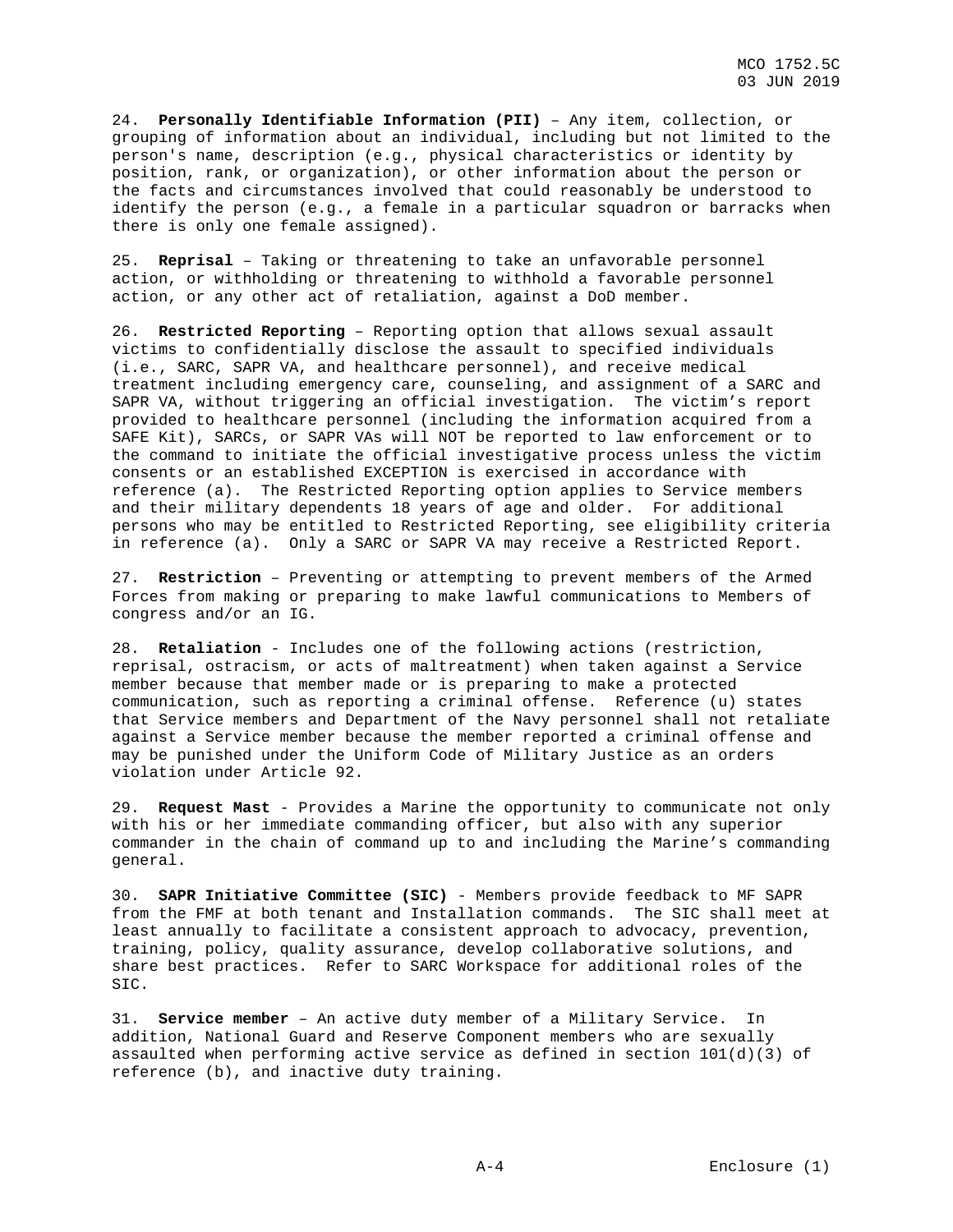32. **Sexual Assault** – Intentional sexual contact characterized by use of force, threats, intimidation, or abuse of authority, or when the victim does not or cannot consent. As used in this Order, the term includes a broad category of sexual offenses consisting of the following specific UCMJ offenses: rape, sexual assault, aggravated sexual contact, abusive sexual contact, forcible sodomy (forced oral or anal sex), or attempts to commit these offenses.

33. **Sexual Assault Advisory Group (SAAG)** – Provides a forum to discuss systemic issues and collaborative resolutions. The SAAG shall establish collaborative relationships facilitating a consistent Service approach to advocacy, training, policy, and quality assurance; identify gaps and systemic issues; develop collaborative solutions; and share best practices.

34. **Sexual Assault Forensic Examination (SAFE) Kit** – The medical and forensic examination of a sexual assault victim under circumstances and controlled procedures to ensure the physical examination process and the collection, handling, analysis, testing, and safekeeping of any bodily specimens and evidence meet the requirements necessary for use as evidence in criminal proceedings. The victim's SAFE Kit is treated as a confidential communication when conducted as part of a Restricted Report.

35. **Sexual Assault Prevention and Response (SAPR)** - Those efforts designed to address the specific needs of victims of sexual assault and related issues. SAPR includes establishing procedures to protect the victim's dignity and privacy; establishing processes under the Victim and Witness Assistance Program (VWAP) to address the special needs of victims, as coordinated by SJA to Commandant of the Marine Corps (CMC); formalizing a mandatory, standardized sexual assault victim assistance program; tracking sexual assault trends; and formalizing a sexual assault prevention program throughout the Marine Corps and in accordance with reference (a).

36. **Sexual Assault Response Team (SART)** - Conducted with the CMG members and any additional community members to address administrative actions and process improvements. This is to be conducted quarterly with additional reviews as necessary. Topics will include, but not be limited to, SAPR training, prevention efforts, systemic issues, and MOUs.

#### 37. **Sexual Harassment** – Conduct that:

 a. Involves unwelcome sexual advances, requests for sexual favors, and other verbal or physical conduct of a sexual nature when:

 (1) Submission to such conduct is made either explicitly or implicitly a term or condition of a person's job, pay, or career, or

 (2) Submission to or rejection of such conduct by a person is used as a basis for career or employment decisions affecting that person, or

 (3) Such conduct has the purpose or effect of unreasonably interfering with an individual's work performance or creates an intimidating, hostile, or offensive working environment.

 b. Is so severe or pervasive that a reasonable person would perceive, and the victim does perceive, the work environment as hostile or offensive. The conduct need not result in concrete psychological harm to the complainant.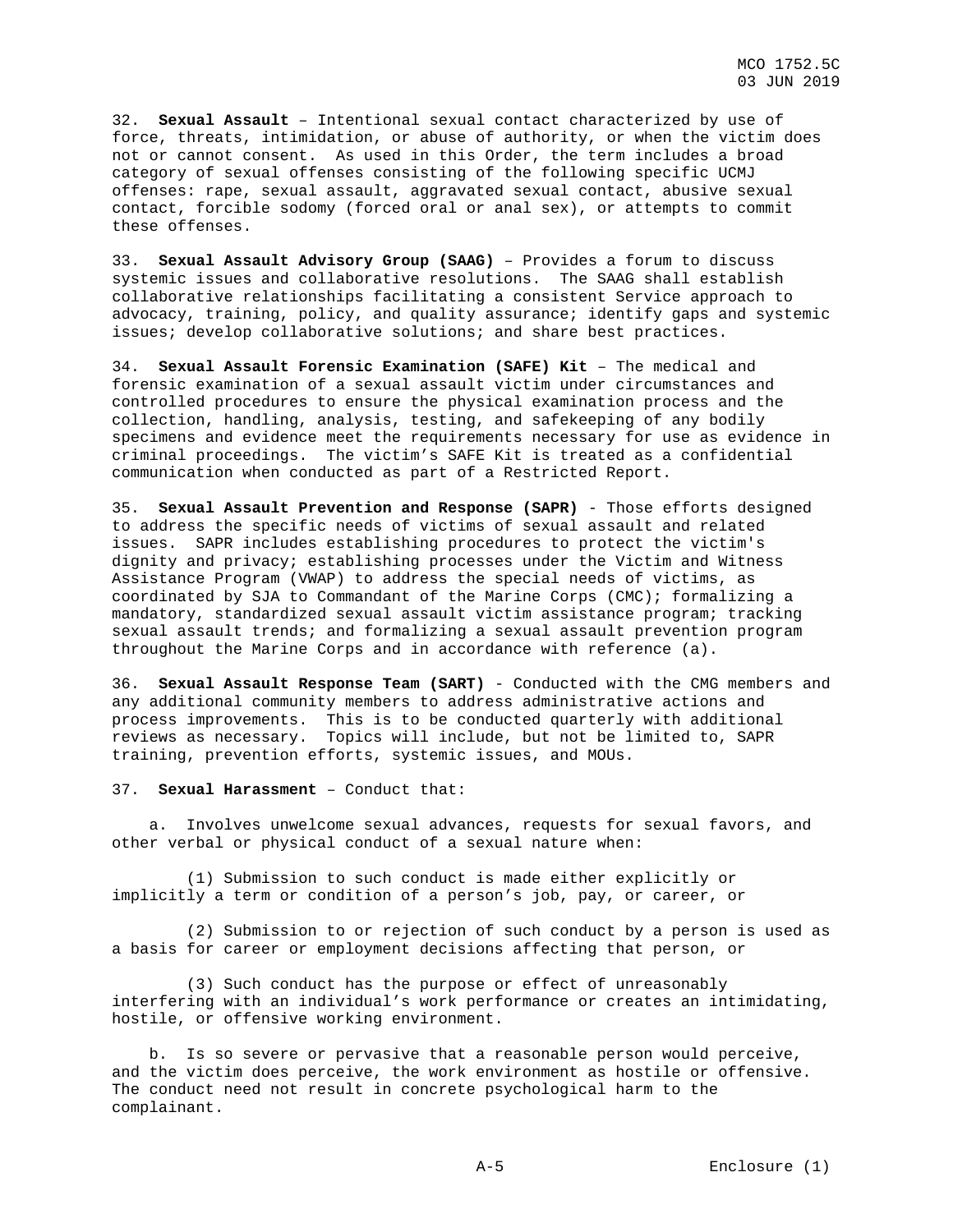c. Any person in a supervisory or command position who uses or condones any form of sexual behavior to control, influence, or affect the career, pay, or job of a military member or civilian employee is engaging in sexual harassment.

 d. Similarly, any individual who makes deliberate or repeated unwelcome verbal comments, gestures, or physical contact of a sexual nature is also engaging in sexual harassment.

 e. Sexual harassment may overlap with hazing, bullying or ostracism, should those activities be targeted at an individual based on his or her sex, sexual orientation or gender identity. It may also involve third parties. Third-party sexual harassment means that the victim does not have to be the only person affected by the harassing behavior, but could also be anyone affected by the offensive behavior in the defined "workplace," which is "an expansive term for Military members that includes conduct on or off duty, 24 hours a day".

38. **Unrestricted Reporting** – A process that an individual covered by this policy uses to disclose, without requesting confidentiality or Restricted Reporting, that he or she is the victim of a sexual assault. Under these circumstances, the victim's report provided to healthcare personnel, the SARC, a SAPR VA, command authorities, other persons are reported to law enforcement and may be used to initiate the official investigative process in accordance with reference (a).

39. **Victim** – A person who asserts direct physical, emotional, or pecuniary harm as a result of the commission of a sexual assault. The term encompasses all persons 18 years of age and older eligible to receive treatment in military medical treatment facilities; however, the Restricted Reporting option applies to Service members and their military dependents 18 years of age and older. See eligibility criteria in reference (b).

40. **Victim and Witness Assistance Coordinator (VWAC)** - As defined under VWAP per reference (f), the VWAC is the unit commander's primary point of contact for VWAP matters. Contact your local SJA for the VWAC's responsibilities.

41. **Victim and Witness Assistance Program (VWAP)** – A multidisciplinary program to assist victims and witnesses of crime to ensure the military criminal justice system accords crime victims and witnesses their rights, without infringing on the constitutional rights of an alleged offender, and receive appropriate assistance. VWAP incorporates law enforcement personnel, criminal investigators, service providers, judge advocates, corrections personnel, and unit COs, to identify and assist victims and witnesses of crime through the criminal justice process. The SJA to CMC is the VWAP Component Responsible Official.

42. **Victim Witness Liaison Officer (VWLO)** - Under VWAP, Installation commanders are the local responsible officials for VWAP implementation. The VWLO is the Installation Commander's representative responsible for the coordination of victim and witness assistance efforts aboard the installation. The VWLO is appointed in writing by the Installation Commander and serves as the VWAP Council chairperson. Contact your local SJA for the VWLO's responsibilities.

43. **Warm Hand-off** - Actively confirming that the victim has made contact with the receiving SARC/SAPR VA. Depending on the situation, this may include contacting the receiving SARC/SAPR VA, following up with the victim,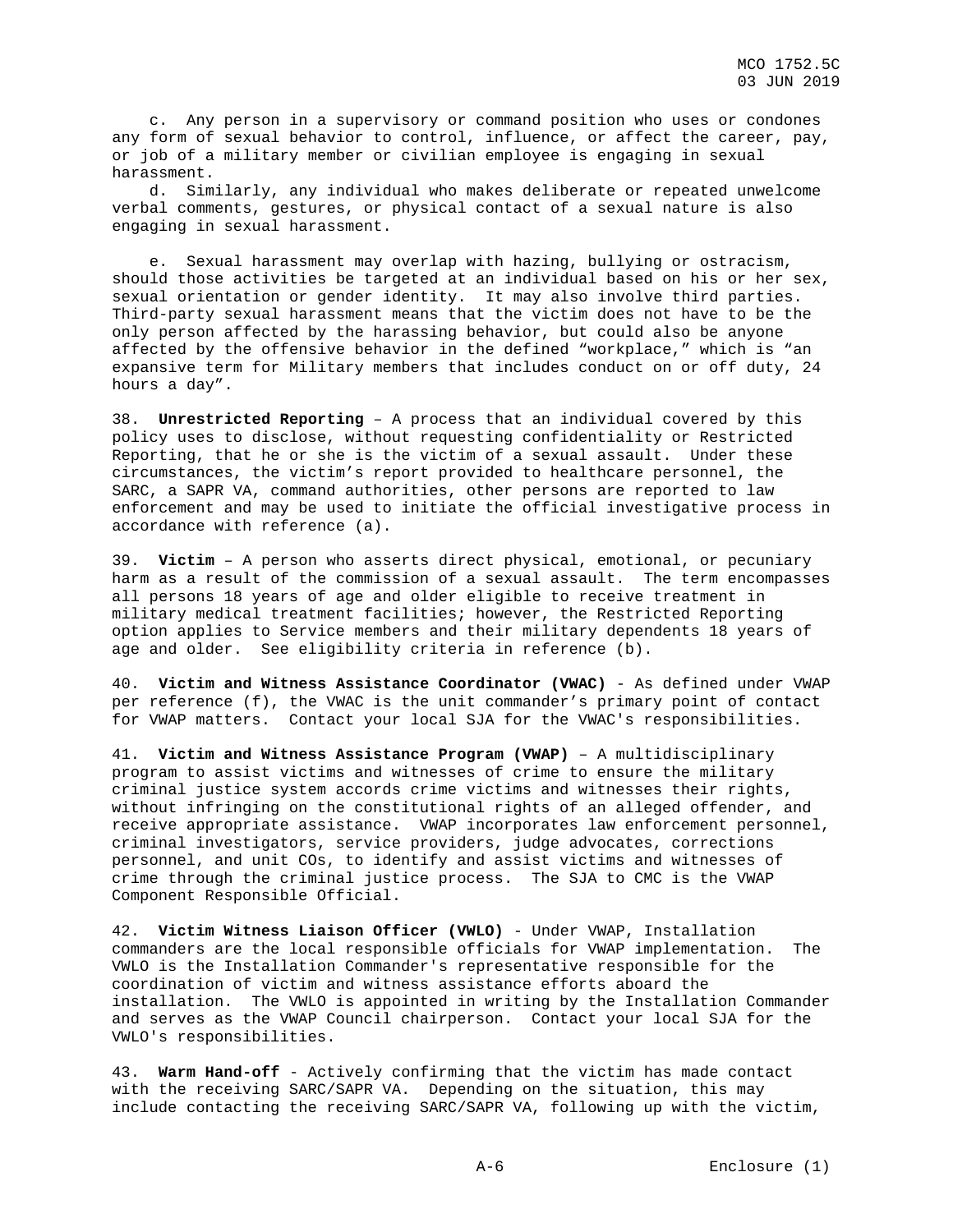or walking the victim over to the receiving SARC/SAPR VA. Additional steps may be necessary in cases where there is also a mandated reporting requirement.

44. **Witness** – As defined under reference (f), a witness is a person who has information or evidence about a crime, and provides that knowledge to a DoD component about an offense in the investigative jurisdiction of a DoD component. When the witness is a minor, that term includes a family member or legal guardian. The term does not include a defense witness or an individual involved in the crime as an alleged offender or accomplice.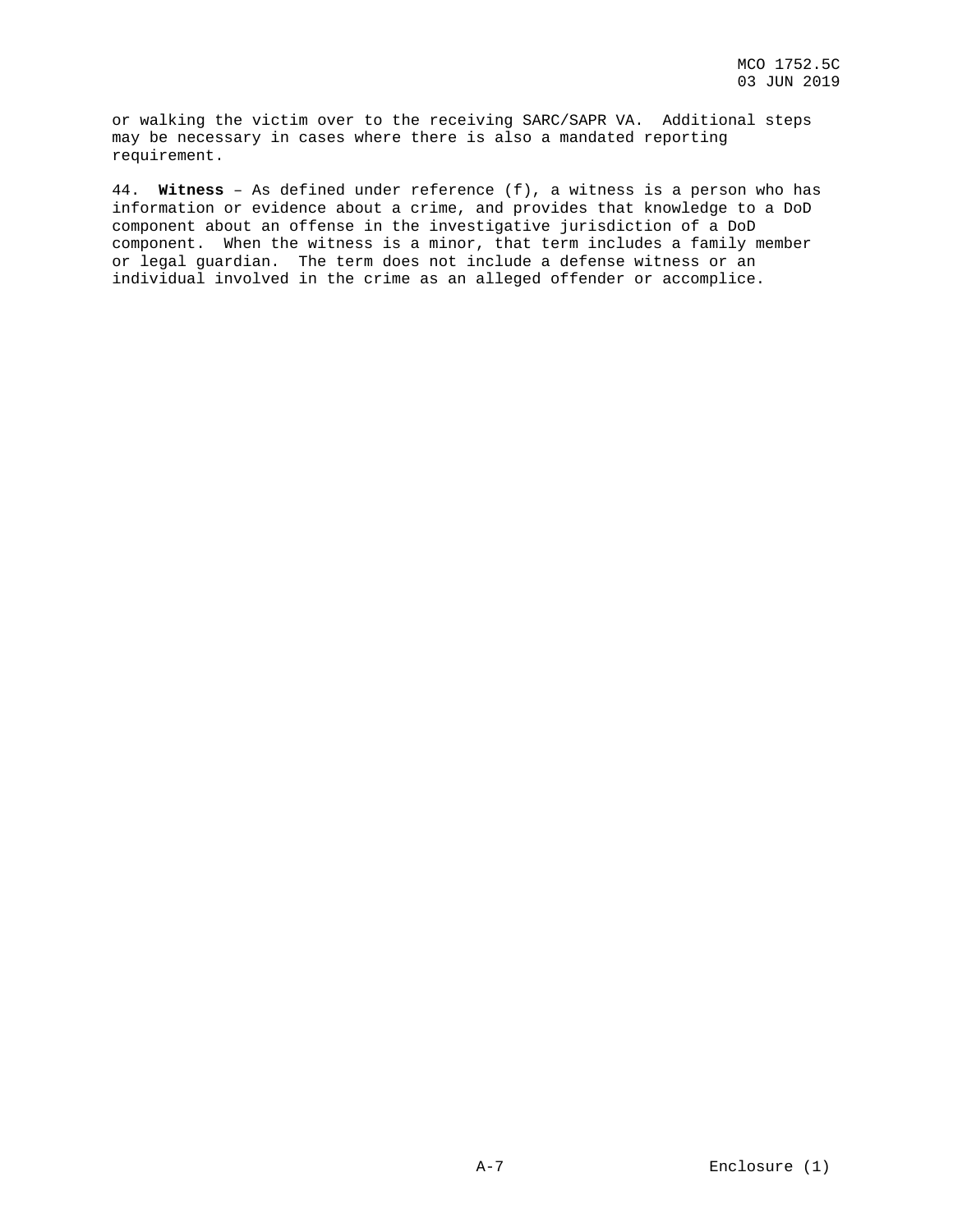## Appendix B

#### Eligibility

1. The SAPR Program applies to:

 a. All active duty and reserve component Service members. Support shall be provided to active duty and reserve Service members regardless of when or where the sexual assault occurred.

 b. Prior-to-military service victimization includes; adult sexual assault (including stranger sexual assault and intimate partner sexual assault, if the victim is no longer in the same intimate relationship), and sexual assault that was perpetrated on the Service member while he or she was under the age of 18 years old.

 c. Military dependents 18 years of age or older who are eligible for treatment in the military healthcare system, at installations in the continental United States (CONUS) or outside of the continental United States (OCONUS), and who were victims of sexual assault perpetrated by someone other than a spouse or intimate partner.

2. The SAPR Program provides limited services to the following:

 a. Non-SAPR-eligible victims may receive LIMITED SAPR services from a Sexual Assault Response Coordinator (SARC) and SAPR Victim Advocate (VA). Services include immediate crisis response and a warm hand-off to local providers.

b. In addition, limited medical and SAPR services shall be provided to:

 (1) Department of Defense (DoD) civilian employees and their family dependents 18 years of age and older when they are stationed or performing duties OCONUS and eligible for treatment in the military healthcare system at military installations or facilities OCONUS. Refer to reference (b) for reporting options available to DoD civilians and their family dependents who are 18 years of age or older.

 (2) U.S. citizen DoD contractor personnel when they are authorized to accompany the Armed Forces in a contingency operation OCONUS and their U.S. citizen employees. Refer to reference (b) for reporting options available to DoD contractors.

3. Sexual assault differs from sexual harassment. Sexual harassment, which falls under the purview of Equal Opportunity, is addressed in references (c) and (d). Sexual assault must not be mislabeled as hazing, which is addressed in reference (c).

4. This Order does NOT apply to victims of domestic abuse who are sexually assaulted by a spouse or intimate partner, or to military dependents under the age of 18 who are sexually abused. Reference (d) states that the term intimate partner applies to a current or former spouse; a person with whom the abuser shares a child in common; or a current or former intimate partner with whom the abuser shares or has shared a common domicile. The FAP provides services to those individuals.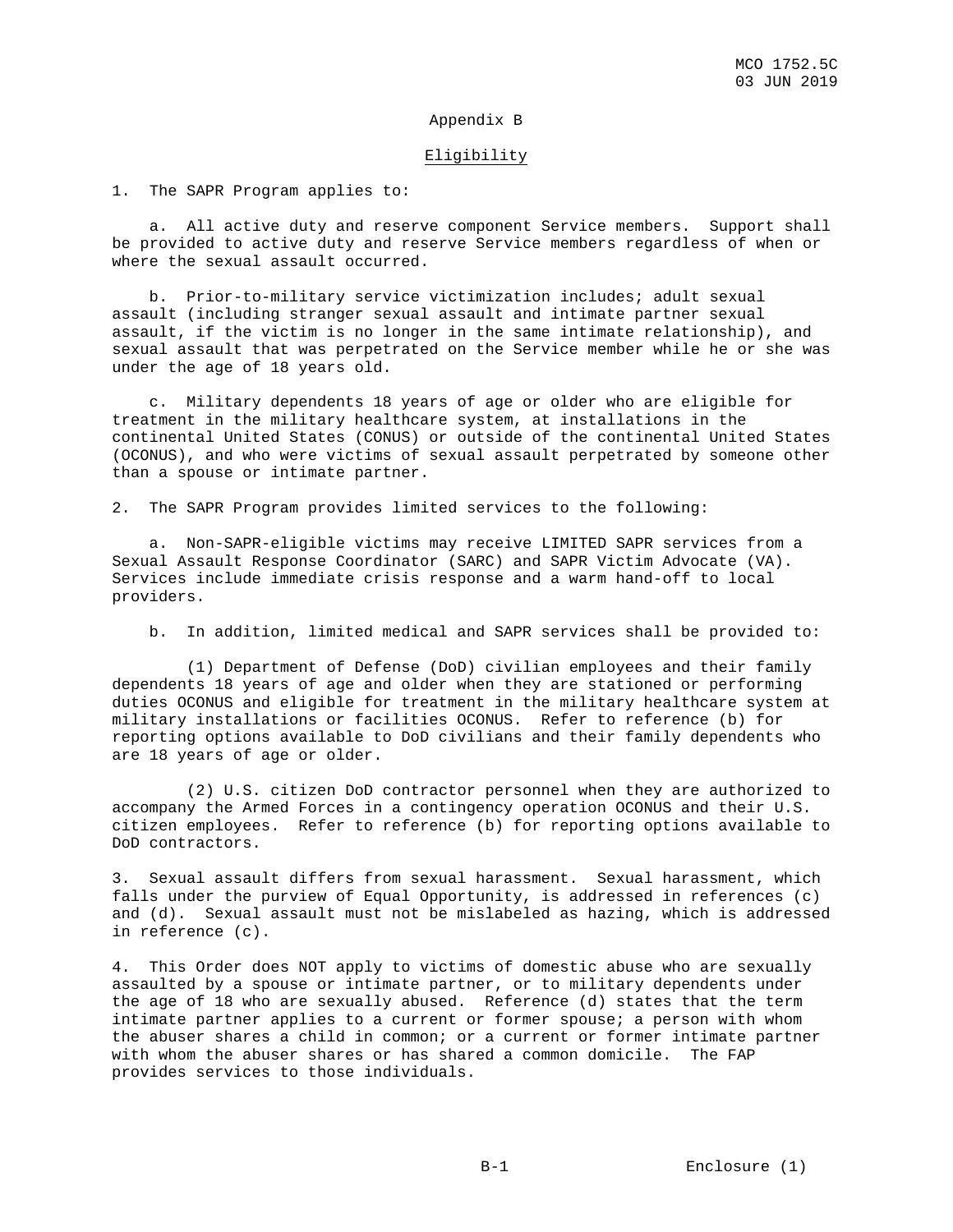## Appendix C

#### Commander's Protocol for Prevention and Response

1. To prevent sexual assault, all commanders shall:

 a. Establish a command climate of prevention predicated on mutual respect and trust that recognizes and embraces diversity, and values contributions of all members.

 b. Remind Marines of their personal commitment to maintaining a healthy environment that is safe and contributes to their well-being and mission accomplishment.

 c. Monitor the organization's climate and respond with appropriate action toward any negative trends that may emerge.

d. Engage HR SAPR for assistance as needed.

#### 2. In the event of a sexual assault, commanders shall:

 a. Discourage members from participating in "barracks gossip" or speculation about the case or investigation, reminding all to wait in reaching conclusions until all the facts are known and final disposition of the allegations has occurred.

 b. Advise those who may have knowledge of the events leading up to or surrounding the incident to fully cooperate with any investigation.

 c. Remind members that discussion of a possible sexual assault incident might compromise an ensuing investigation, and may result in a Privacy violation complaint.

 d. Emphasize the alleged offender is presumed innocent until guilt is established by legal and competent evidence beyond reasonable doubt.

 e. Coordinate unit refresher training with a SAPR VA and/or SARC. Address preventive measures and the impact on the unit. Assess and be cognizant of the needs of the victim at this time, recognizing that increased attention on him/her during this period may be detrimental.

 f. Monitor the unit's climate to ensure neither the victim nor the alleged offender is being ostracized and to prevent organizational splintering.

3. The victim's commander shall:

 a. Ensure the physical safety and emotional security of the victim. Determine if the alleged offender is nearby and if the victim needs protection.

 b. Ensure emergency medical care is offered if necessary and/or requested by the victim.

 c. Ensure the SARC is notified immediately. If not co-located with the command SARC, ensure that a SAPR VA is provided to the victim. Ensure the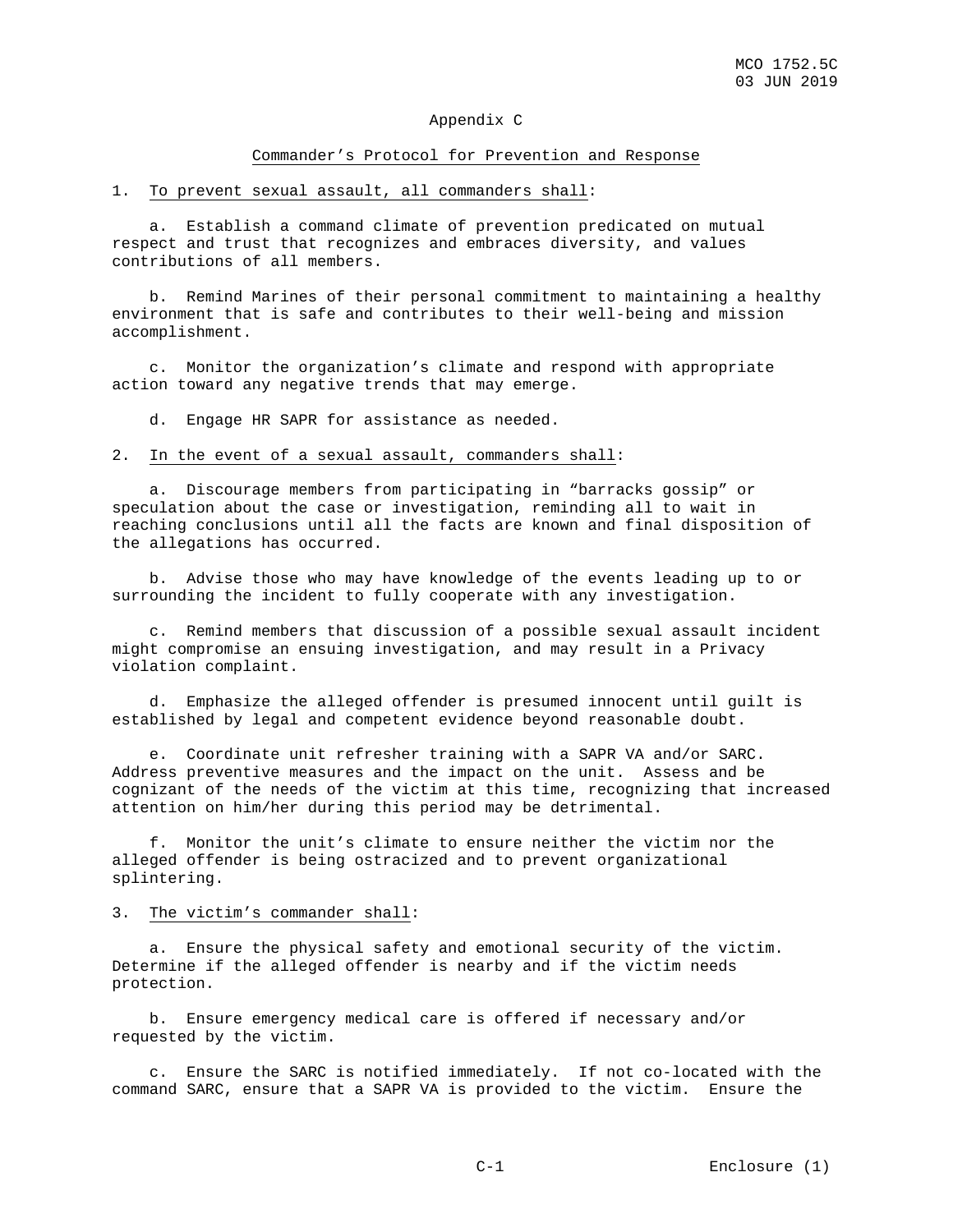victim understands the availability of victim advocacy and the benefits of accepting advocacy. Advocacy services are optional.

 d. Ensure notification to the appropriate MCIO as soon as the victim's immediate safety is addressed, and medical treatment procedures are in motion. Strictly limit knowledge of the facts or details regarding the incident to those personnel who have a legitimate need-to-know, as defined in Appendix A.

 e. Ensure necessary action to safeguard the victim from any formal (official) or informal investigative interviews or inquiries, except those conducted by the authorities who have a legitimate need-to-know.

 f. Submit the OPREP-3/SIR report for all Unrestricted Reports or allegations, actual or suspected, of sexual assault, in accordance with references (m).

 g. Complete the SAPR 8-Day Incident Report when there is an Unrestricted Report or MCIO has initiated an adult sexual assault investigation, in accordance with reference (a) (RCS DD-1752-05). Communicate with the MCIO and SARC for required information to complete the report. Do not ask detailed questions and/or pressure the victim or SAPR VA for responses or information about the incident.

 h. Ensure the victim is advised of the need to preserve evidence (by not bathing, showering, washing garments, etc.) while waiting for the arrival of representatives of the MCIO.

 i. Ensure assistance with or provide immediate transportation for the victim to the hospital or other appropriate medical facility. Encourage evidence collection, as there is a small window of opportunity to collect it.

 j. Ensure the victim is asked if a specific support person is desired. This person could be a friend or family member of the victim. Ensure the victim is advised that this person could later be called to testify as a witness if the case goes to trial.

 k. Ensure the victim is offered a chaplain and/or VLC and notify accordingly.

 l. Determine if the victim desires/needs a "no contact" order or an MPO (DD Form 2873) to be issued, particularly if the victim and the alleged offender are assigned to the same command, unit, duty location, or living quarters.

 m. Ensure the victim understands the availability of other referral organizations staffed with personnel who can explain medical, investigative, and legal processes and advise of the victim's support rights.

 n. Ensure the victim is advised of the expedited transfer process and facilitate the expedited transfer when requested by the victim. Determine the need for a temporary reassignment to another unit, duty location, or living quarters on the installation of the victim or the alleged offender being investigated, working with the commander of the alleged offender, if different than the victim's commander, until there is a final legal disposition of the sexual assault allegation, and/or the victim is no longer in danger.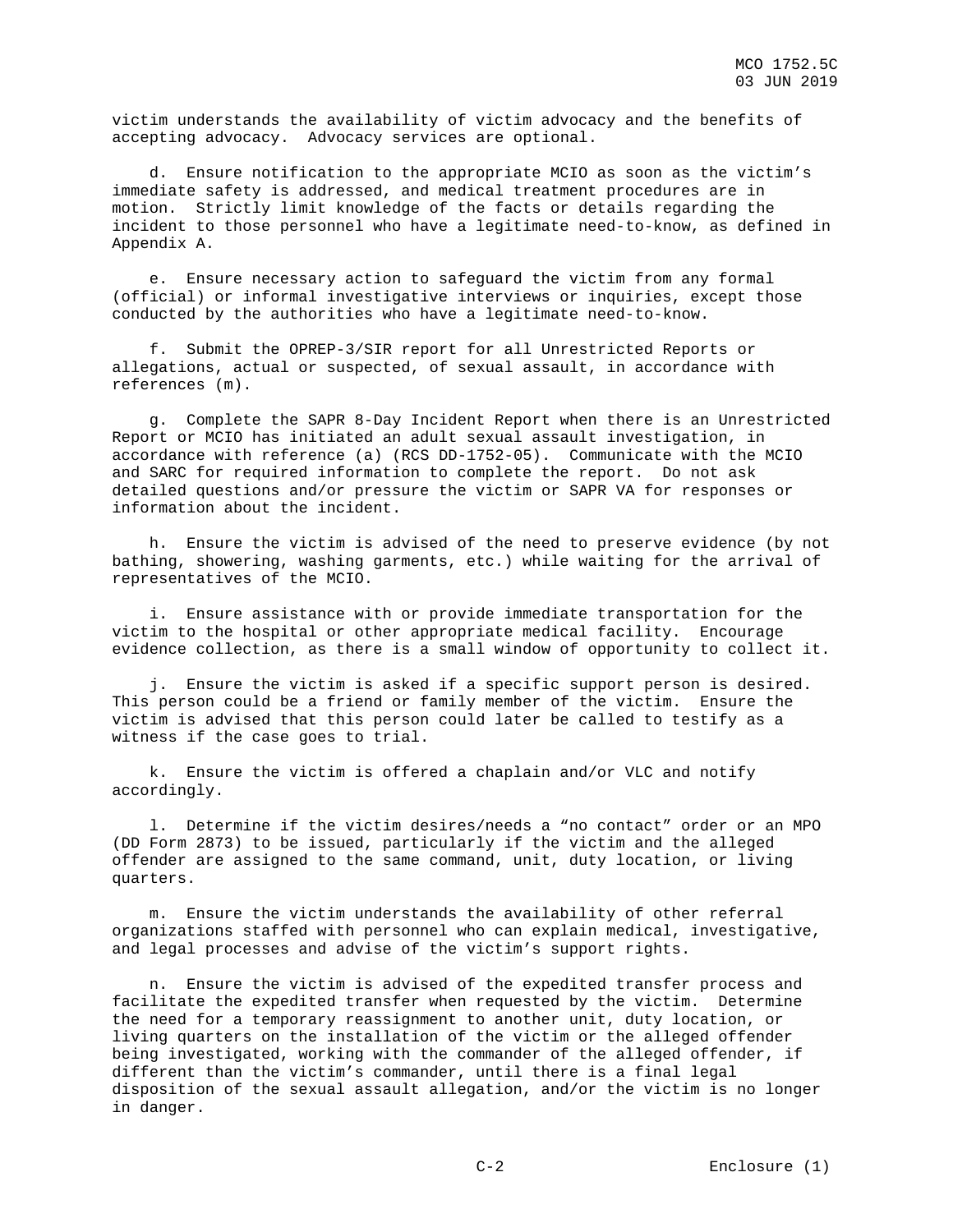o. Attend the monthly CMG meeting until case involving command personnel is closed, non-delegable.

 p. Ensure the victim receives monthly reports regarding the status of the sexual assault investigation until final disposition.

 q. Withhold initial disposition authority to the SA-IDA for all other alleged offenses arising from or relating to a reported sexual assault, whether committed by the alleged offender or the victim. The SA-IDA has the non-delegable responsibility for initial disposition as defined in reference (e). Such offenses commonly include underage drinking, traveling out-ofbounds or to off-limits establishments, fraternization, or adultery. In cases involving a victim's collateral misconduct, the SA-IDA is encouraged to defer a victim's disciplinary proceeding until final disposition of the more serious sexual assault case, in accordance with reference (a).

 r. Avoid automatic suspension or revocation of a security clearance and/or Personnel Reliability Program (PRP) access, understanding the victim may be satisfactorily treated for related trauma without compromising the victim's security clearance or PRP status. Consider the negative impact suspension of a victim's security clearance may have on building trust and confidence in the Marine Corps sexual assault reporting system, but make the final determination based upon established national security standards.

 s. Consult with the victim and when possible, accommodate the victim's desires regarding safety, health, and security, as long as neither a critical mission, nor a full and complete investigation is compromised.

 t. Listen and support the victim. Be available following the sexual assault and assure the victim of the commander's support.

#### 4. The alleged offender's commander shall:

 a. Ensure notification to the appropriate MCIO as soon as possible after receiving a report of a sexual assault incident.

 b. Safeguard the alleged offender's rights and preserve the integrity of a full and complete investigation.

 c. Restrict information pertinent to an investigation to those who have an official need-to-know, as defined in Chapter 1.

 d. Ensure procedures are in place to inform the alleged offender, as appropriate, about investigative and legal processes.

 e. Ensure procedures are in place to inform the alleged offender about available counseling support.

f. Determine the need of the issuance of an MPO, DD Form 2873.

 g. Monitor the well-being of the alleged offender, particularly for indications of suicidal ideation, and ensure appropriate intervention occurs if indicated.

 h. Submit an OPREP-3/SIR, for all reports of sexual assault when the victim is a civilian, and the alleged offender is a Marine or other Service member assigned to a Marine Corps unit.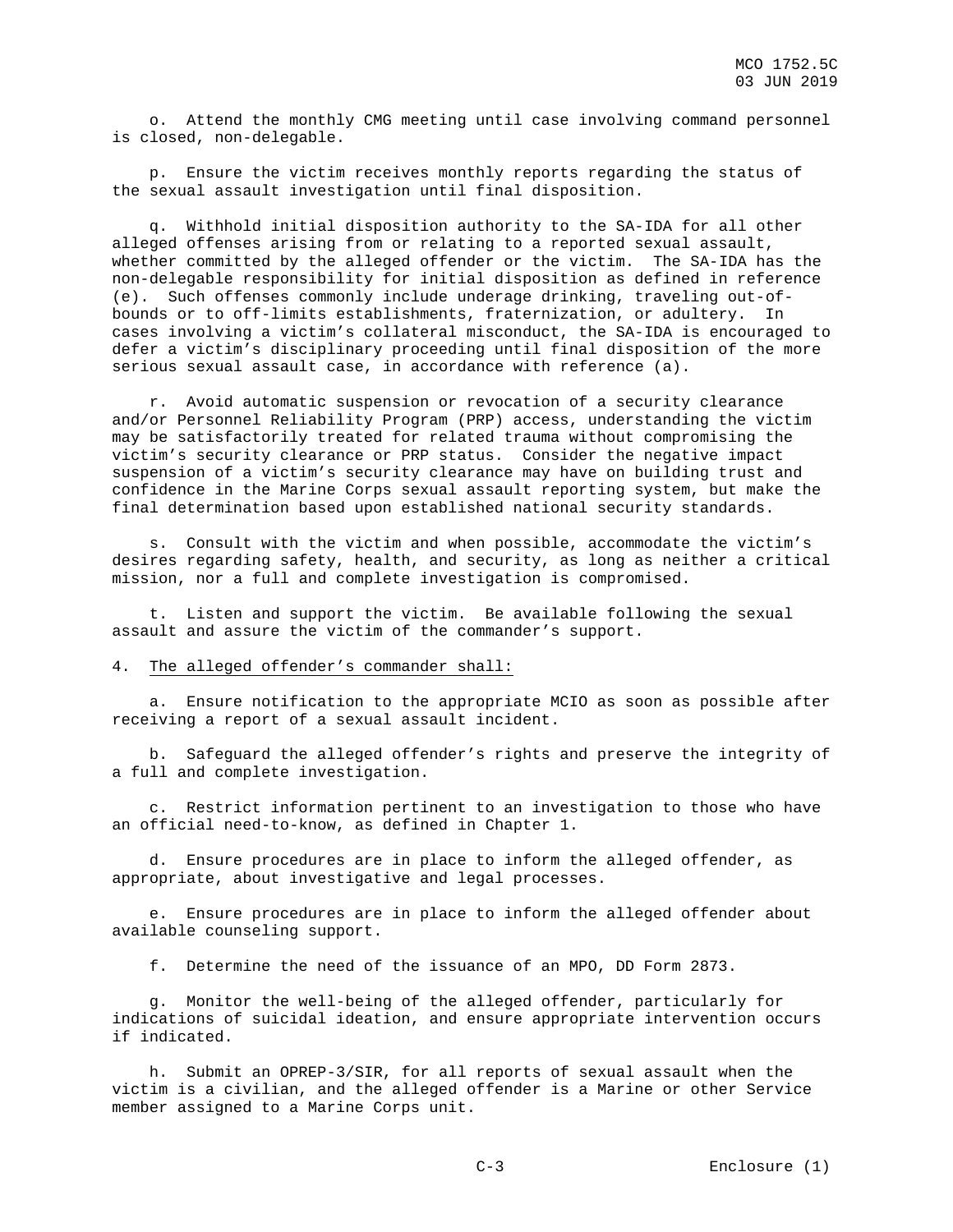i. Complete the SAPR 8-Day Incident Report when there is an Unrestricted Report or MCIO has initiated an adult sexual assault investigation involving a command Service member and a civilian victim (RCS DD-1752-05). Communicate with the MCIO and SARC for required information to complete the report. Do not ask detailed questions and/or pressure the victim and/or accused for responses or information about the incident.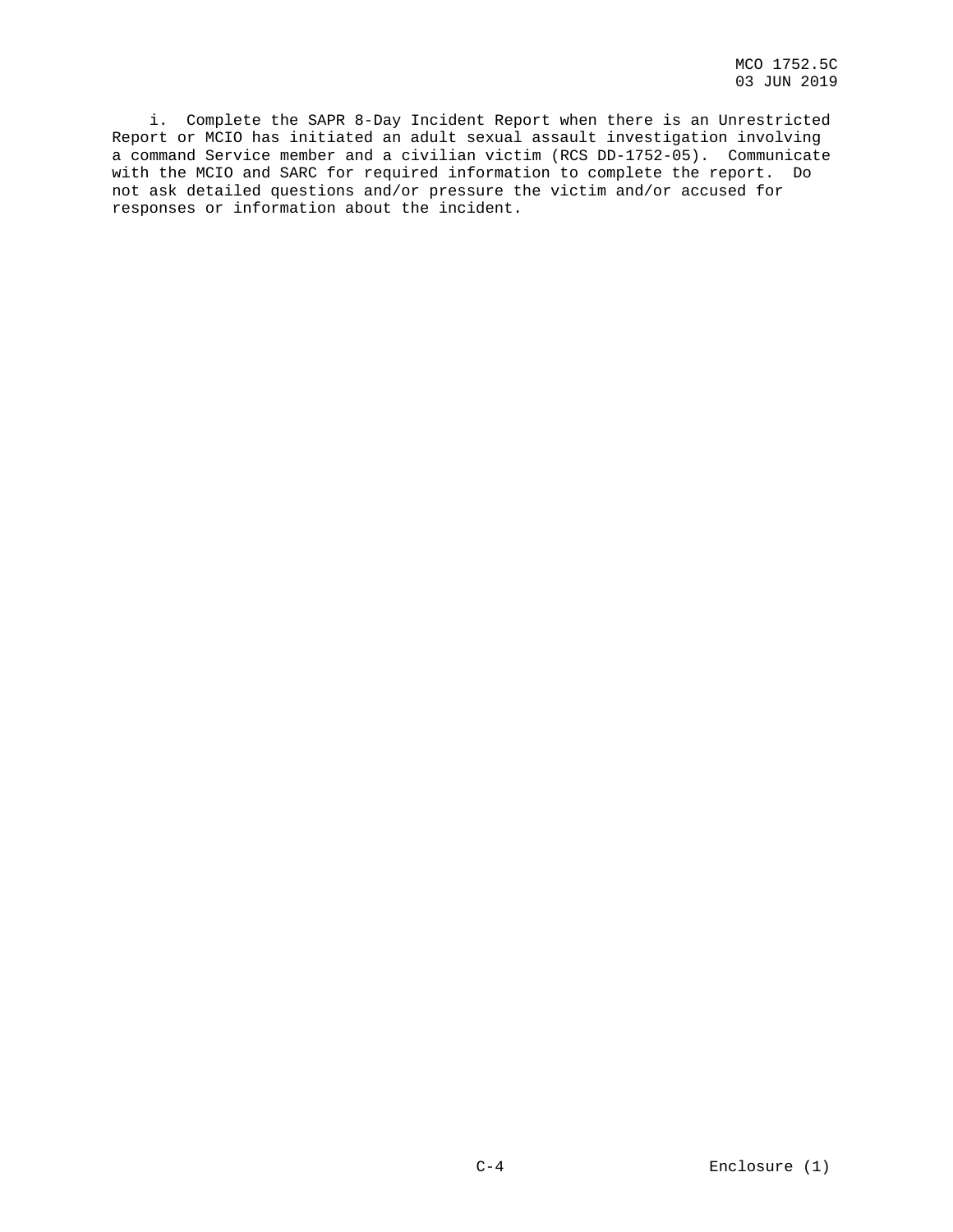## Appendix D

#### Disposition and Separation Authority

1. Disposition Authority. In accordance with reference (e), non-delegable initial disposition authority is withheld to Special Court-Martial Convening Authorities in the pay grade of O-6 or higher for the following alleged offenses: rape and sexual assault, in violation of Article 120, Uniform Code of Military Justice (UCMJ); rape, sexual assault, and sexual abuse of a child, in violation of Article 120b, UCMJ; forcible sodomy, in violation of Article 125, UCMJ; and all attempts to commit such offenses, in violation of Article 80, UCMJ.

 a. This officer is called the Sexual Assault Initial Disposition Authority (SA-IDA). This withholding also applies to all other alleged offenses arising from or relating to the same incident, whether committed by the alleged offender or the victim.

 b. Commanders that are not SA-IDAs may not make an initial disposition in cases involving these offenses, but instead shall forward the matter to the appropriate SA-IDA.

 c. This withholding does not prevent initial disposition decisions from being further withheld to the General Courts-Martial Convening Authority (GCMCA) level at the discretion of those commanders pursuant to reference (e).

 d. Prior to making an initial disposition decision, the SA-IDA shall consult with an SJA.

## 2. Separation Authority

 a. Consistent with reference (f), the separation authority for all administrative separation actions involving victims of sexual assault that occur within one year of an Unrestricted Report of sexual assault shall be an officer exercising GCMCA and may not be delegated.

 b. In accordance with reference (a), victims who made an Unrestricted Report of sexual assault and are recommended for involuntary separation from the Military Service within one year of final disposition of their sexual assault case may request a General Officer or Flag Officer (GO/FO) review of the circumstances of and grounds for the involuntary separation.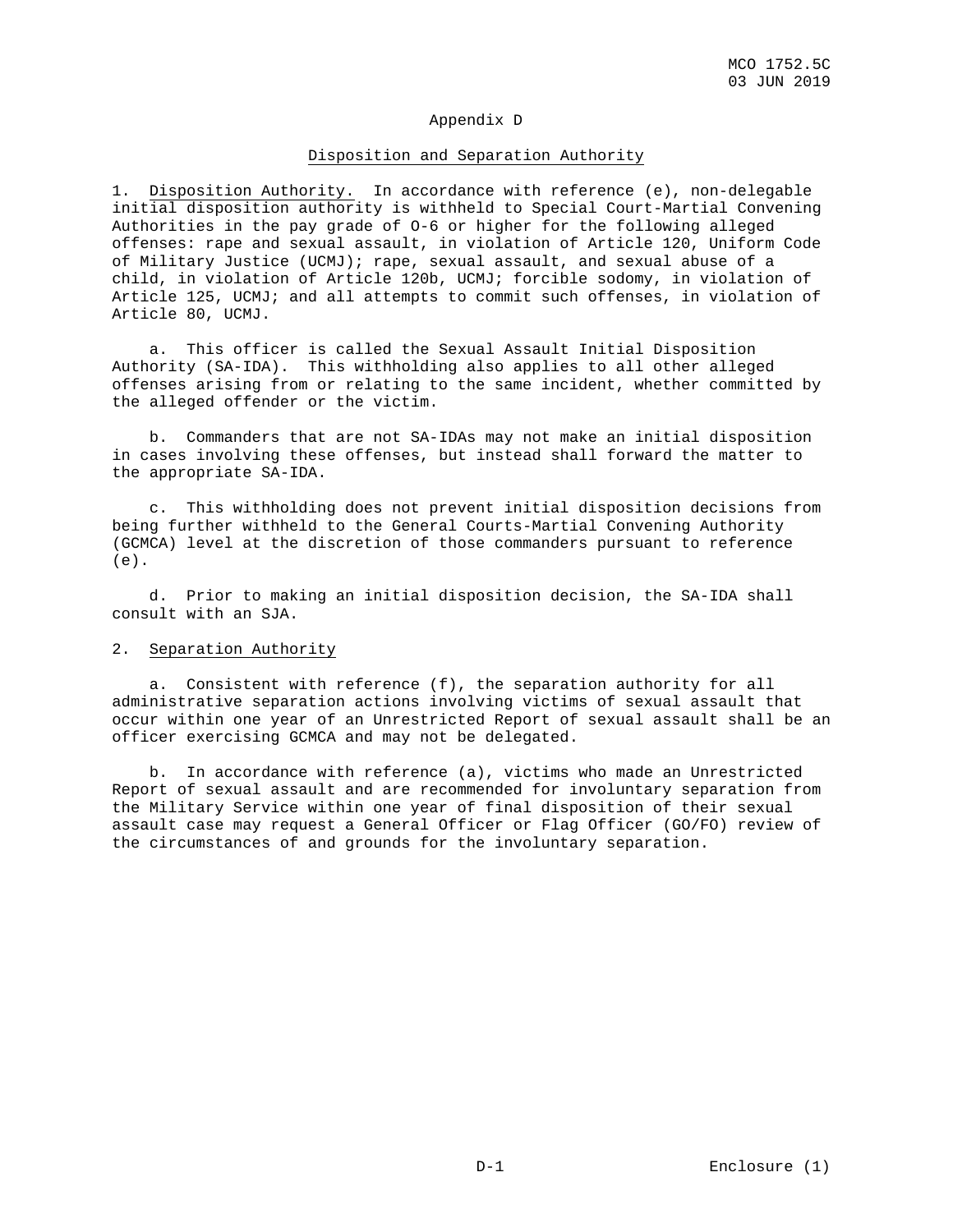## Appendix E

### Sexual Assault Prevention and Response (SAPR) Websites and Forms

1. Websites. Access SAPR applicable resources via the MF SAPR website at:

[http://www.usmc-mccs.org/index.cfm/services/support/sexual-assault](http://www.usmc-mccs.org/index.cfm/services/support/sexual-assault-prevention/)[prevention/](http://www.usmc-mccs.org/index.cfm/services/support/sexual-assault-prevention/) 

eHQMC Gear Locker sites are established for all Marines, SAPR VAs, and SARCs with an active Common Access Card (CAC) and eHQMC Gear Locker account. The following SharePoint sites are referenced throughout this Order:

SAPR Gear Locker Site (Home): [http://thegearlocker.org](https://hqmcportal.hqi.usmc.mil/sites/familydefault.aspx)

SAPR Leadership Toolkit: https://hqmcportal.hqi.usmc.mil/sites/family/mfb/SAPR/SitePages/Launch.aspx

SAPR Gear Locker Workspaces: https://hqmcportal.hqi.usmc.mil/sites/family/mfb/SAPR/SitePages/Launch.aspx

2. Forms. The most up-to-date forms are available on the DoD Forms Program and/or Naval Forms Online websites at:

<http://www.dtic.mil/whs/directives/infomgt/forms/formsprogram.htm>

- a. DD 2910, Victim Reporting Preference Statement, (VRPS)
- b. DD 2701, Initial Information for Victims and Witnesses of Crime
- c. DD 2873, Military Protective Order (MPO)
- d. DD 2911, DoD Sexual Assault Forensic Examination (SAFE) Report
- e. NAVPERS 1751/2, USMC Sexual Assault Disposition Report (SADR)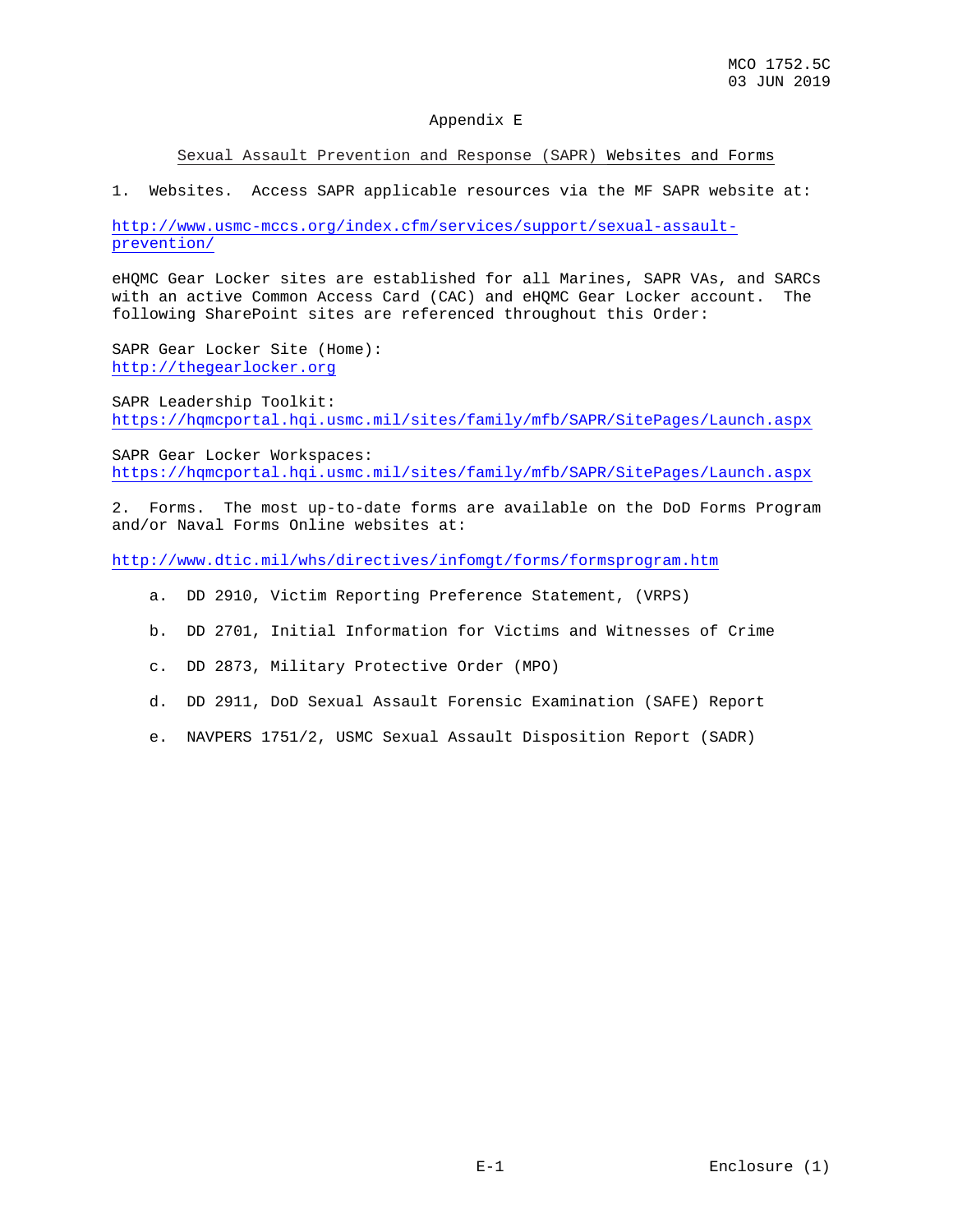## Appendix F

# Glossary of Terms

| Area of Responsibility                                | AOR                    |
|-------------------------------------------------------|------------------------|
| Child Protective Services                             | CPS                    |
| Commandant of the Marine Corps                        | <b>CMC</b>             |
| Commanding General                                    | CG                     |
| Commanding Officer                                    | CO                     |
| Continental United States                             | $\operatorname{CONUS}$ |
| Defense Sexual Assault Advocate Certification Program | D-SAACP                |
| Defense Sexual Assault Incident Database              | DSAID                  |
| Department of Defense                                 | DoD                    |
| Department of the Navy                                | <b>DON</b>             |
| Deployment Readiness Coordinator                      | <b>DRC</b>             |
| Deputy Commandant for Installations and Logistics     | DC I&L                 |
| Deputy Commandant for Manpower and Reserve Affairs    | DC M&RA                |
| Deputy Commandant for Plans, Policies, and Operations | DC PP&O                |
| Equal Opportunity Advisor                             | EOA                    |
| Equal Opportunity Representative                      | EOR.                   |
| Executive Officer                                     | XO                     |
| Family Advocacy Program                               | FAP                    |
| Fleet Marine Force                                    | FMF                    |
|                                                       | GCMCA                  |
| General Courts-Martial Convening Authorities          | HHQ                    |
| Higher Headquarters                                   |                        |
| High-Risk Response Team                               | HRRT                   |
| Human Resources Office                                | <b>HRO</b>             |
| Inspector General                                     | ΙG                     |
| Judge Advocate Division                               | JAD                    |
| Line of Duty                                          | <b>LOD</b>             |
| Manpower Management                                   | МM                     |
| Marine and Family Programs                            | МF                     |
| Marine Corps Combat Development Command               | MCCDC                  |
| Marine Corps Community Services                       | MCCS                   |
| Marine Corps Installations Command                    | MCICOM                 |
| Marine Corps Medical Entitlement Data System          | MCMEDS                 |
| Marine Corps Order                                    | MCO                    |
| Marine Corps Recruiting Command                       | MCRC                   |
| Marine Corps Religious Programs                       | <b>REL</b>             |
| Marine Expeditionary Units                            | MEU                    |
| Marine Forces Reserve                                 | MARFORRES              |
| Medical Treatment Facility                            | MTF                    |
| Memoranda of Agreement                                | MOA                    |
| Memoranda of Understanding                            | $\rm MOU$              |
| Military Criminal Investigative Organization          | MCIO                   |
| Military Equal Opportunity                            | MEO                    |
| Military Protective Orders                            | MPO                    |
| Naval Criminal Investigative Service                  | NCIS                   |
| Navy Marine Corps                                     | <b>NAVMC</b>           |
| Personally Identifiable Information                   | PII                    |
| Point of Contact                                      | POC                    |
| Professional Military Education                       | PME                    |
| Provost Marshall Office                               | PMO                    |
| Reserve Affairs Management                            | RAM                    |
| Restricted Report Case Number                         | RRCN                   |
| SAPR Initiative Committee                             | <b>SIC</b>             |
| SAPR Victim Advocate                                  | SAPR VA                |
|                                                       |                        |